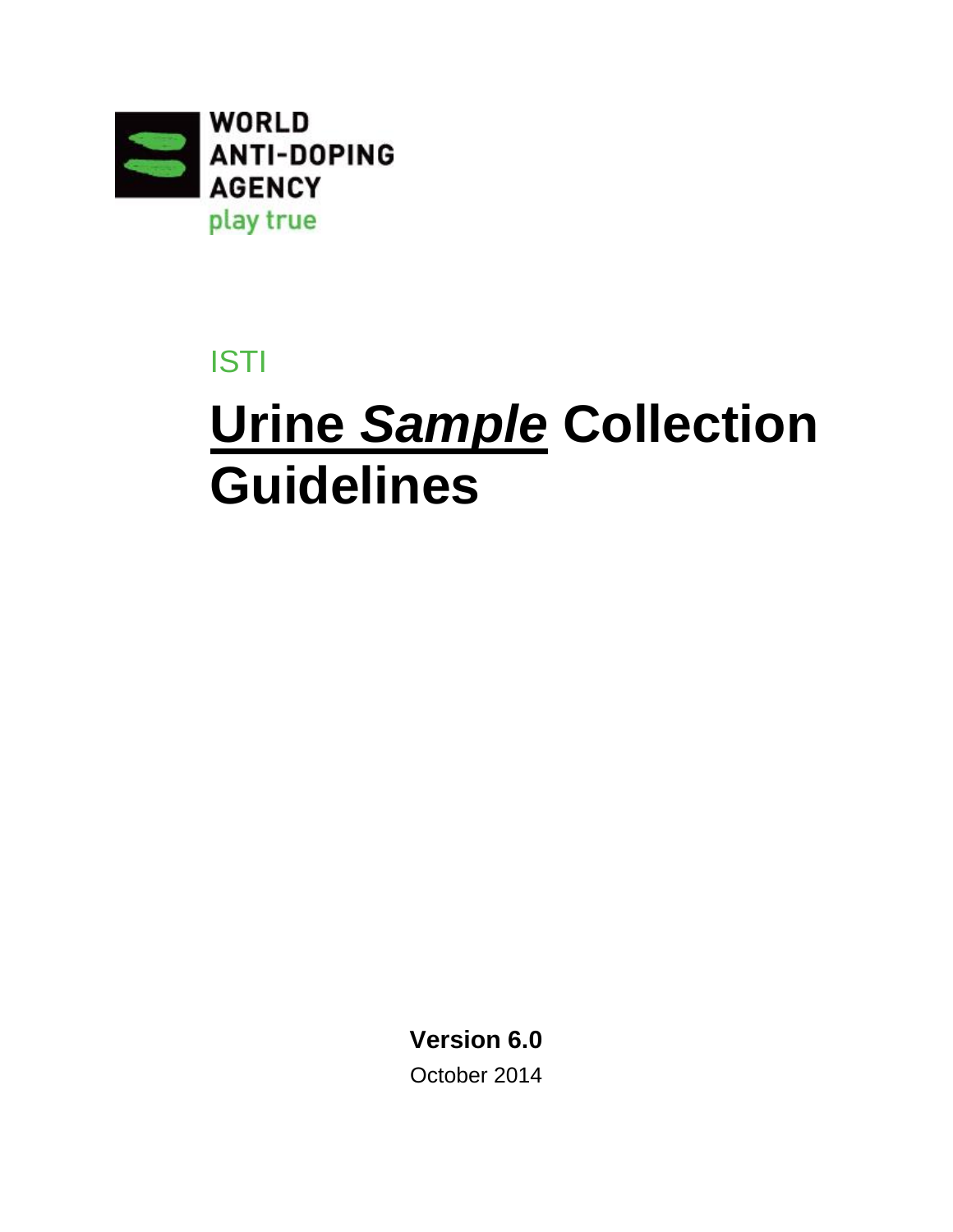# **Table of Contents**

| 1.0 |       |  |  |  |  |  |
|-----|-------|--|--|--|--|--|
| 1.1 |       |  |  |  |  |  |
| 1.2 |       |  |  |  |  |  |
|     | 1.2.1 |  |  |  |  |  |
|     | 1.2.2 |  |  |  |  |  |
| 2.0 |       |  |  |  |  |  |
| 2.1 |       |  |  |  |  |  |
| 2.2 |       |  |  |  |  |  |
| 2.3 |       |  |  |  |  |  |
| 2.4 |       |  |  |  |  |  |
| 2.5 |       |  |  |  |  |  |
| 2.6 |       |  |  |  |  |  |
| 3.0 |       |  |  |  |  |  |
| 3.1 |       |  |  |  |  |  |
| 3.2 |       |  |  |  |  |  |
| 3.3 |       |  |  |  |  |  |
| 3.4 |       |  |  |  |  |  |
| 3.5 |       |  |  |  |  |  |
|     | 3.5.1 |  |  |  |  |  |
|     | 3.5.2 |  |  |  |  |  |
|     | 3.5.3 |  |  |  |  |  |
| 4.0 |       |  |  |  |  |  |
|     | 4.1.1 |  |  |  |  |  |
|     | 4.1.2 |  |  |  |  |  |
|     | 4.1.3 |  |  |  |  |  |
| 5.0 |       |  |  |  |  |  |
| 5.1 |       |  |  |  |  |  |
|     | 5.1.1 |  |  |  |  |  |
|     | 5.1.2 |  |  |  |  |  |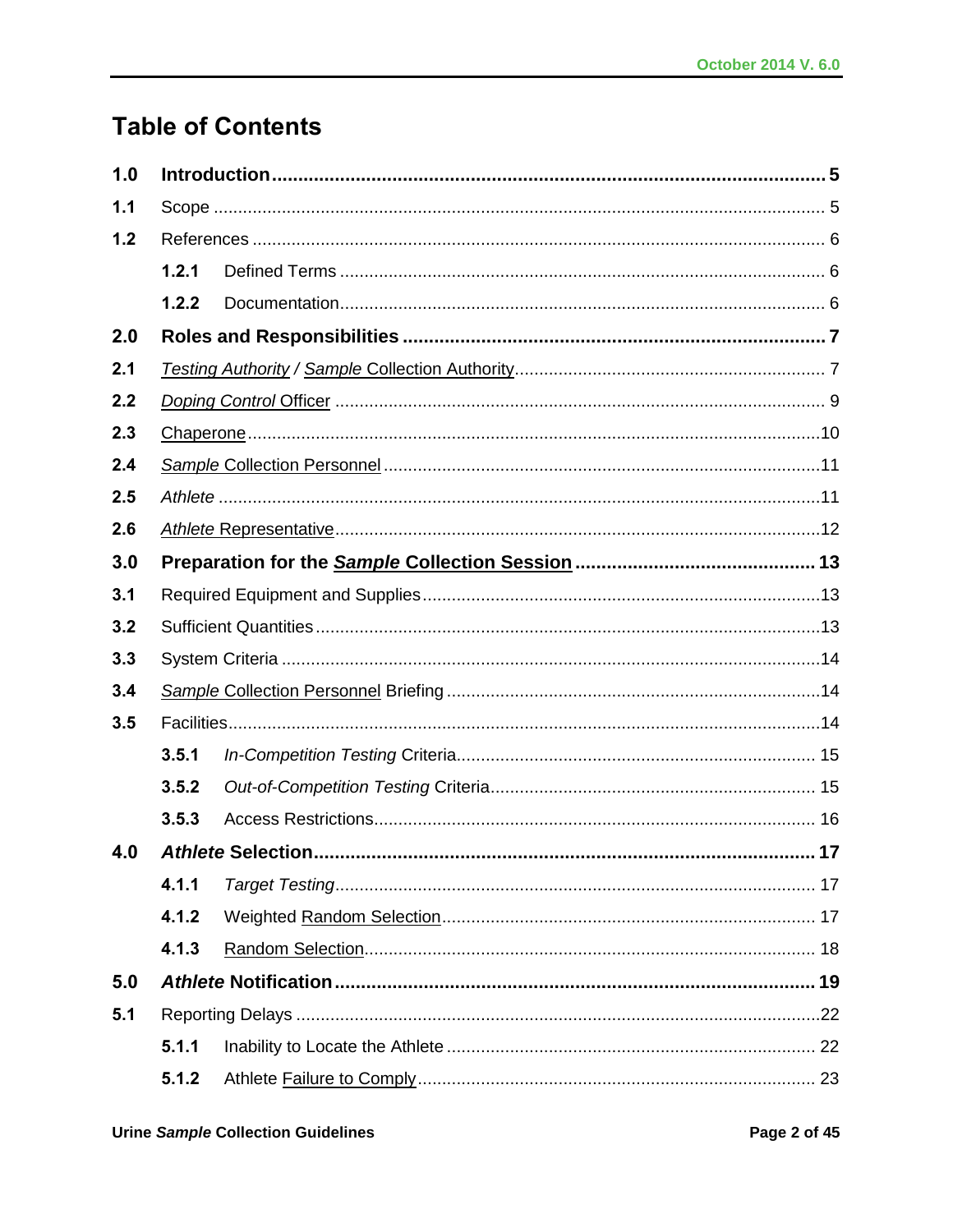|      | 5.1.3  |                                                               |    |  |  |
|------|--------|---------------------------------------------------------------|----|--|--|
| 6.0  |        |                                                               |    |  |  |
| 6.1  |        |                                                               |    |  |  |
|      | 6.1.1  |                                                               |    |  |  |
|      | 6.1.2  |                                                               |    |  |  |
|      | 6.1.3  |                                                               |    |  |  |
|      | 6.1.4  |                                                               |    |  |  |
| 6.2  |        |                                                               |    |  |  |
|      | 6.2.1  |                                                               |    |  |  |
|      | 6.2.2  |                                                               |    |  |  |
| 7.0  |        |                                                               |    |  |  |
| 7.1  |        |                                                               |    |  |  |
| 7.2  |        |                                                               |    |  |  |
| 7.3  |        |                                                               |    |  |  |
| 7.4  |        |                                                               |    |  |  |
|      | 7.4.1  |                                                               |    |  |  |
|      | 7.4.2  | Testing Sample for Suitable Specific Gravity for Analysis  32 |    |  |  |
| 7.5  |        |                                                               |    |  |  |
| 8.0  |        |                                                               |    |  |  |
| 9.0  |        |                                                               |    |  |  |
| 9.1  |        |                                                               |    |  |  |
| 10.0 |        |                                                               | 36 |  |  |
| 10.1 |        |                                                               |    |  |  |
| 10.2 |        |                                                               |    |  |  |
|      | 10.2.1 |                                                               |    |  |  |
| 10.3 |        |                                                               |    |  |  |
|      |        |                                                               |    |  |  |
|      |        |                                                               |    |  |  |
| 12.1 |        |                                                               |    |  |  |
| 12.2 |        |                                                               |    |  |  |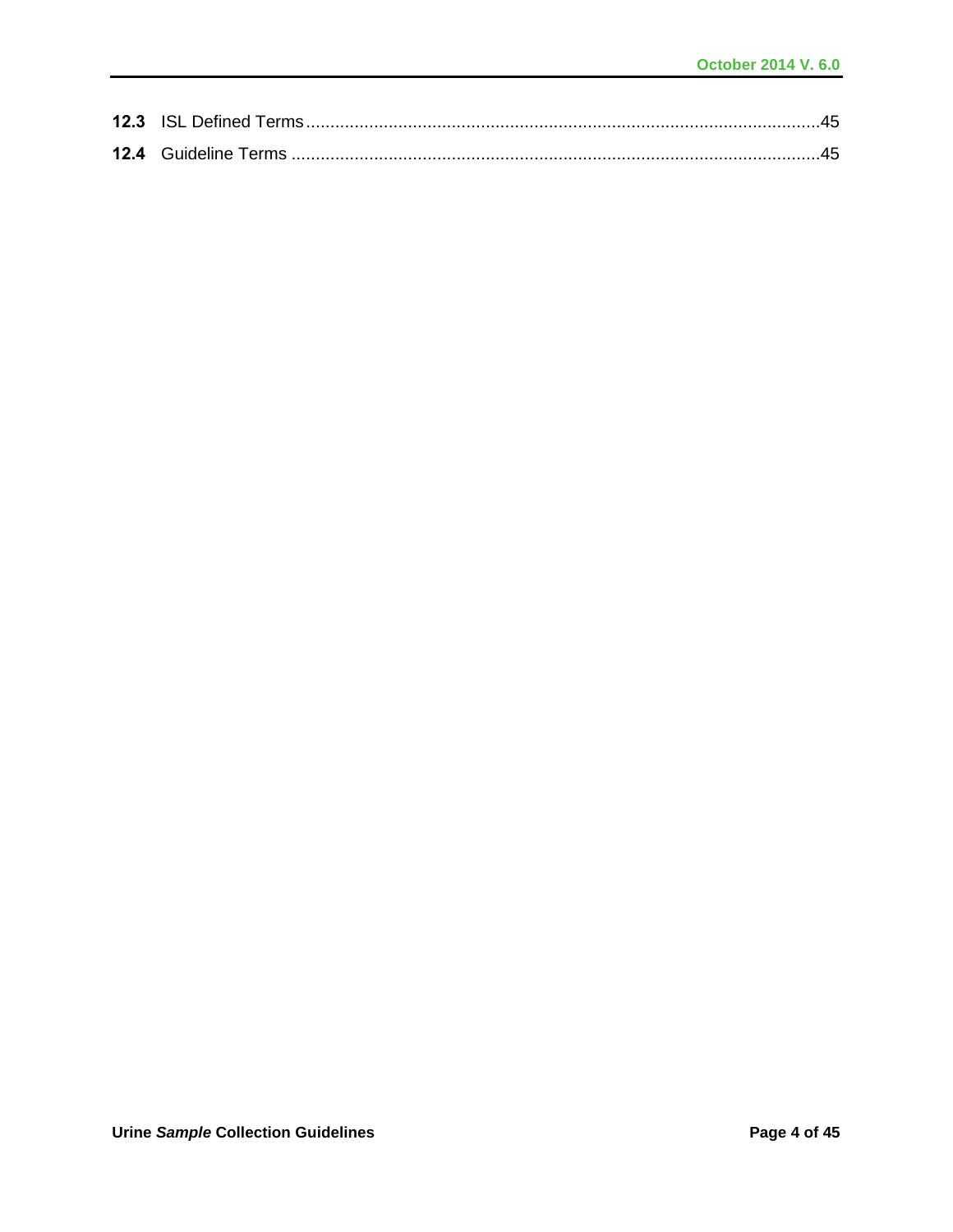# **1.0 Introduction**

These Urine *Sample* Collection Guidelines expand upon the World Anti-Doping Agency's (*WADA's*) International Standard for Testing and Investigations (ISTI).

The processes outlined in this document promote good practice moving forward, assisting *Anti-Doping Organizations* (*ADOs*) in the development of systems and protocols to support intelligent, effective *Testing* programs.

Withstanding exceptional and justifiable circumstances, No Advance Notice *Testing* shall be the method for urine *Sample* collection. While the *Sample* collection process may vary slightly from the recommendations provided, mandatory ISTI provisions apply to maintain the integrity of the *Sample* and consistent with relevant principles of internationlly recognized standard precautions in health care settings, to ensure that the health and safety of the *Athlete* and *Sample* Collection Personnel are not compromised.

# **1.1 Scope**

The Guidelines cover the urine *Sample* collection process, from roles and responsibilities; planning and preparation; *Athlete* selection, notification and chaperoning; *Sample* provision, post-test processing, sealing and storage; to transport of the urine *Sample*(*s*) to the Laboratory for analysis.

For requirements specific to blood *Sample* collection, refer to the Blood *Sample* Collection Guidelines.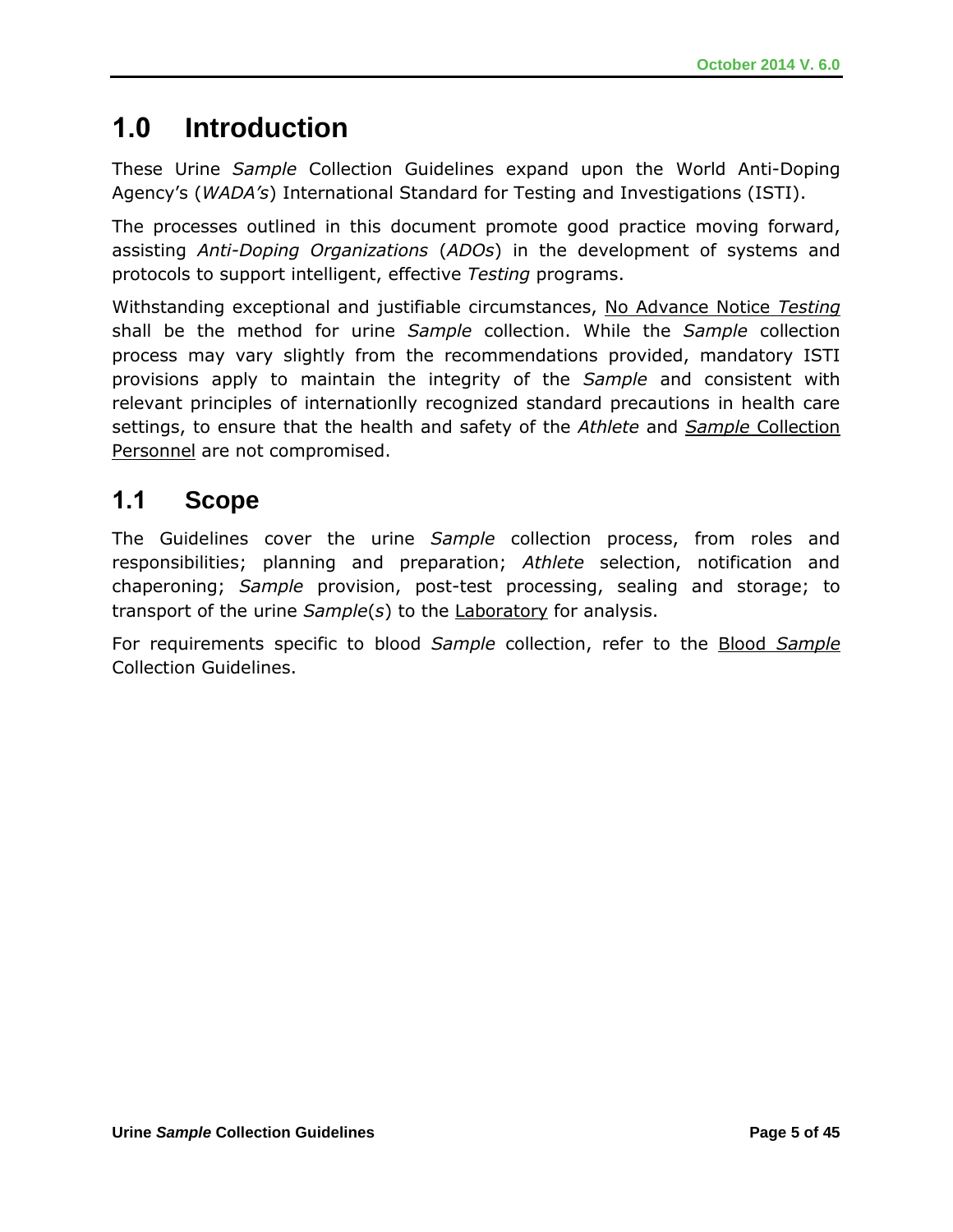# **1.2 References**

### **1.2.1 Defined Terms**

These Urine *Sample* Collection Guidelines include defined terms from the World Anti-Doping Code (*Code*) and these *International Standards* (*IS*): The ISTI and International Standard for Laboratories (ISL). *Code* terms are written in italics. Terms from the *IS* are underlined.

Definitions are provided in Guidelines Section 12.0.

### **1.2.2 Documentation**

The following are considered main references for the Urine *Sample* Collection Guidelines, all of which are available on *WADA's* [Web site:](http://www.wada-ama.org/)

- 2015 World Anti-Doping Code
- International Standard for Testing and Investigations
- *WADA's* Guidelines for Implementing an Effective *Testing* Program

Related support documentation is provided in the Appendices:

- Appendix 1: Chaperone Training Guidelines
- Appendix 2: Chaperone Confidentiality and Code of Conduct Agreement.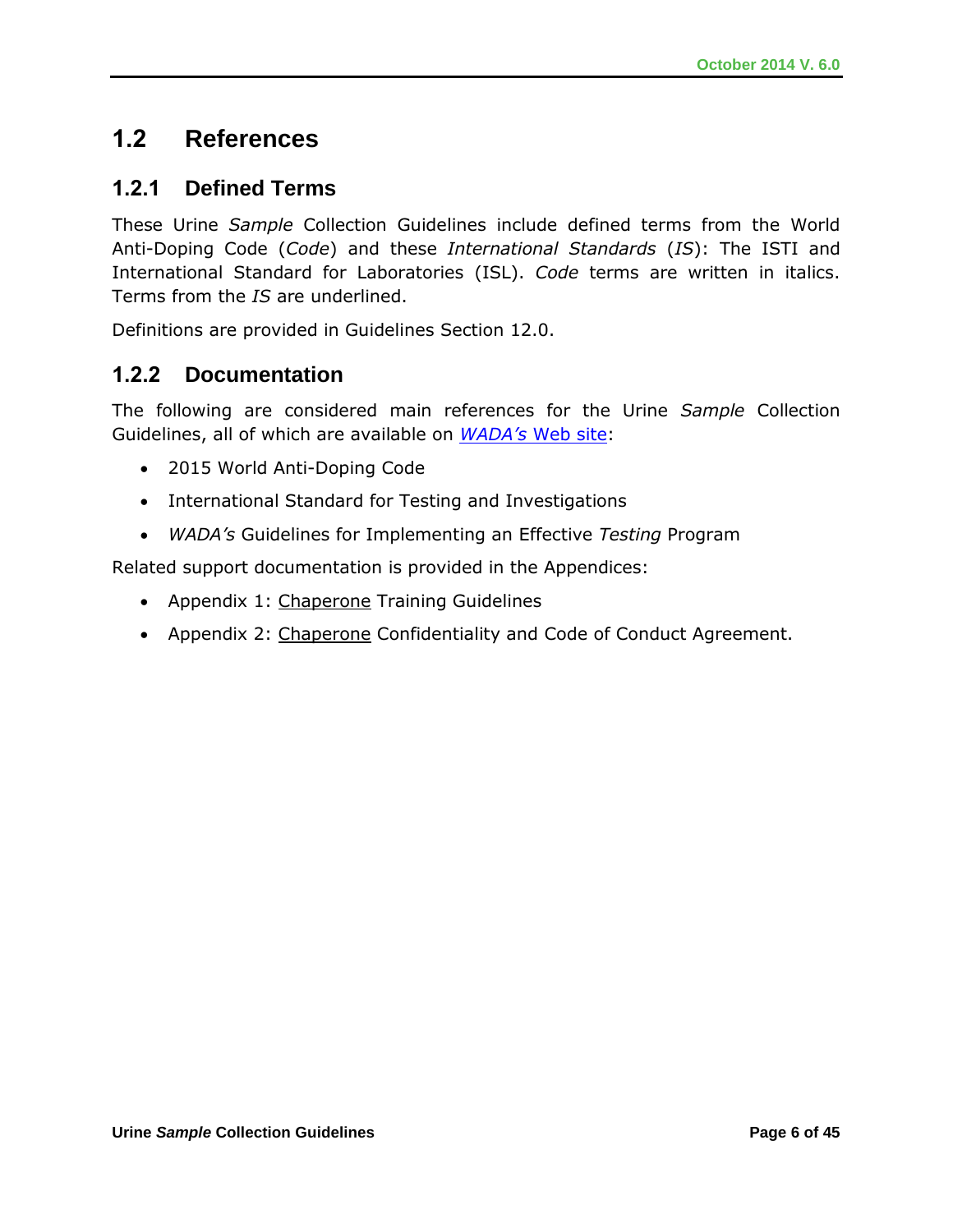# **2.0 Roles and Responsibilities**

# **2.1** *Testing Authority / Sample* **Collection Authority**

*ADOs* contracting other *ADOs* or third parties to act as *Sample* Collection Authorities are considered *Testing Authorities*.

The *Sample* Collection Authority is responsible for the overall conduct of the *Sample*  Collection Session. Main activities are listed below, some of which may be performed by the *Testing* Authority or delegated to the *Doping Control* Officer (DCO).

Unique to the Testing Authority role is instituting ISTI Annex A – Investigating a Possible Faillure to Comply.

#### **Preparation:**

- Determine the necessary competence and qualification requirements of *Sample* Collection Personnel, establish an accreditation / re-accreditation system, and develop duty statements that outline their respective responsibilities.
- Appoint and authorize *Sample* Collection Personnel, ensuring personnel have been trained for their assigned responsibilities, have no conflict of interest in the outcome of the *Sample* collection and are not *Minors*.
- Maintain records of education, training, skills, and experience of all *Sample* Collection Personnel.
- Delegate specific responsibilities to the *Doping Control* Officer (DCO).
- Provide official documentation to *Sample* Collection Personnel validating their authority to collect a *Sample* from the *Athlete*, e.g. an authorization letter from the *Testing* Authority.
- Obtain the necessary information to ensure the effective conduct of the *Sample* Collection Session, including identifying if the *Athlete* has special requirements (ISTI Annex B - Modifications for *Athletes* with Impairments and Annex C - Modifications for *Athletes* who are *Minors*).

#### *Athlete* **notification:**

- Establish a system for locating the selected *Athlete*, planning the approach and timing of notification, and recording in detail *Athlete* notification attempt(s) and outcome(s).
- Establish criteria to validate the notified *Athlete's* identity.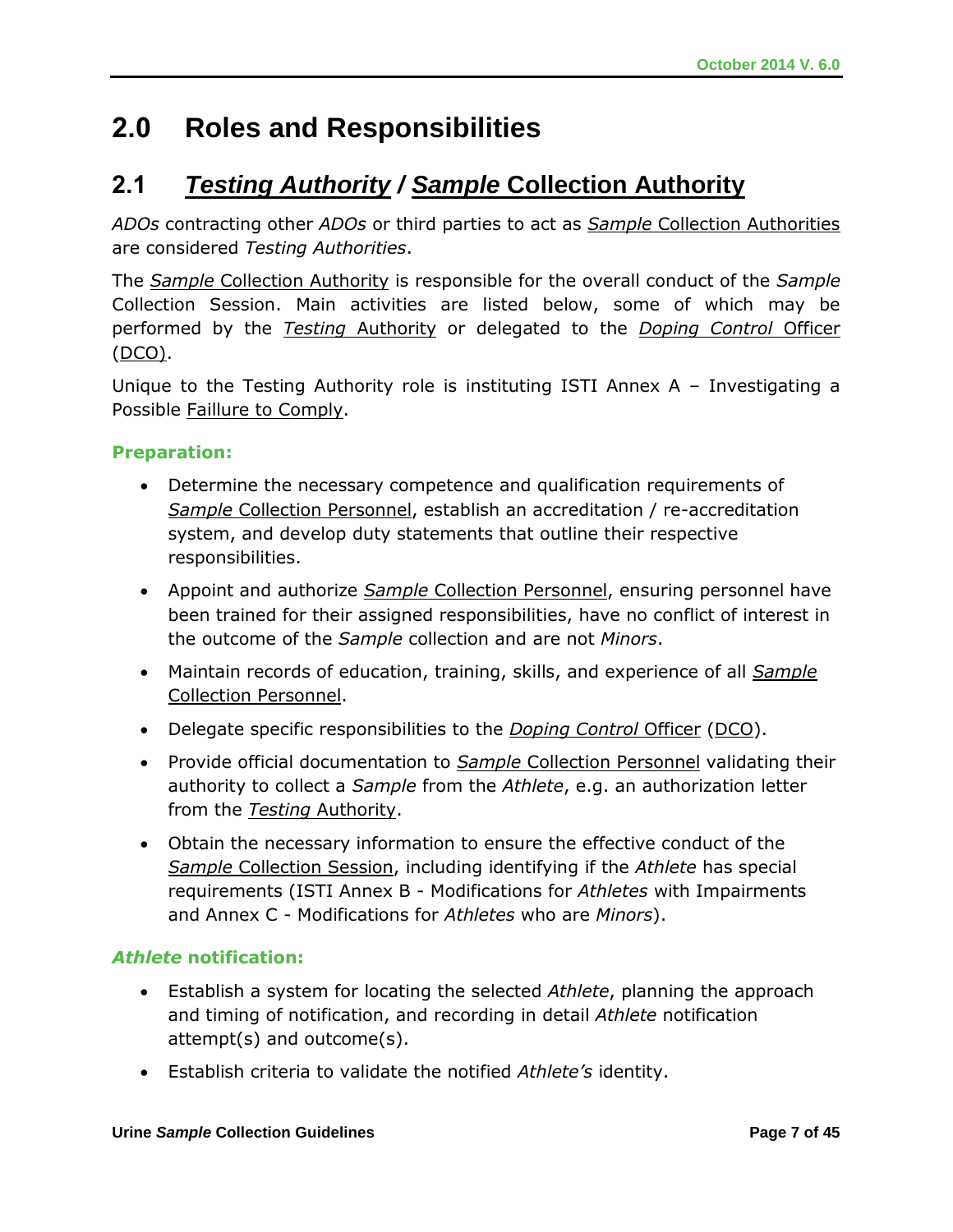Determine if a third party is required for notification prior to notification of the *Athlete* when the *Athlete* is a *Minor* or where required by an *Athlete's*  impairment (ISTI Annex B and C), or in situations where an interpreter is required.

#### *Sample* **collection:**

- Establish criteria for the authorization of who may be present during the *Sample* Collection Session in addition to *Sample* Collection Personnel.
- Develop a system to ensure that documentation is completed for each *Sample* and is securely handled.

#### **Post-test administration:**

- Define criteria ensuring that each *Sample* collected is stored in a manner that protects its integrity, identity and security prior to transport from the *Doping Control* Station. Minimum criteria include detailing and documenting the location where *Samples* are stored and who has custody of the *Samples* and/or is permitted access to the *Samples*.
- Authorize a transport system that ensures *Samples* and documentation are transported in a manner that protects their integrity, identity and security.
- Develop a system for recording Chain of Custody of the *Samples* and *Sample* collection documentation, including confirmation that both the *Samples* and collection documentation have arrived at their intended destinations.
- Develop a system to ensure that, where required, instructions for the type of analysis to be conducted are provided to the **Laboratory** conducting the analysis.
- Store documentation related to a Sample Collection Session and or an antidoping rule violation in accordance with the International Standard for the Protection of Privacy and Personal Information (ISPPPI).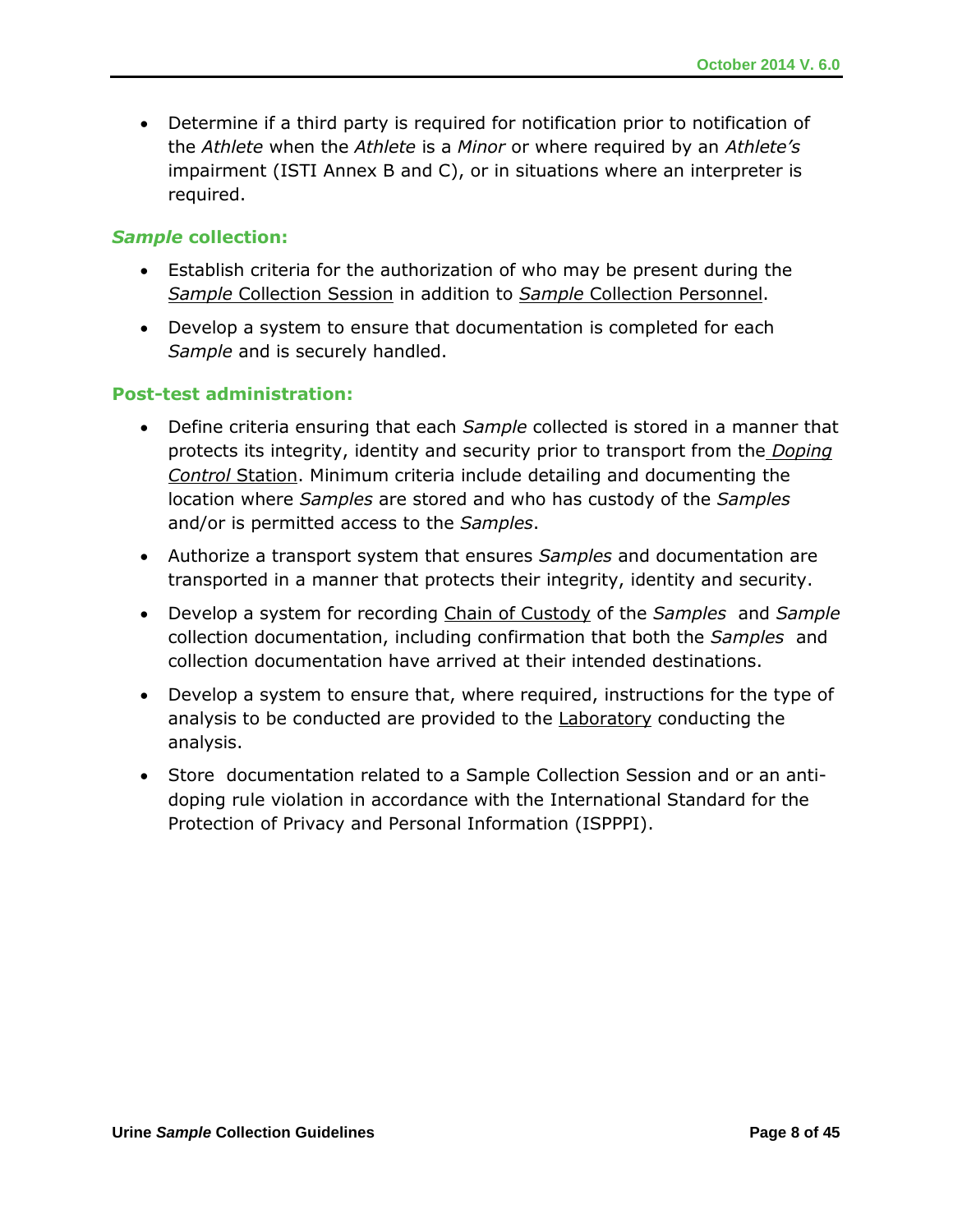# **2.2** *Doping Control* **Officer**

One lead/senior DCO oversees the *Sample* Collection Session, ensuring that each *Sample* is properly collected, identified and sealed, and that all *Samples* have been properly stored and dispatched in accordance to the relevant analytical guidelines.

Either the DCO or Chaperone assumes *Athlete* notification, chaperoning and *Sample*  collection responsibilities. Some *ADOs* prefer the Chaperone notify the *Athlete* only and not be present as a Witness during *Sample* provision. This Guidelines document allows for both scenarios.

#### **On-site preparation:**

- Organize equipment, including all relevant documentation.
- Organize and brief *Sample* Collection Personnel on their roles and responsibilities prior to or upon arrival at the *Doping Control* Station, including *Athlete* notification, chaperoning and *Sample* collection (also blood collection, if applicable).
- **Ensure that Chaperones are trained in carrying out relevant activities.**
- Assess and organize the *Testing* facilities.

#### *Athlete* **notification:**

- Arrange or perform notification and escorting of *Athletes.*
- Liaise with sport representatives, if relevant.
- Ensure that the *Athlete's* rights and responsibilities are explained.
- Explain, or arrange explanation of, the process for urine *Sample* collection to *Athletes* and *Athlete* Representatives, as necessary.

#### *Sample* **collection:**

- Collect and/or oversee the *Sample* collection.
- Coordinate collection of accompanying blood *Sample*, if necessary.
- Witness, or arrange the witnessing of, *Sample* provision.
- Ensure that each *Sample* is properly collected, identified and sealed.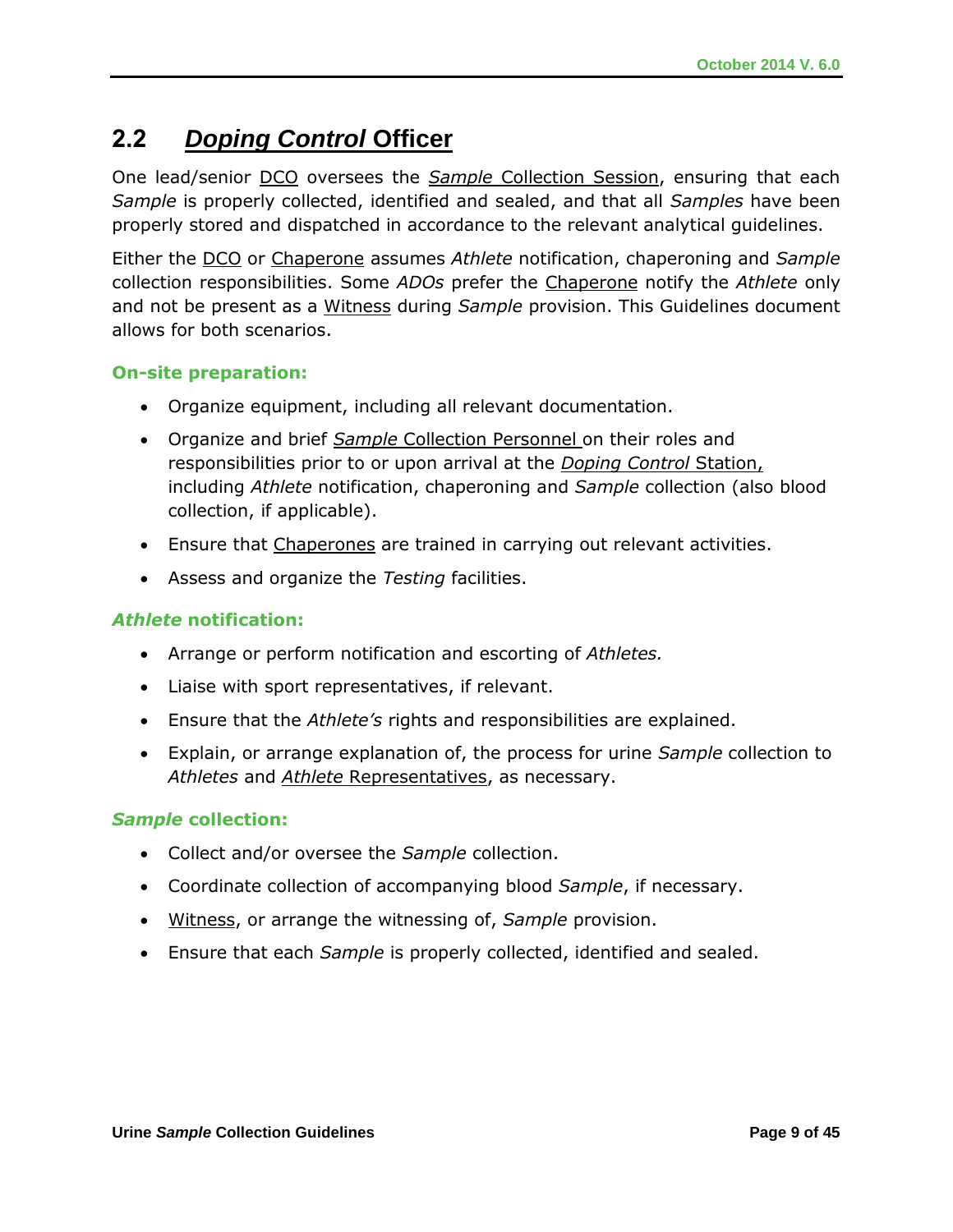#### **Post-test administration:**

- Oversee the post-collection process.
- Ensure all *Samples* have been properly stored and dispatched in accordance with the relevant analytical guidelines.
- Dispose of the *Sample* Collection Equipment used in *Sample* collection.
- Complete, or arrange completion of, and verify, the relevant documentation.
- Verify the Chain of Custody.
- Organize courier services, if necessary, and transport the *Sample/s*. Or organize on-site screening of *Sample*.

### **2.3 Chaperone**

A Chaperone may be assigned additional duties for blood *Sample* collection. The duties listed below relate to urine *Sample* collection only.

#### **On-site preparation:**

- Receive training from the DCO. Chaperones with no experience are to be trained by the DCO on site.
- Training will include the requirements for notification, chaperoning and witnessing *Sample* provision (if applicable), and confidentiality obligations.

#### *Athlete* **notification:**

- Notify the *Athlete* in person as instructed by the DCO.
- Escort the *Athlete* from notification until arrival at the *Doping Control* Station.

#### *Sample* **collection:**

 Act as the Witness for *Sample* provision as instructed by the DCO and complete the relevant section of the *Doping Control* form(s) as instructed by the DCO (if appropriately trained and authorized).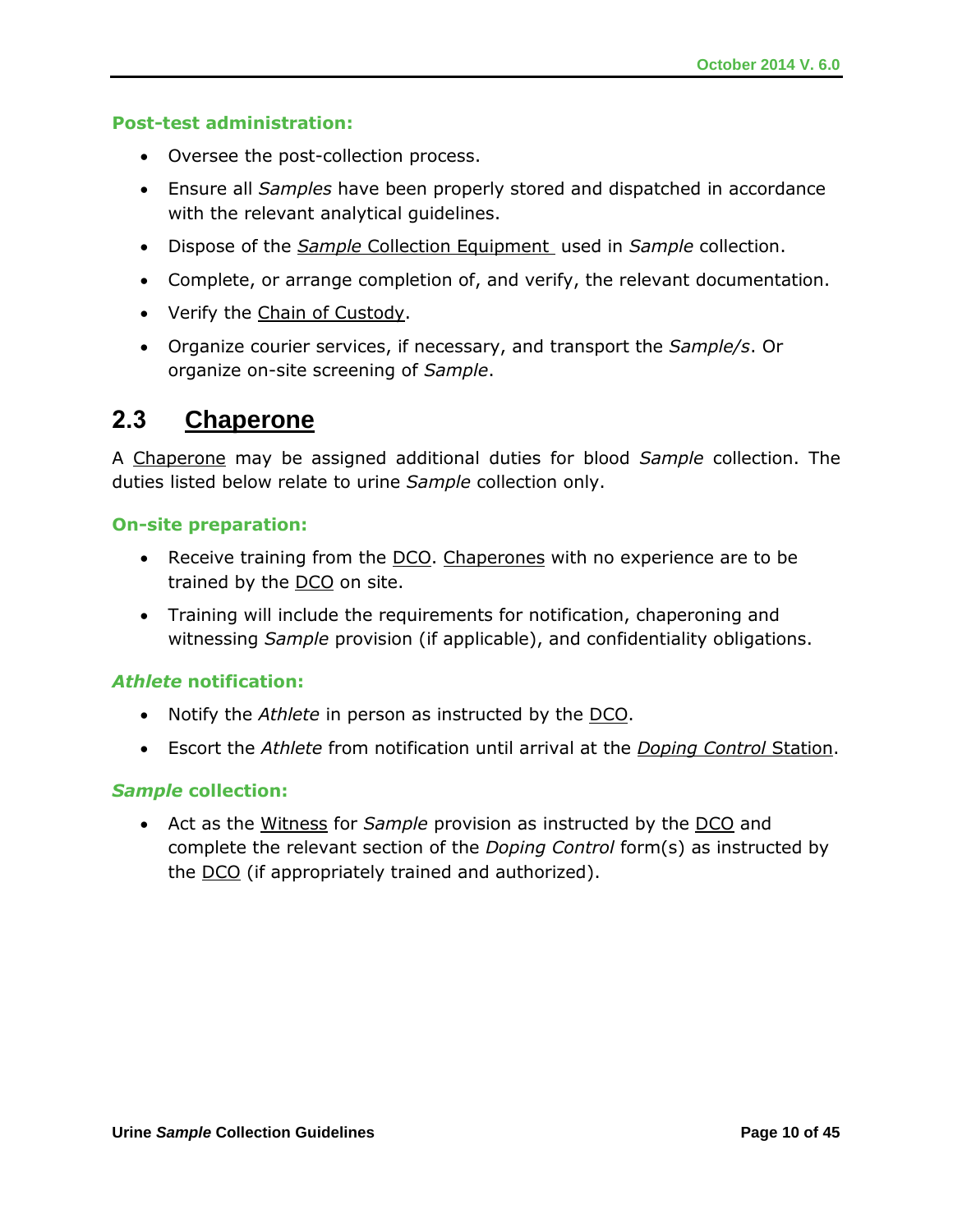# **2.4** *Sample* **Collection Personnel**

#### *Sample* **collection:**

- Conduct or assist with the *Sample* Collection Session.
- These individuals must:
	- Be trained and authorized for their assigned responsibilities;
	- Not have any conflict of interest in the outcome of the *Sample*  collection; and
	- Not be a *Minor*.

### **2.5** *Athlete*

#### *Athlete* **notification:**

- Request the presence of an *Athlete* Representative, if desired.
- Be escorted from notification to *Sample* provision.

#### *Sample* **collection:**

- Report for *Doping Control* as soon as possible, unless there are valid reasons for a delay (ISTUE Article 5.4.4 (a), (b) and Guidelines Section 5.1.3).
- Produce valid ID.
- Remain within direct observation of the DCO/Chaperone at all times from the point of initial contact with the DCO/Chaperone to completion of the *Sample* collection procedure.
- Be accountable for any food or beverage consumed prior to *Sample* provision.
- Be familiar and comply with the *Sample* collection process.
- Do not hydrate excessively prior to *Sample* provision.
- Be responsible at all times for his/her own *Sample(s)* from provision to sealing.
- Observe the procedure and ensure there are no irregularities (e.g. insufficient choice or indequate equipment).
- Declare any medication and/or supplements used in the past 7 days.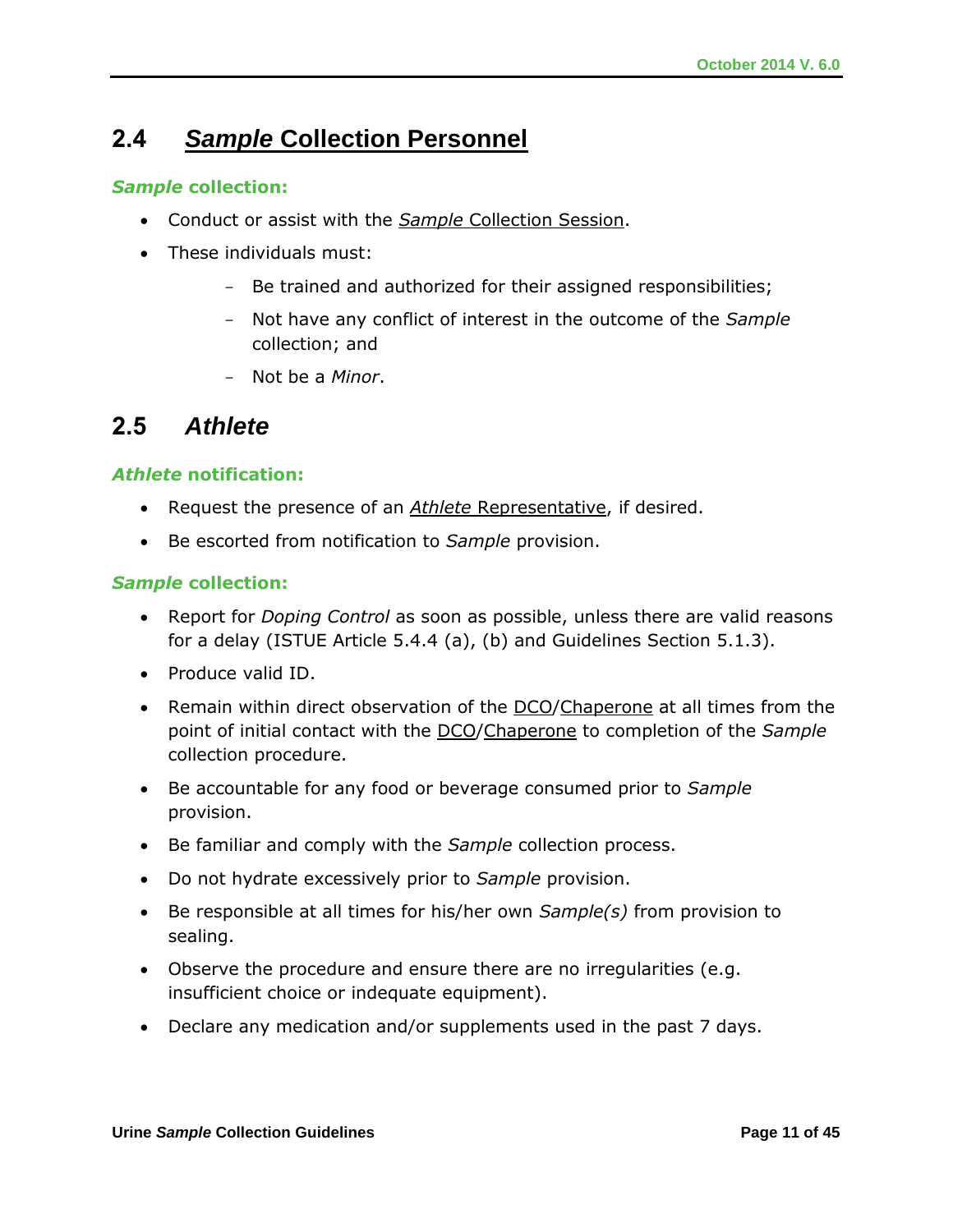- Comment on the *Sample* coll*ection process* in the area(s) provided on the *Doping Control* documentation, if applicable; ask questions as needed.
- Sign documentation as requested by the DCO.

# **2.6** *Athlete* **Representative**

The presence of an *Athlete* Representative is optional, but strongly recommended for *Athletes* who are *Minors* or where required by an A*thlete's impairment* (ISTI Annex B - Modifications for *Athletes* with Impairments and Annex C - Modifications for *Athletes* who are *Minors*).

#### *Athlete* **notification:**

- Accompany the *Athlete* during notification.
- Accompany the *Athlete* to the *Doping Control* Station.

#### *Sample* **collection:**

- Assist in the selection of equipment and the sealing process, if requested by the *Athlete*.
- Assist the *Athlete* in the completion of documentation, if requested by the *Athlete.*
- Be familiar and comply with the *Sample* collection process.
- Observe the *Sample* collection process and ensure there are no irregularities (e.g. insufficient choice or indequate equipment).
- Sign documentation as requested by the DCO.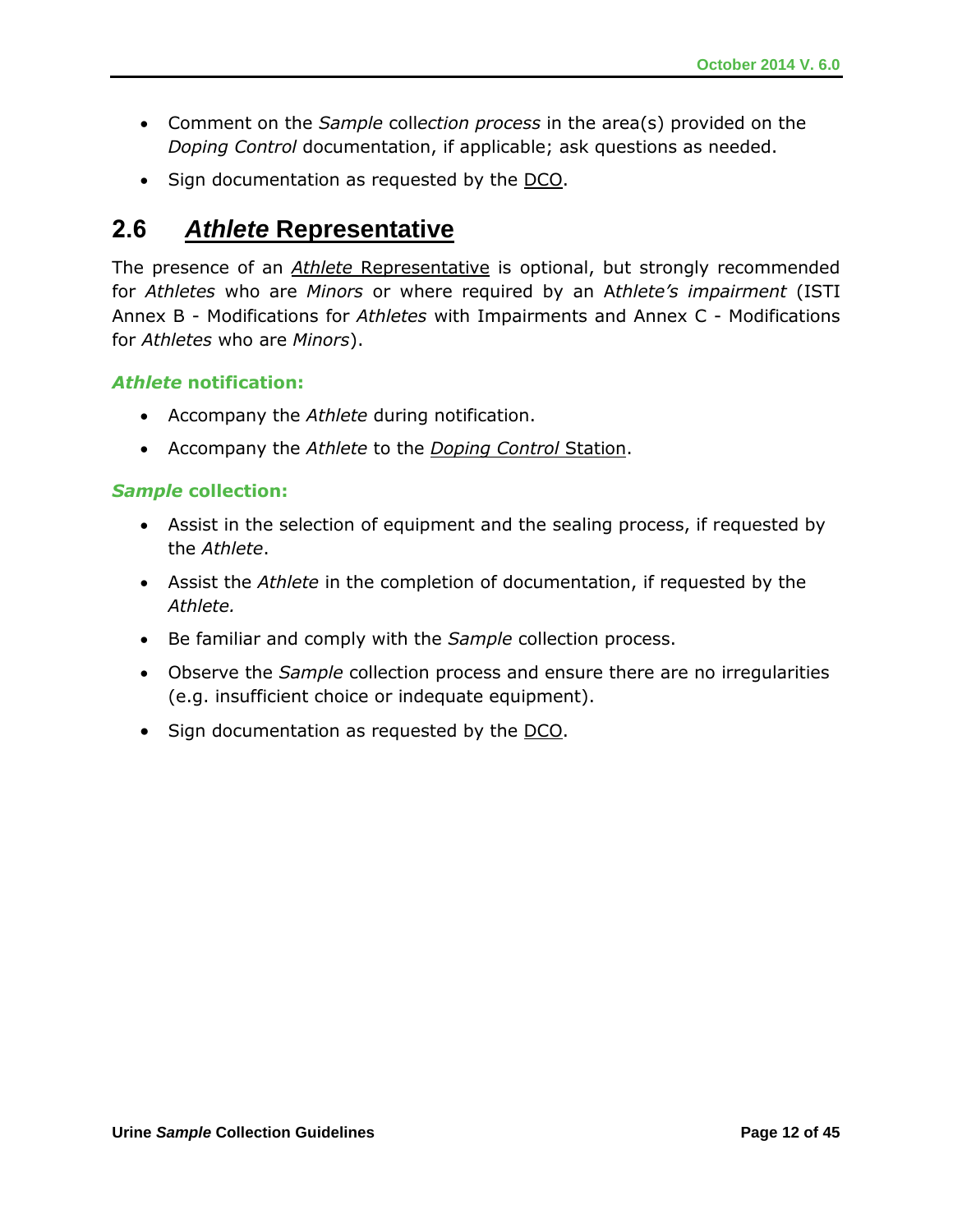# **3.0 Preparation for the** *Sample* **Collection Session**

The protocol for the *Sample* Collection Session is divided into the following areas.

# **3.1 Required Equipment and Supplies**

The DCO ensures the required equipment and supplies are in place for the *Sample* Collection Session.

There may be slight variations in equipment. As a general rule, the following are to be available:

- a. Clean, sealed urine collection vessels.
- b. Partial *Sample* kits.
- c. Equipment for measuring specific gravity.
- d. Sealed, tamper-evident bottles/containers for A and B *Sample*s.
- e. Secure courier transport bags/containers.
- f. Disposable gloves providing barrier protection.
- g. Soap, hand wash or anti-bacterial gel/liquid.
- h. Paper towels or other absorbent material.
- i. Garbage bin/ bags.
- j. Individually sealed non-alcoholic beverages.
- k. Scissors, pens and other applicable stationary.
- l. All *Doping Control* documentation.\*
- m. Other equipment specified by the relevant Laboratory.
- \* Includes *Doping Control* forms, *Athlete* notification forms (if not part of the *Doping Control* form), supplementary report forms, Chain of Custody forms, DCO report forms, etc.

# **3.2 Sufficient Quantities**

Sufficient quantities of *Sample* Collection Equipment should be made available to ensure:

- An *Athlete* selected for *Testing* has a choice of at least 3 *Sample* collection vessels, *Sample* collection kits and partial *Sample* kits at all times.
- The amount of *Doping Control* documentation supplied is based upon the number of tests being conducted.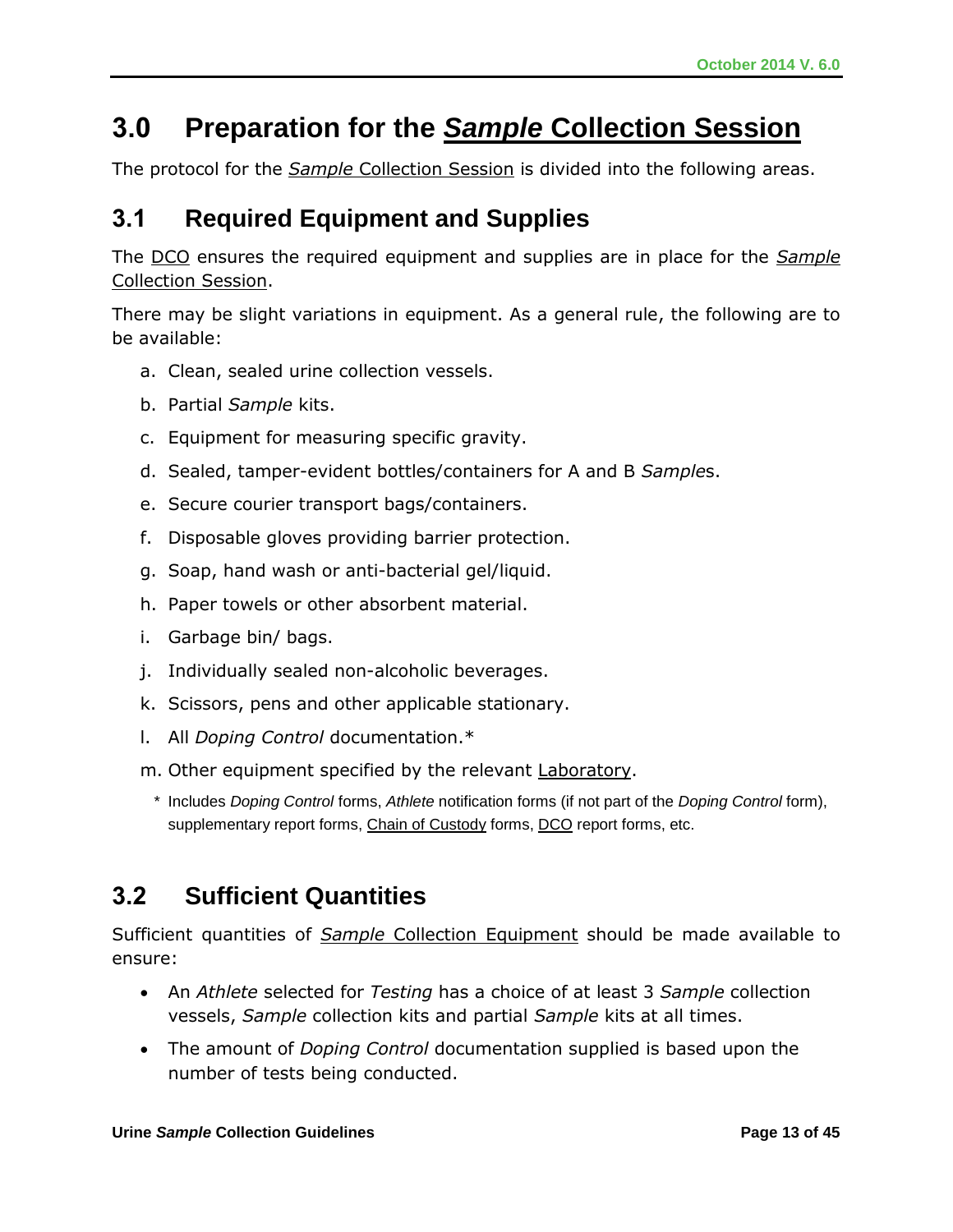Insufficient choice will not invalidate the legitimacy of the collection process, however it is recommended that both the *Athlete* and DCO or *Athlete*  Representative (as assigned by the DCO) attest in writing to the adequacy of the equipment used.

### **3.3 System Criteria**

**Sample Collection Equipment systems are to:** 

- 1. Incorporate unique numbering systems into all bottles, containers or other items used to identify the *Sample*.
- 2. Provide a tamper-evident sealing system.
- 3. Ensure the identity of the *Athlete* is not evident from the equipment itself.
- 4. Ensure that all equipment is clean and intact prior to use by the *Athlete*.

# **3.4** *Sample* **Collection Personnel Briefing**

The DCO briefs the *Sample* Collection Personnel on their roles and responsibilities prior to or upon arrival at the *Doping Control* Station.

This includes *Athlete* notification, chaperoning, urine *Sample* collection, and blood *Sample* collection, if applicable. (See ISTI Article 7 and *WADA's Sample* Collection Personnel: Recruitment, Training, Accreditation, and Re-Accreditation Guidelines.)

*Sample* Collection Personnel appointed to conduct or assist with the *Sample*  Collection Session must meet the qualifications listed in Guidelines Section 2.4.

Chaperones with no experience are trained by the DCO on site. Training requirements are listed in Guidelines Section 2.3.

During the briefing, the DCO presents official documentation (e.g. an authorization letter from the *Testing* Authority) to *Sample* Collection Personnel that details the DCO's authority to collect a *Sample* from the *Athlete*.

*ADOs* provide and control the official authorization documentation used. *Doping Control* authorization letters can be automatically generated from *ADAMS*.

# **3.5 Facilities**

Privacy, sole use and cleanliness are required for a facility to be used as a *Doping Control* Station.

If the facility does not offer the *Athlete* privacy, and/or is intended to be used for purposes other than *Doping Control* while *Sample* collection is being carried out, the DCO locates an alternative location.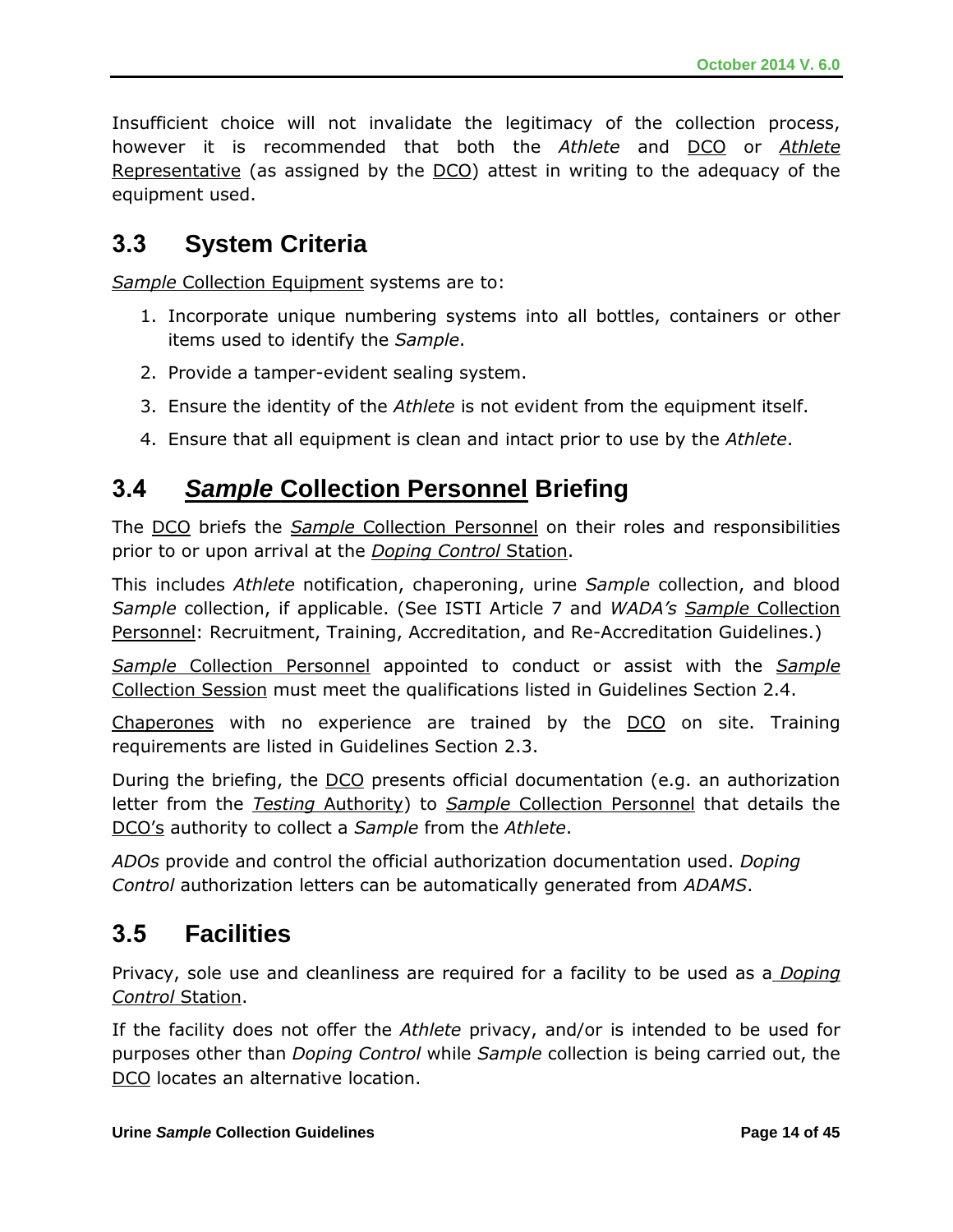The DCO documents any significant variations from these criteria. *ADOs* can request that a sketch of the *Doping Control* Station be included in the DCO's report.

### **3.5.1** *In-Competition Testing* **Criteria**

In addition to meeting privacy and sole use requirements, *Doping Control* Station facilities are to:

- a. Maintain *Athlete* confidentiality.
- b. Be well lit and well ventilated.
- c. Provide managed entry with access restricted to authorized personnel.
- d. Be lockable and provide secure storage for *Samples* and *Sample* Collection Equipment.
- e. Include a waiting area with chairs; a separate work station with a table and chairs; and adjacent toilet facilities for *Sample* provision that allow the *Athlete* to wash his/her hands, with cubicles large enough to accomodate the Witness and the *Athlete*.
- f. Be sized according to the number of *Athletes*, *Athlete Representatives* and **Sample Collection Personnel who will occupy the area.**
- g. Be suitably located in relation to the field of play or other location where the *Athlete*s will be notified.
- h. Contain a selection of sealed, non-alcoholic drinks for *Athletes*, if possible.

#### **Transportation**

Should the *Doping Control* Station be some distance from the sporting venue where the *Athletes* compete/finish, the DCO is to arrange with the *Event* organizer appropriate transportation for *Athletes*, *Athlete* Representatives and *Sample* Collection Personnel – both to the *Doping Control* Station and either back to the venue or other agreed location/s upon completion of the *Sample* collection process.

### **3.5.2** *Out-of-Competition Testing* **Criteria**

*Doping Control* Station facilities are to:

- a. Meet the privacy and sole use requirements; and
- b. Provide a suitable waiting area and work station, where possible.

For *Out-of-Competition Testing*, the facility serving as the '*Doping Control* Station' might be an *Athlete's* home or a hotel room vs. an officially designated *Doping Control* Station.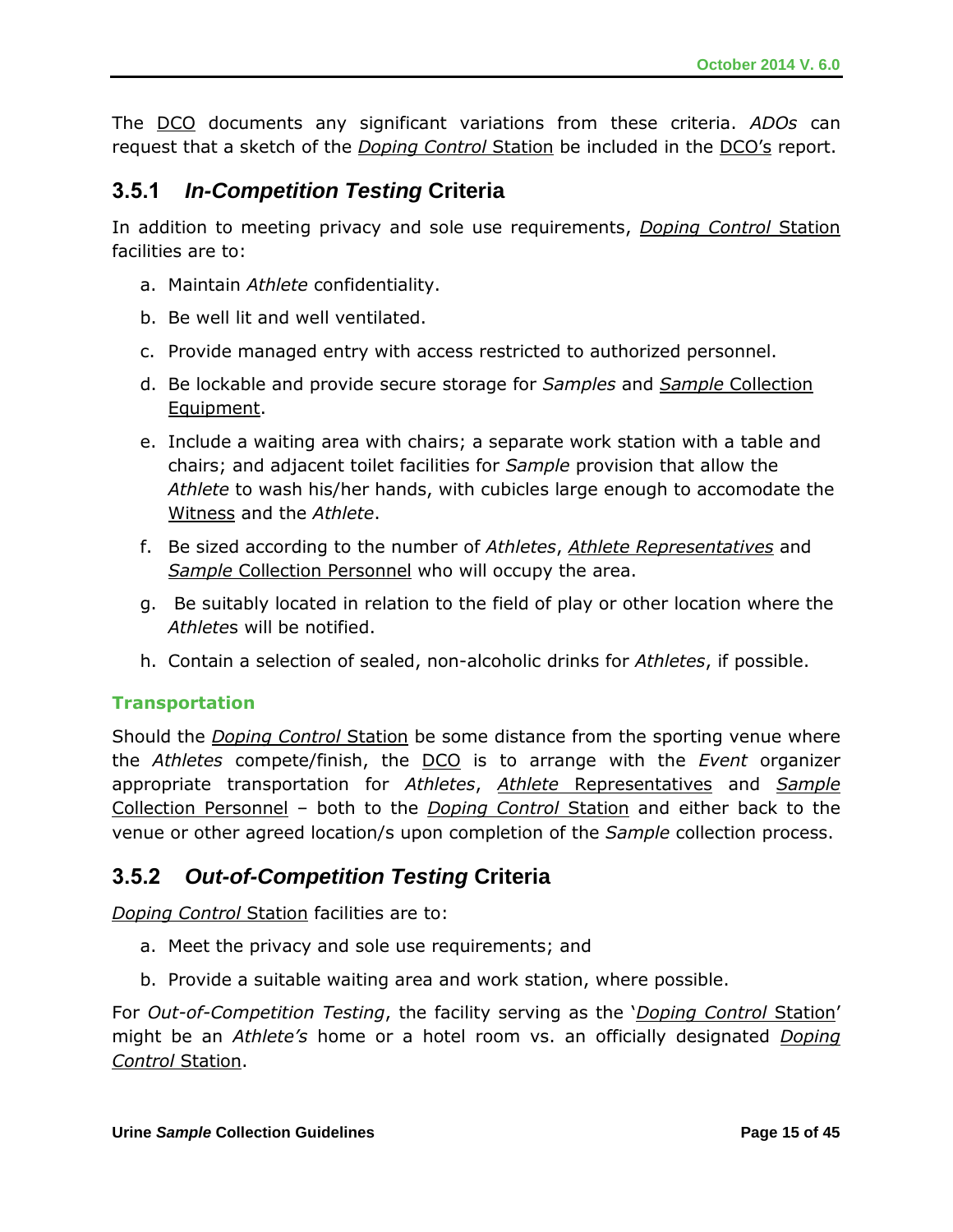### **3.5.3 Access Restrictions**

The DCO can assign *Sample* Collection Personnel to monitor access to the *Doping Control* Station to ensure admission of authorized persons only, or request the *Event* organizer to assign personnel.

*Doping Control* Station access is restricted to the *Athlete*, the *Athlete* Representative, an interpreter (if required), and *Sample* Collection Personnel, unless otherwise approved by the DCO.

Additional personnel requesting access may include an International Federation (IF) representative, an *ADO* observer, a *Testing* Authority *or Sample* Collection Authority observer, an auditor, or a *WADA* observer, where applicable under the Agency's *Independent Observer Program* (ISTI 6.3.3 (d)). The *WADA* observer shall not directly observe the passing of a urine *Sample*.

These personnel are required to present the DCO with adequate identification and accreditation upon arrival at the *Doping Control* Station.

**Members of the media are not allowed entry** to the *Doping Control* Station at any time.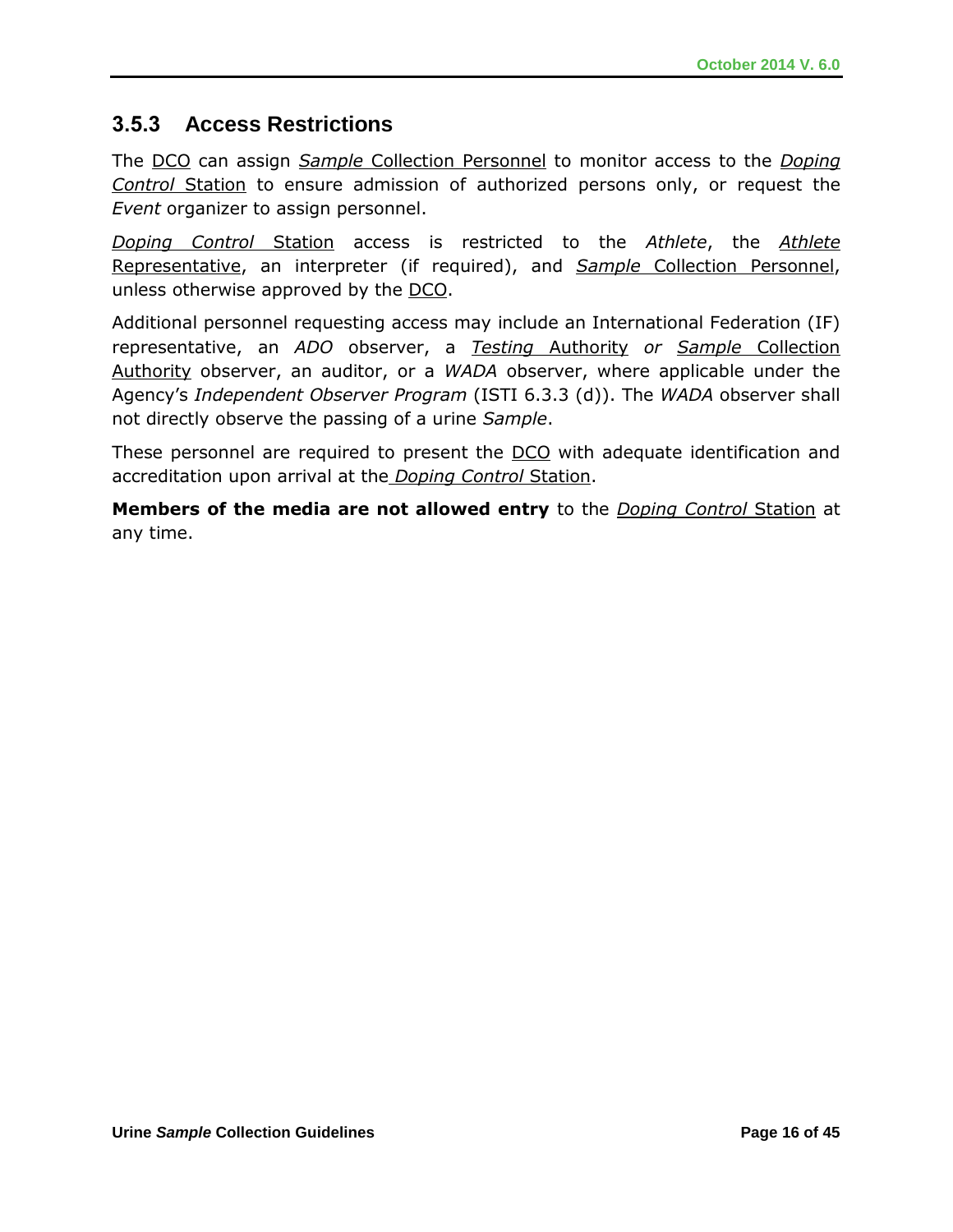# **4.0** *Athlete* **Selection**

The DCO follows the *Athlete* selection policy of the *Testing* Authority *or Sample*  Collection Authority. This may include one or more of the following:

- *Target Testing* (named *Athletes* or categories)
- Weighted Random Selection or
- Random Selection

Following *Athlete* selection, the DCO ensures the selection decisions are disclosed on a need-to-know basis to ensure No Advance Notice *Testing*.

### **4.1.1** *Target Testing*

For *Target Testing*, the *Testing* Authority *or Sample* Collection Authority specifies to the DCO which *Athletes* they require for *Testing*. Selections and/or selection methods are to be clearly communicated to the DCO (e.g. detailing selections in an *ADAMS* mission order).

In some instances, the *Testing* Authority *or Sample Collection* Authority may choose to give the DCO discretion to select additional *Athletes* for *Target Testing*.

Such an arrangement is to be agreed upon prior to the *Sample* Collection Session, and comprehensive guidance provided to the DCO in writing by the *Testing* Authority or *Sample* Collection Authority. The DCO doesn't discuss *Target Testing* or the selection criteria with an *Athlete* or *Athlete* Representative.

See ISTI Article 4.5.2 for factors a *Testing* Authority or *Sample* Collection Authority are to consider when selecting *Athletes* for *Target Testing*.

### **4.1.2 Weighted Random Selection**

For weighted Random Selection*,* the *Testing* Authority or *Sample* Collection Authority may specify to the DCO how *Athletes* should be ranked, using predetermined criteria to increase or decrease the chances of selection to ensure that a greater percentage of 'at risk' *Athletes* are selected.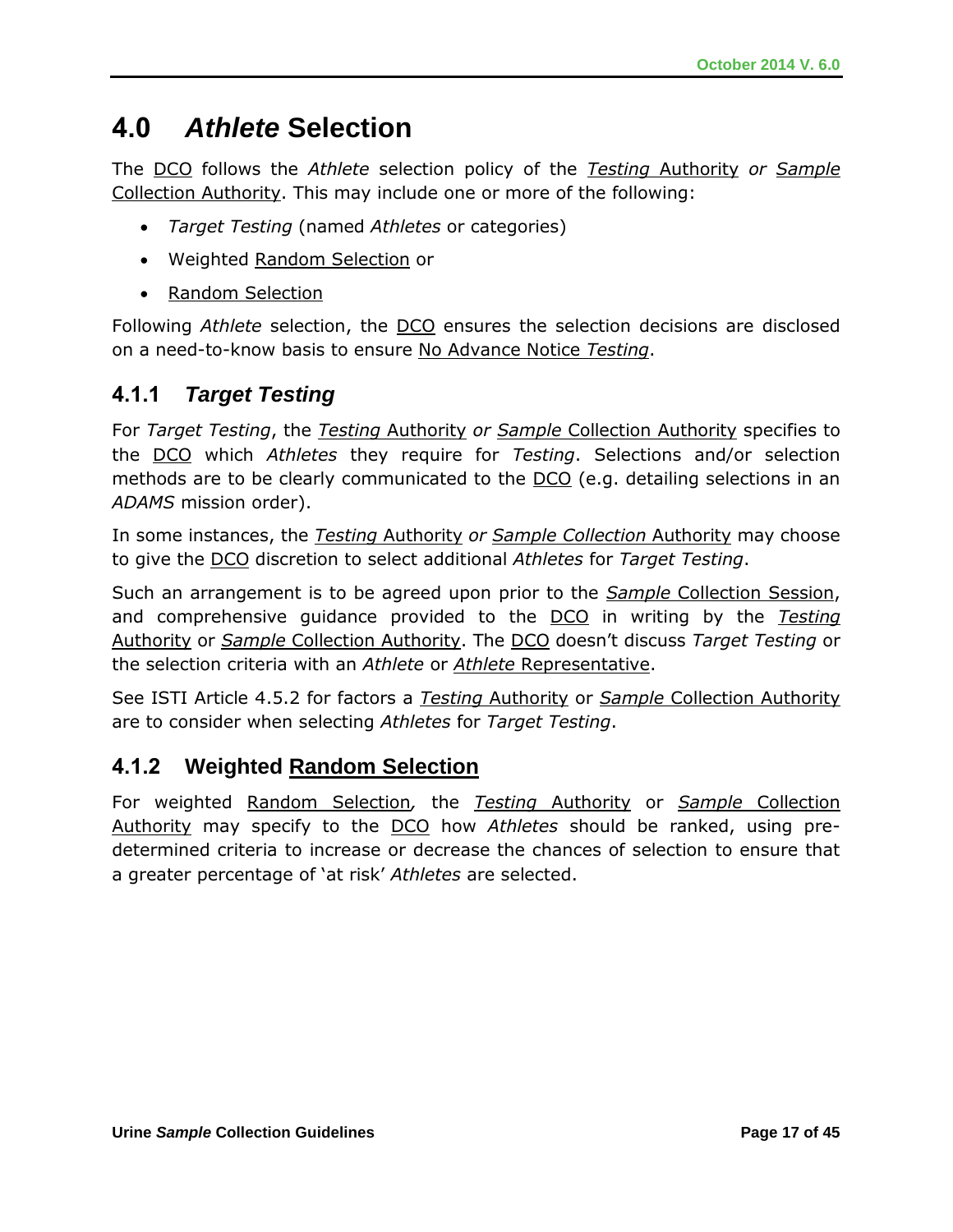### **4.1.3 Random Selection**

The *Testing* Authority or *Sample* Collection Authority may use one of the following selection criteria for Random Selection.

The selection criteria chosen should be fair, transparent and appropriate for the sport, e.g.:

- Finishing position.
- Vest/jersey number.
- Entry number.
- Lane number.

Once the criteria have been determined, the actual selection method may be one of the following, or any other fair and transparent method of selection:

- Numbered cards placed face-down on a table.
- Random draw of numbers (or names) from a closed container such as a cloth bag.
- Use of an electronic random number generator.

To provide transparency and accountability, Random Selection made in the field may be witnessed by a coach or sporting official, or may be shown to the selected *Athlete* or coach or sporting official if requested, after the *Athlete's* notification.

In addition to determining the selection criteria, the *Testing* Authority or *Sample*  Collection Authority may wish to put in place certain contingencies for specific scenarios, e.g.:

- A signature on the back of numbered cards;
- Randomly drawing of an additional 'reserve' *Athlete* to be tested in the event that a serious injury inhibits an *Athlete* from conducting *Doping Control*; or
- Putting a contingency in place for 'dead-heats' or disqualifications. All contingencies put in place are to be fully communicated and provided in writing to all relevant *Sample* Collection Personnel.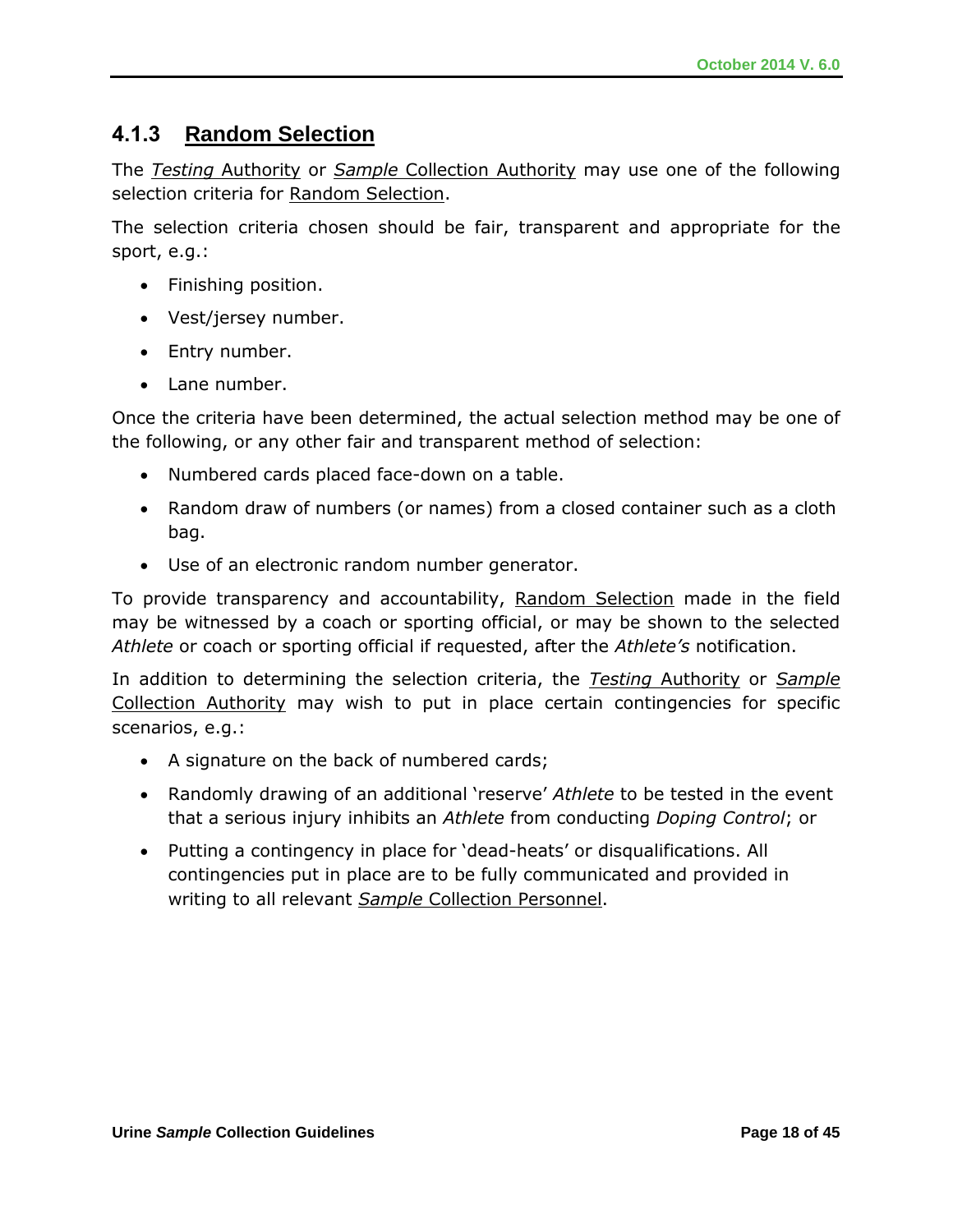# **5.0** *Athlete* **Notification**

*The Sample* Collection Authority, DCO, or Chaperone, as applicable, performs the following sequence of actions:

1. Establish the location of the selected *Athlete*, and plan the approach and timing of notification, taking into account any specific circumstances of the sport/*Competition*/training session/etc., and the situation, as per No Advance Notice *Testing*.

The DCO takes into consideration all logistical factors, (e.g. venuespecific, sport-specific, etc.) when planning the appropriate timing and approach for *Athlete* notification. Among the factors to consider:

- Challenges faced in sports with mass finishes.
- The presence of a mixed zone at the venue.
- Using Technical Delegates of the *Competition* to assist in the identifying/confirming final positions.
- Sports where it's common that *Athletes* are *Minors* and/or have an impairment that may require a third party present during notification.
- 2. The DCO communicates relevant factors to all *Sample* Collection Personnel in advance.
- 3. The DCO/Chaperone identifies himself/herself and shows the *Athlete* the official authorization documentation provided by the *Testing* Authority or *Sample* Collection Authority that granted the authority to test.

Additional photo ID is carried by the  $DCO$  that includes name, photograph, and the documents' expiry date, i.e. ID card from the *Sample* Collection Authority, driver's license, passport, or similar valid ID.

Chaperones aren't required to provide name or photo ID, but are to produce official authorization documentation provided by the *Testing* Authority *or Sample* Collection Authority (e.g. authorization letter).

4. The DCO/Chaperone ensures that the *Athlete* is the first person notified that he/she has been selected for *Sample* collection.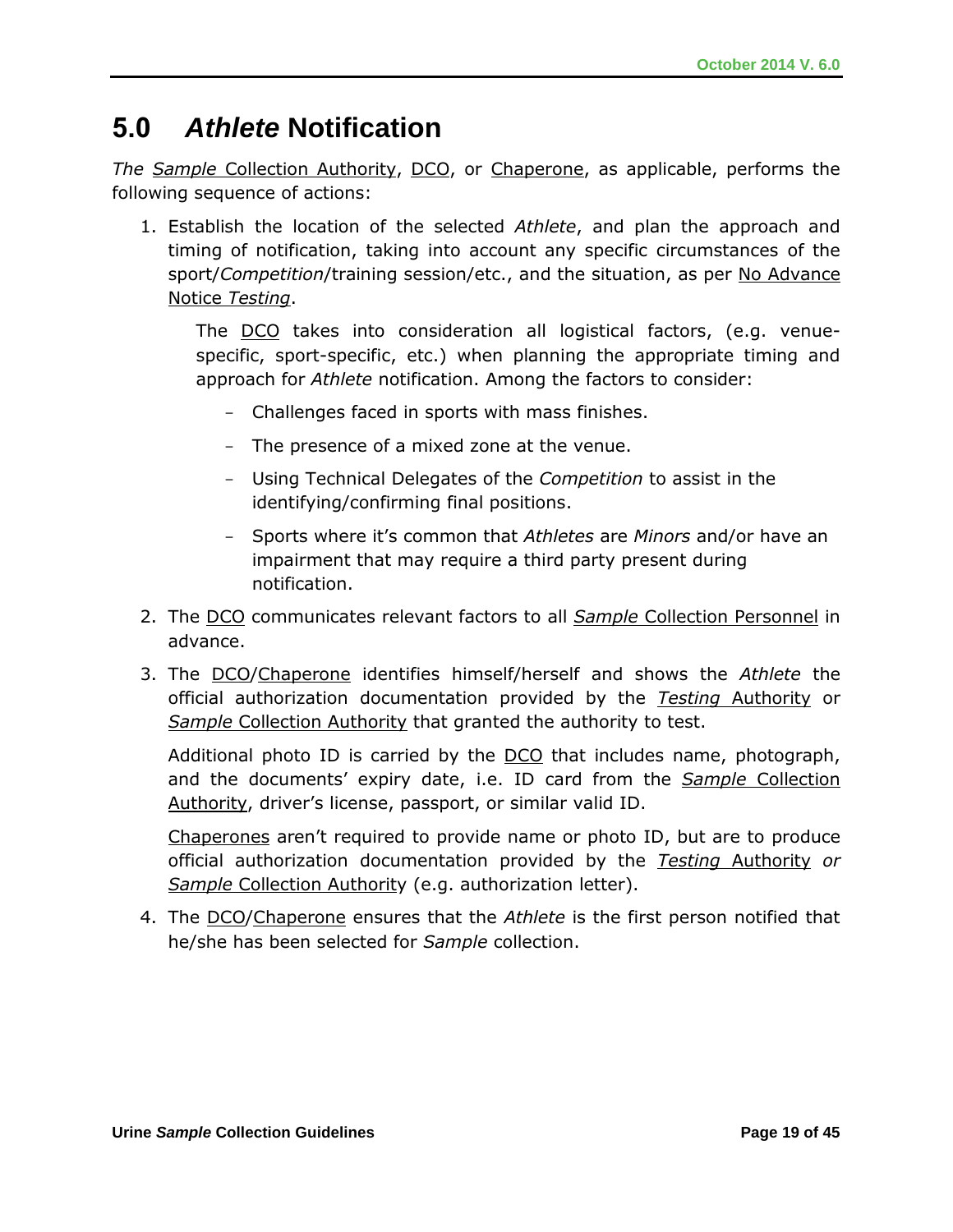#### **Exceptions:**

- The *Athlete* is a *Minor*, has a impairment and/or an interpreter is needed, and the *Testing* Authority *or Sample* Collection Authority/DCO/Chaperone considers it a requirement to notify a third party prior to the notification of the *Athlete*.

Any third party notification must be conducted in a secure and confidential manner so that there is no risk that the *Athlete* will receive any advance notice of his/her selection for *Sample* collection. Generally, notification should occur at the end of the *Competition* in which the *Athlete* is competing or as close as possible to the end.

The DCO/Chaperone requires assistance from a third party (e.g. sport representative) in locating, identifying and/or notifying the *Athlete*(s) selected for *Testing,* due to the DCO/Chaperone being unfamiliar with the *Athlete* or the venue at which the *Sample* Collection Session is taking place (e.g. *In-Competition Testing* or *Testing* at training camps).

In either scenario, the DCO/Chaperone provides the initial notification directly to the *Athlete* and, where applicable, through an interpreter.

5. The DCO/Chaperone verbally confirms the *Athlete's* identity as per the criteria set by the *Testing* Authority or *Sample* Collection Authority and records the form of ID in the *Doping Control* documentation (ISTI Article 5.3.4).

#### **Formal identification:**

Formal identification can be established by photo ID, starting number, accreditation, third party Witness, or other viable method as established by the *Testing* Authority or *Sample* Collection Authority.

If the *Athlete*'s identity is unknown and can't be confirmed, the DCO decides if it is appropriate to follow up in accordance with ISTI Annex  $A -$ Investigating a Possible Failure to Comply. The DCO documents this and contacts the *Testing* Authority or *Sample* Collection Authority for instructions. DCOs with a cell phone can take a photograph of the *Athlete* and forward the photo with their report.

An *Athlete's* inability to provide photo ID shall not invalidate a test.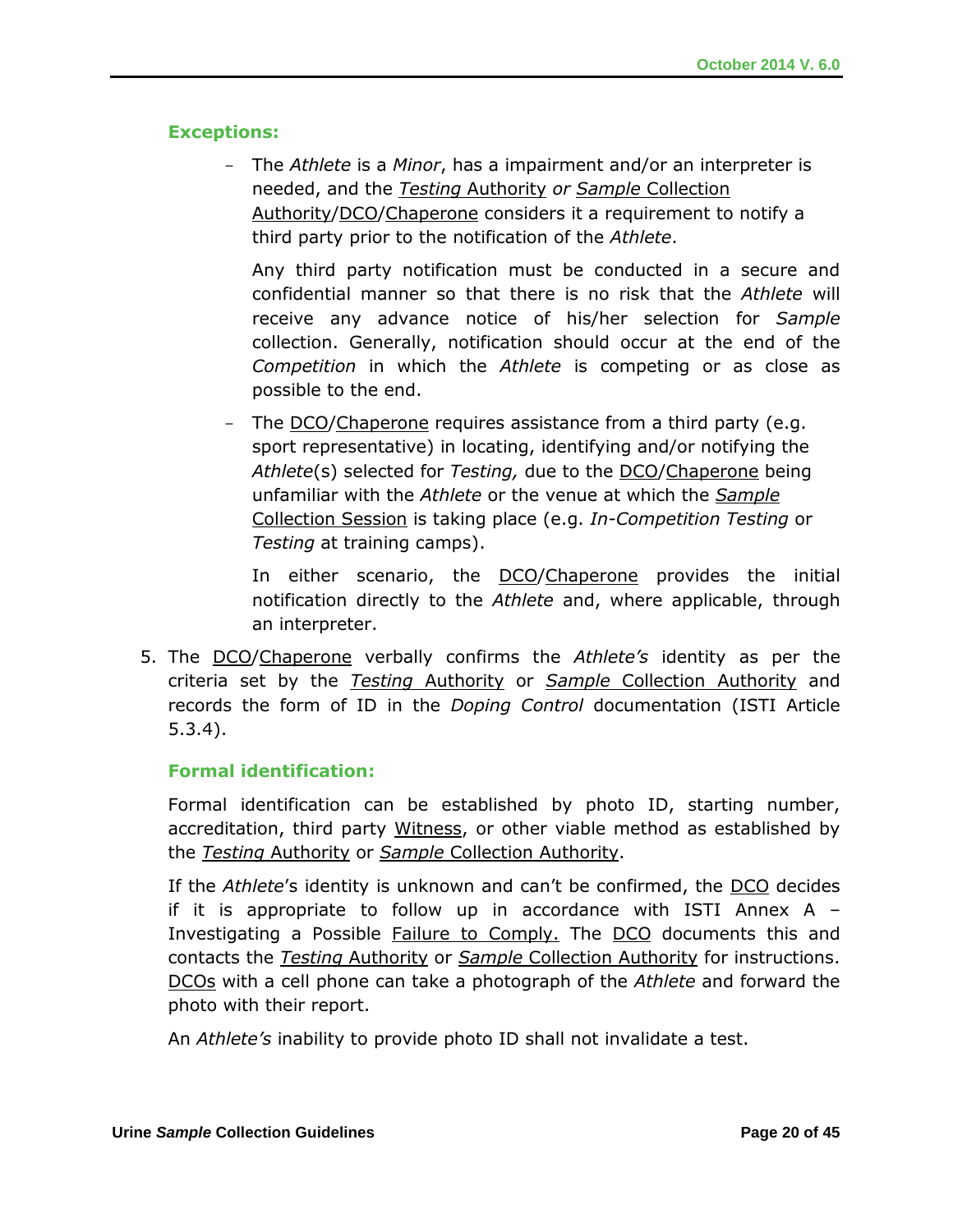- 6. The DCO/Chaperone shows the *Athlete* the notification form (which may be part of the *Doping Control* form), and then notifies the *Athlete* of the following:
	- a. The *Athlete* has been selected for *Testing* and is required to undergo *Sample* collection.
	- b. The authority conducting the *Sample* collection. (The *Testing* Authority is the *ADO* that initiated and authorized the *Sample* Collection Session*.*)
	- c. The type of *Sample* collection (i.e. urine, blood or both) and any mandatory conditions prior to *Sample* collection, including the requirement for the *Athlete* to provide their *Sample* in direct observation of a DCO/Chaperone.
	- d. The requirement to undergo *Testing* without delay.
	- e. The DCO shall use their discretion if an *Athlete* cannot undergo a test without delay. The DCO/Chaperone shall inform the *Athlete* of the possible *Consequences of Anti-Doping Rule Violations* (*Consequences*) for failing to submit to urine *Sample Testing*.
	- f. The *Athlete*'s rights, including the right to:
		- Have an *Athlete* Representative present throughout the course of the entire *Sample* collection process (other than *Sample* provision) and, if available, an interpreter.
		- Ask questions and request additional information about the *Sample* collection process.
		- Request a delay in reporting to the *Doping Control* Station for valid reasons (ISTI Article 5.4.4 (a), (b) and Guidelines Section 5.1.3).
		- Request modifications to the *Sample* collection procedure if the *Athlete* is a *Minor* and/or has an impairment (Guidelines Section 9.0).
	- g. The *Athlete*'s responsibilities (Guidelines Section 2.5), including the requirement to:
		- Remain within direct observation of the DCO/Chaperone at all times from the point initial contact is made by the DCO/Chaperone until the completion of the *Sample* collection process.
		- Produce appropriate and valid ID.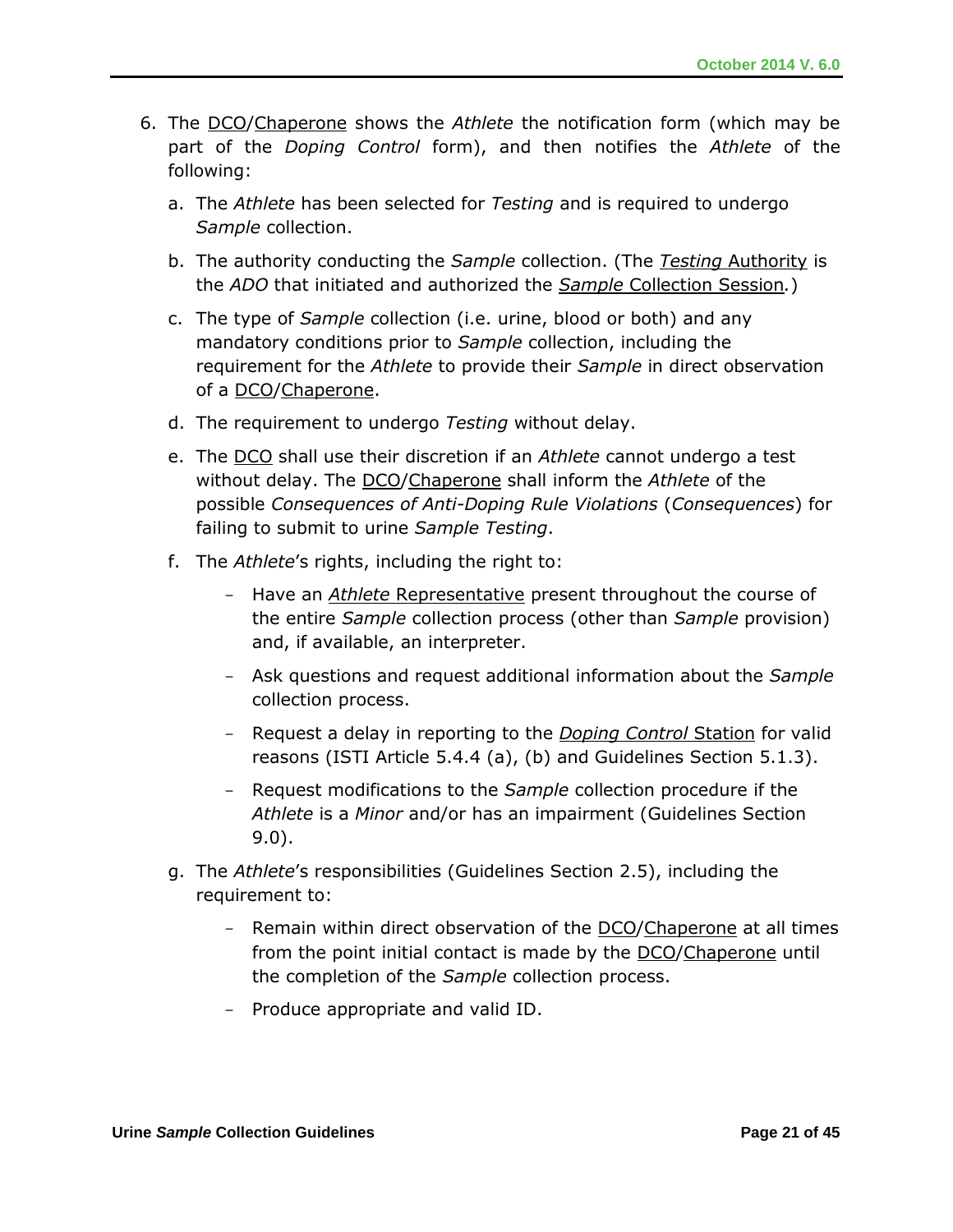- Be familiar and comply with the *Sample* collection procedures. (The *Athlete* should be advised of the possible *Consequences* of Failure to Comply).
- Report for *Doping Control* immediately unless there are valid reasons for a delay (ISTI Article 5.4.4 (a), (b) and Guidelines Section 4.1.3).
- h. The location of the *Doping Control* Station.
- i. The *Athlete* consumes food or fluids prior to providing a *Sample* at his/her own risk.
- j. The *Athlete* is not to hydrate excessively, since this may delay the production of a suitable *Sample*.
- k. Any urine *Sample* provided by the *Athlete* to the *Sample* Collection Personnel is to be the first urine passed by the *Athlete* subsequent to notification, i.e. he/she should not pass urine in the shower or otherwise, prior to providing a *Sample* to the *Sample* Collection Personnel.
- 7. The DCO/Chaperone provides the *Athlete* notification form to the *Athlete* to read and sign.
- 8. If an *Athlete* copy of the official notification record exists, the DCO/Chaperone provides it to the *Athlete*.

The DCO/Chaperone is to encourage the presence of a third party during the notification process if an *Athlete* is a *Minor* and/or has an impairment, and requests an interpreter and/or *Athlete* Representative

# **5.1 Reporting Delays**

The DCO or other authorized *Sample* Collection Personnel documents any reasons for the *Athlete's* delay in reporting to the *Doping Control* Station and/or reasons for leaving the *Doping Control* Station that may require further investigation by the *Testing* Authority and/or *Sample* Collection Authority. Failure of the *Athlete* to remain under constant observation is also recorded in the DCO report.

### **5.1.1 Inability to Locate the Athlete**

If a selected *Athlete* is not located based on the available Whereabouts Filing, the DCO attempts to locate the *Athlete* by other means, based on the circumstances (i.e. the nature of the specified location), with No Advance Notice *Testing* the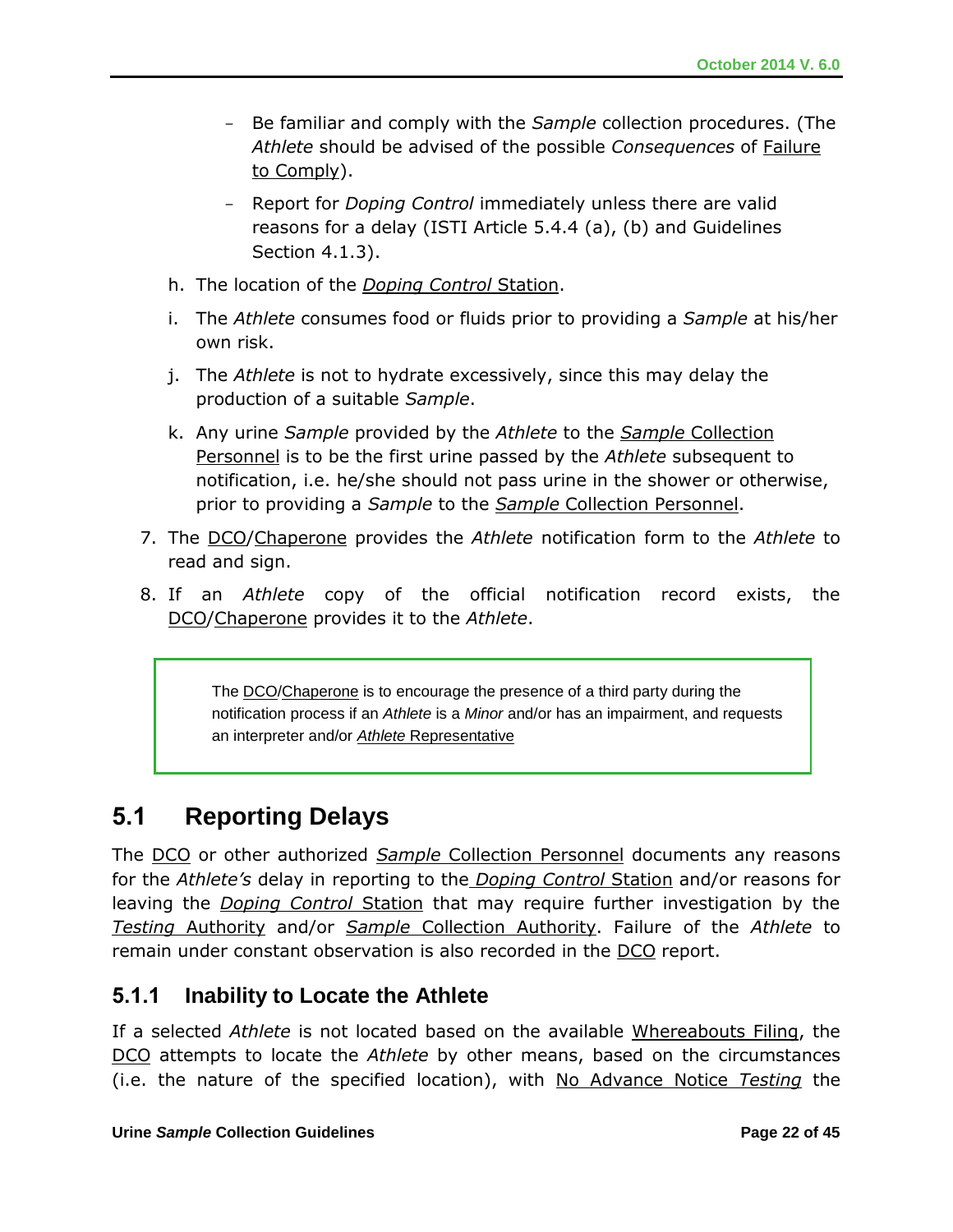method of notification. The DCO contacts the *Testing* Authority or the *Sample*  Collection Authority for further instructions if he/she is unable to locate the *Athlete*.

If the DCO attempts to locate the *Athlete* for *Out-of-Competition Testing* during a specific 60-minute timeslot designated in the *Athlete's* Whereabouts Filing, the DCO follows the procedures in the ISTI I.4.3 (b) and  $(c)$ .

To determine what is reasonable in such circumstances, see *WADA's* Guidelines for Implementing an Effective Athlete Whereabouts Program.

### **5.1.2 Athlete Failure to Comply**

If the *Athlete* refuses to sign that he/she has been notified, or evades notification, the DCO/Chaperone shall make all reasonable attempts to persuade the *Athlete* to comply, including re-informing the *Athlete* of the *Consequences* of refusing or Failure to Comply.

If the *Athlete* continues to refuse, the DCO/Chaperone reports all relevant facts to the DCO immediately, and the DCO attempts to notify the *Athlete.*

If the *Athlete* continues to refuse, the DCO/Chaperone reports all relevant facts to the DCO immediately, and the DCO shall attempt to notify the *Athlete.*

The DCO shall endeavor to obtain Witness signatures to confirm the *Athlete's* refusal, and shall contact the *Testing* Authority and/or *Sample* Collection Authority for further instructions as soon as possible.

### **5.1.3 Requests for Delay or Departure**

The <u>DCO</u> may at his/her discretion consider any reasonable third party requirement or *Athlete* request for permision to:

- a. Delay reporting to the *Doping Control* Station following acknowledgment and acceptance of notification; and/or
- b. Leave the *Doping Control* Station temporarily after arrival.

Such permission shall only be granted if the *Athlete* can be continuously chaperoned and kept under direct observation during the delay.

Delayed reporting, to and/or temporary departure from, the *Doping Control* Station may be permitted for the following activities: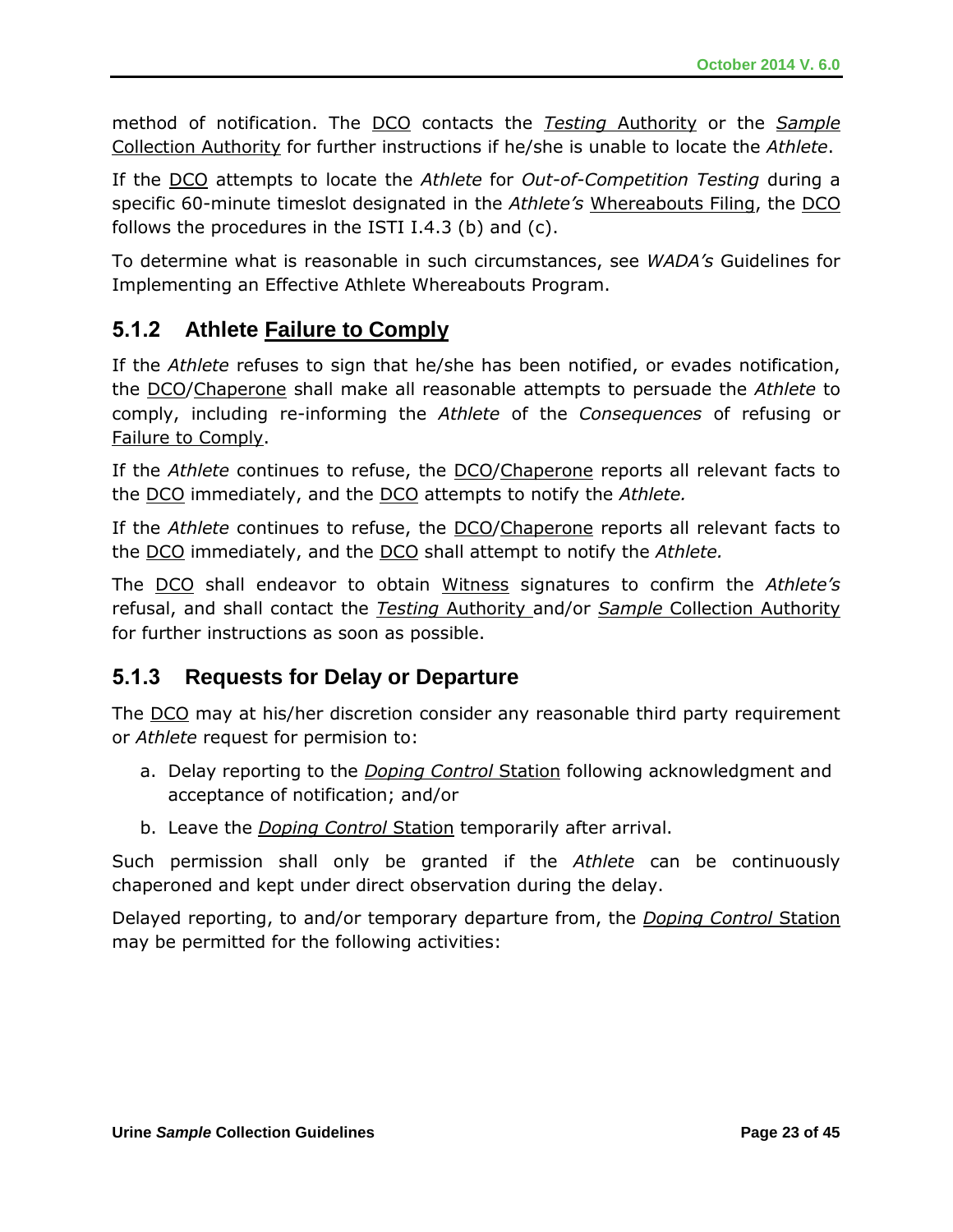#### *In-Competition Testing***:**

- a. Participation in a presentation ceremony.
- b. Fulfillment of media commitments.
- c. Competing in further *Competition*s.
- d. Performing a warm down.
- e. Obtaining and receiving necessary medical treatment.
- f. Locating a representative and/or interpreter.
- g. Obtaining photo ID.
- h. Any other reasonable circumstances, as determined by the **DCO**, taking into account any instructions of the *Testing* Authority.

#### *Out-of-Competition Testing***:**

- a. Locating an *Athlete* Representative.
- b. Completing a training session.
- c. Receiving necessary medical treatment.
- d. Obtaining photo identification.
- e. Any other reasonable circumstances, as determined by the DCO, taking into account any instructions of the *Testing* Authority.

# **6.0** *Athlete* **Chaperoning**

# **6.1 Prior to Arrival at the** *Doping Control* **Station**

The DCO/Chaperone ensures the *Athlete* remains under continuous observation from notification to completion of the *Sample* Collection Session. A DCO/Chaperone may swap with another DCO/Chaperone to maintain continuous observation of the *Athlete*.

### **6.1.1 Timing of Notification Considerations**

It's recommended that the **DCO** consider in advance relevant sport-specific and venue-specific factors that could affect the timing of notification and the chaperoning process, e.g.:

 Sports in which *Athletes* frequently compete in more than one *Event*, potentially prolonging the chaperoning process; or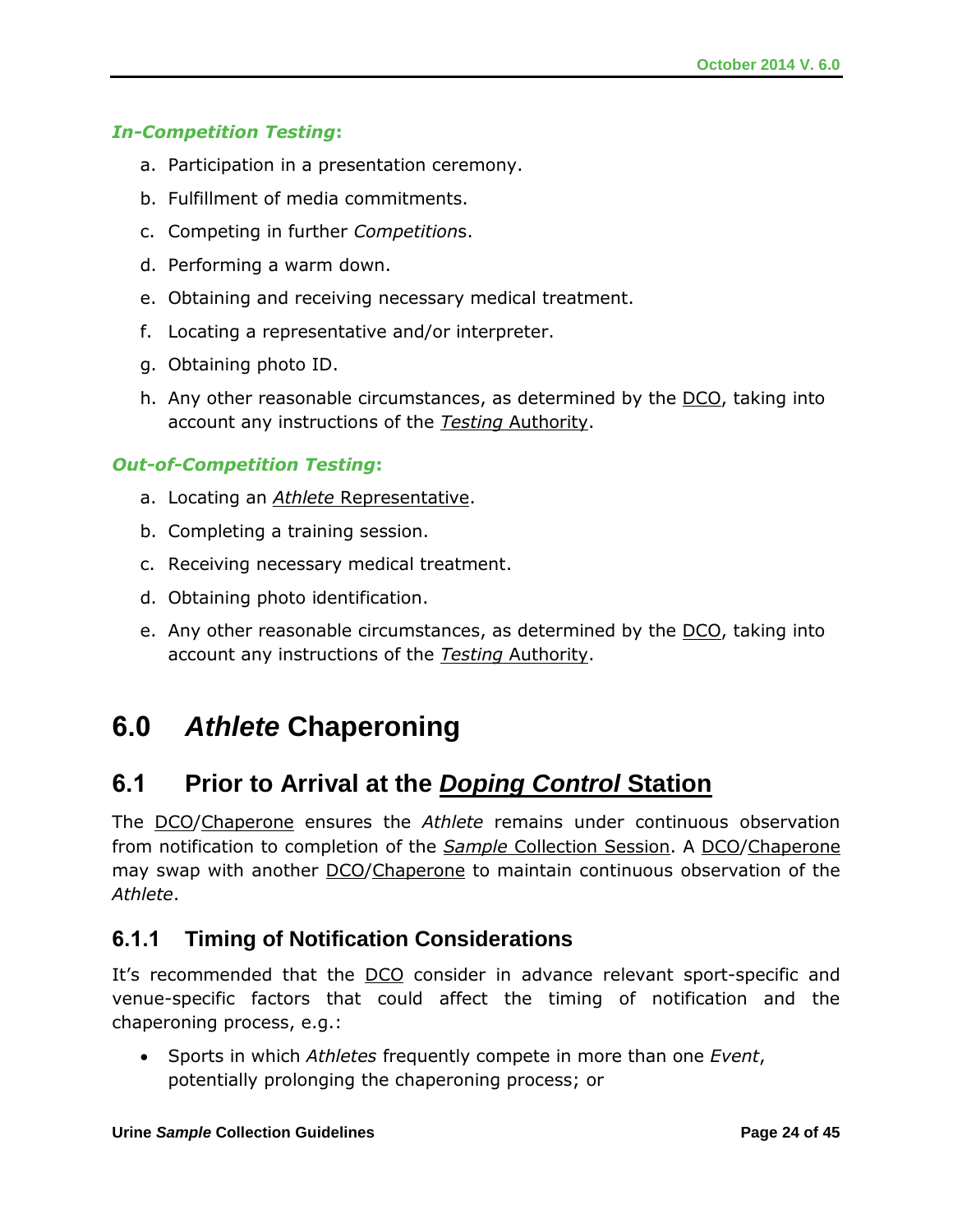Post-*Event* activities required to be performed by the *Athlete*, and their timing (i.e. a presentation ceremony or press conference).

### **6.1.2 Food and Drink Precautions**

The DCO/Chaperone can't prevent the *Athlete* eating or drinking products of his/her choice, but is to recommend that the *Athlete* choose from a selection of individually sealed, non-alcoholic beverages to hydrate.

The DCO/Chaperone should not handle food or drink items for the *Athlete*.

### **6.1.3 Irregularities in Notification and/or Suspicious Behavior**

With discretion and without leaving the *Athlete* unattended, the Chaperone is to inform the DCO as soon as possible of any irregularities in notification and/or suspicious *Athlete* behavior during the observation period.

If relevant, the DCO documents the irregularities and determines if Investigating a Possible Failure to Comply (ISTI Annex A) is appropriate, if he/she believes the irregularities and/or suspicious behavior may have compromised the *Sample* Collection Session.

The *Testing* Authority is responsible for establishing guidelines for what constitutes suspicious *Athlete* behavior (e.g. by evading observation, ingesting an unidentified substance, making a distressed call to a coach, or other unusual behavior).

The DCO is to attempt to complete the *Sample* Collection Session.

### **6.1.4 First Post-Notification Urine Sample**

The DCO/Chaperone ensures the *Athlete's* first urine *Sample* post-notification is collected at the *Doping Control* Station. If the DCO/Chaperone suspects the *Athlete*  has urinated prior to arrival at the *Doping Control* Station, the DCO determines if it is appropriate to:

- Investigating a Possible Failure to Comply (ISTI Annex A); and/or
- Collect an additional *Sample* from the *Athlete*.

# **6.2 Arrival at the** *Doping Control* **Station**

Upon the *Athlete's* arrival at the *Doping Control* Station with a DCO/Chaperone and, if applicable, an *Athlete* Representative and/or interpreter, the *Athlete* presents photo ID or other means of identification to the DCO.

Inability to provide photo ID doesn't invalidate a test. Alternative methods of *Athlete* identification are outlined in section 5.0 of these Guidelines.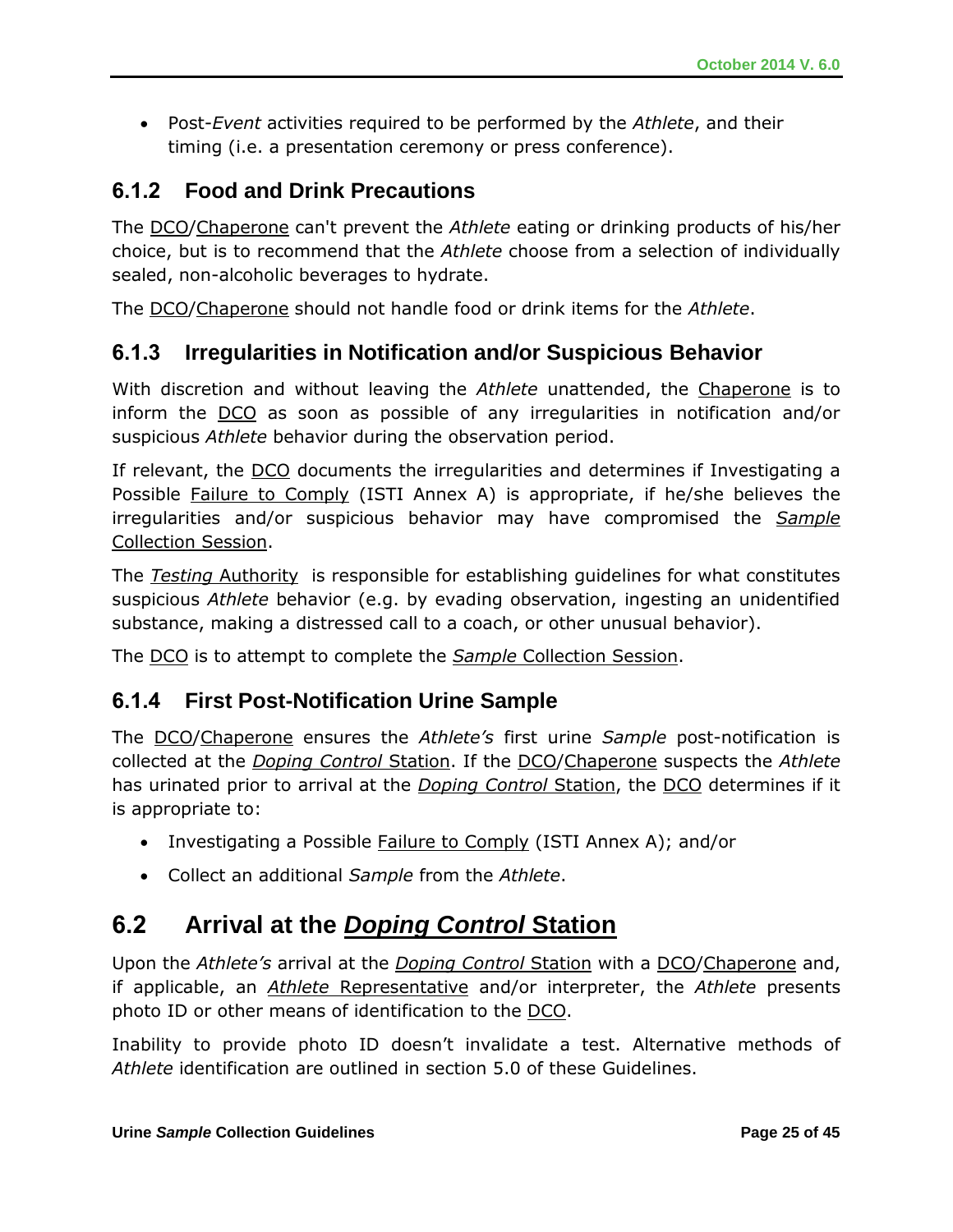If the *Athlete* is providing a blood *Sample* at the same session, the DCO may request that the *Athlete* provide the blood *Sample* first if the *Athlete* is not ready to provide a urine *Sample*.

Irrespective of the *Testing* type*,* once the *Athlete* has arrived at the *Doping Control*  Station he/she must be under observation at all times until *Sample* collection is completed.

### **6.2.1 Entry and Exit**

An entry and exit log is maintained to record the names of the persons entering the *Doping Control* facility, their role in the *Sample* Collection Session, and arrival and departure times, in instances where multiple *Athlete*s will be tested in a short period of time.

The *Athlete* may request to temporarily leave the *Doping Control* Station for a period of time, for reasons defined in Guidelines Section 5.1.3.

If the DCO approves the *Athlete's* request, the DCO shall agree with the *Athlete* on the following conditions of leave:

- a. The purpose of the *Athlete* leaving the *Doping Control* Station;
- b. The time of return upon completion of an agreed activity;
- c. The *Athlete* must remain under continuous observation throughout; and
- d. The *Athlete* shall not pass urine until he/she returns to the *Doping Control* Station.

The DCO shall document the time of the *Athlete's* departure and return.

If a Chaperone is not available to escort the *Athlete* immediately, the DCO should ask the *Athlete* to remain in the *Doping Control* Station until one becomes available

If an *Athlete* insists on leaving the *Doping Control* Station, without a Chaperone, the DCO is to advise the *Athlete* of the possible Consequences of Failure to Comply, and document the circumstances.

### **6.2.2 Other Considerations**

The *Athlete* shall be provided with the opportunity to hydrate, but advised not to hydrate excessively, due to the requirement to provide a *Sample* with a Suitable Specific Gravity for Analysis.

Before *Sample* collection, the DCO asks the *Athlet*e whether he/she has been tested before, and whether he/she requires a detailed explanation of the *Sample* Collection procedure. If the *Athlete* hasn't been tested before, or requests an explanation, the DCO explains the *Sample* collection procedure.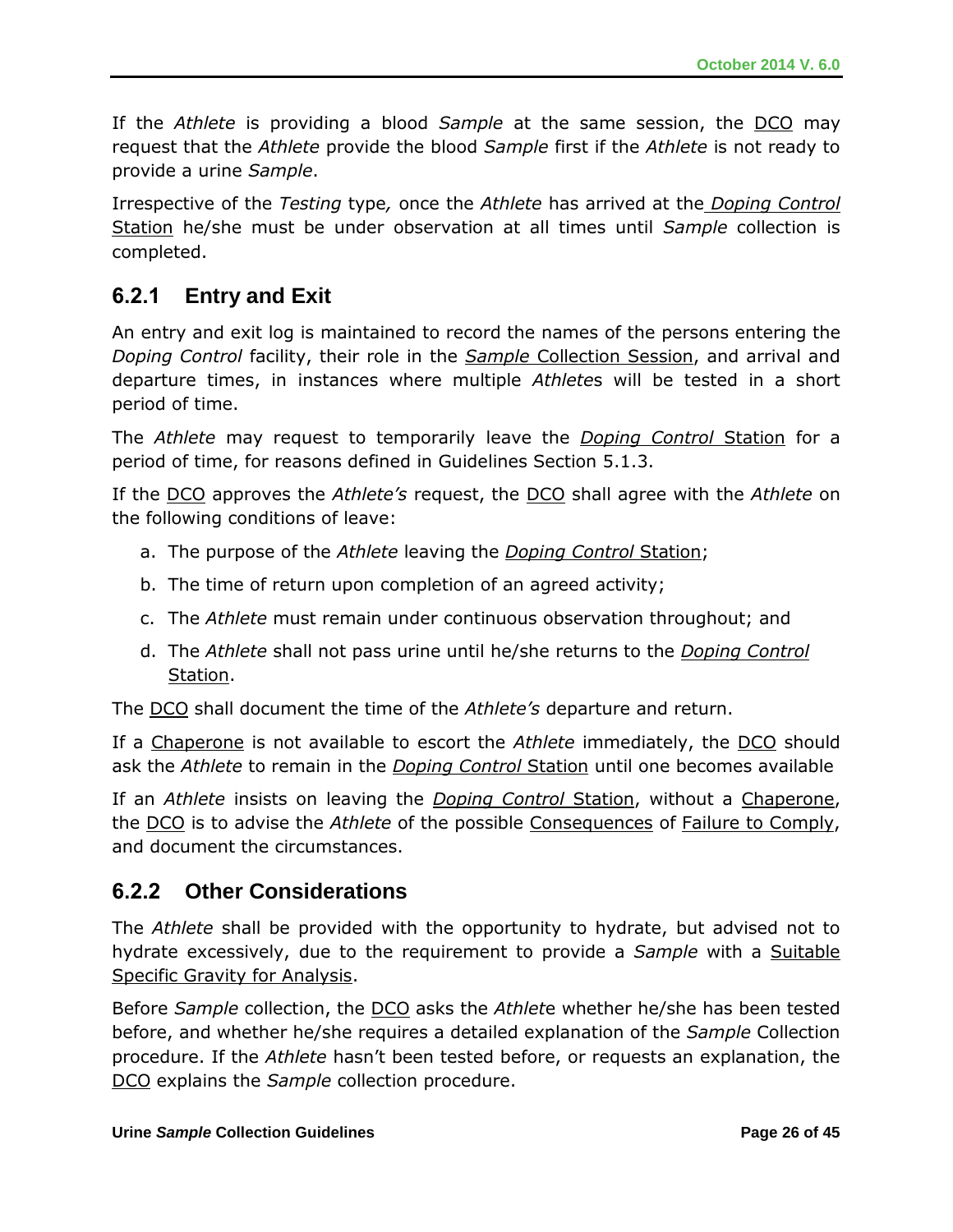At a minimum, the DCO ensures the *Athlete* is informed of the *Sample* Collection Session requirements and his/her rights and responsibilities.

# **7.0 Conducting the** *Sample* **Collection Session**

### **7.1 Selection of the** *Sample* **Collection Equipment**

Selection of *Sample* Collection Equipment follows this sequence of actions:

1. The *Athlete* is given a choice of *Sample* collection vessels and other *Sample* Collection Equipment from which to select.

If the *Athlete* has an impairment that requires he/she must use additional or other equipment as provided for in ISTI Annex B – Modifications for *Athletes* with Impairments, the DCO shall inspect that equipment to ensure that it will not affect the identity or integrity of the *Sample*.

2. The *Athlete* and DCO check that all *Sample* Collection Equipment is clean and that all seals on the selected equipment are intact and have not been tampered with.

**Recommended:** Provide the *Athlete* with at least 3 *Sample* Collection Equipment vessels from which to choose.

- 3. If either the *Athlete* or DCO is not satisfied with the equipment, the *Athlete* should make another selection.
- 4. If the *Athlete* is not satisfied with any of the equipment, and the DCO doesn't agree with the *Athlete's* opinion that all of the available equipment is unsatisfactory, the DCO instructs the *Athlete* to proceed with the *Sample* Collection Session.
- 5. The *Athlete's* views are recorded by the DCO on the *Doping Control* documentation.
- 6. Should the *Athlete* not wish to proceed with the *Sample* Collection Session, the DCO advises the *Athlete* of the possible *Consequences* of Failure to Comply.
- 7. If both the DCO and the *Athlete* agree that none of the equipment available is satisfactory, the DCO ends the *Sample* Collection Session, and records the reasons for termination.
- 8. After the *Athlete* has selected his/her *Sample* collection vessel, the *Athlete*  retains control of the vessel until the *Sample* (or partial *Sample*) is sealed, unless assistance is required by reason of an *Athlete's* impairment.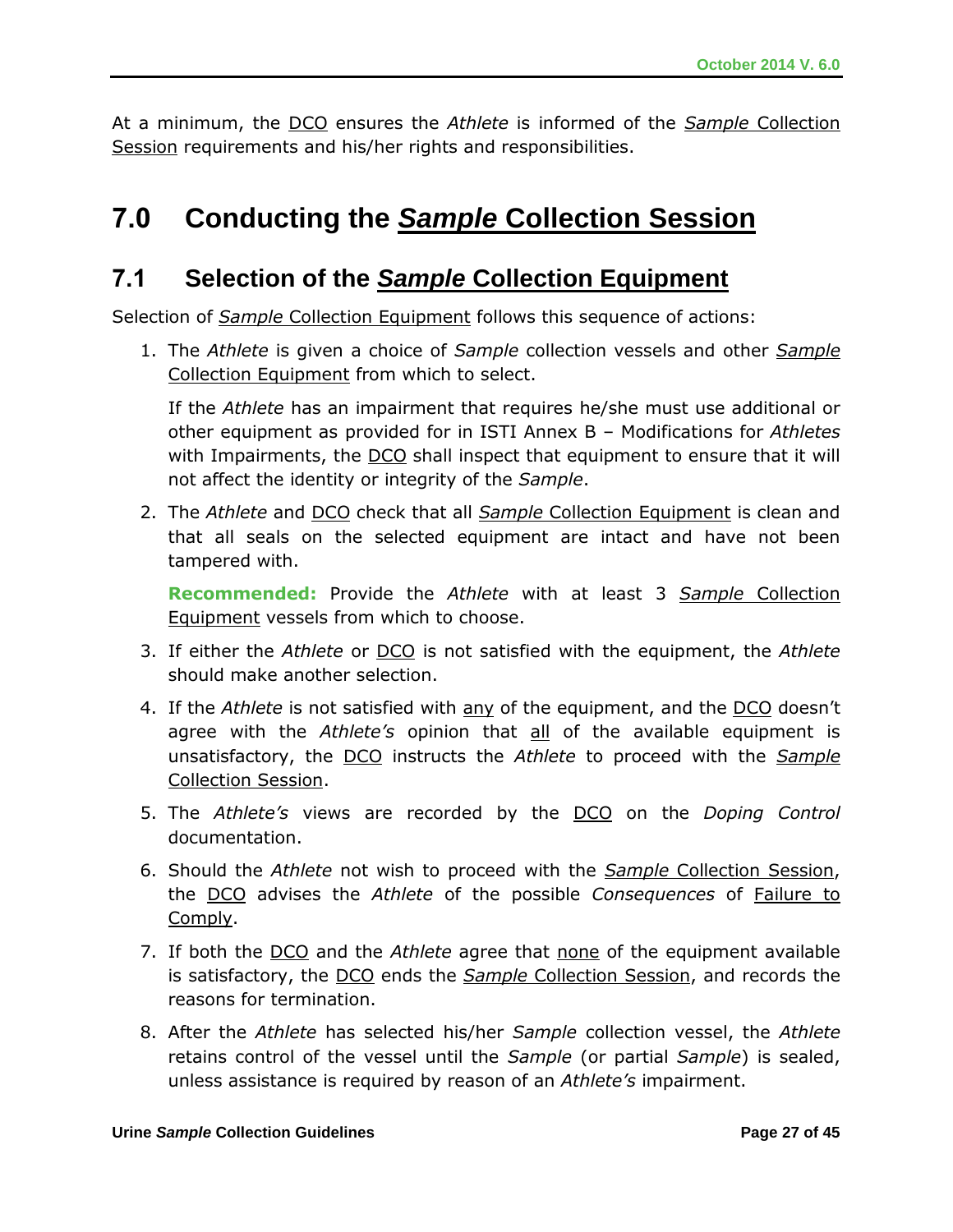# **7.2** *Sample* **Provision**

The Witness (DCO or Chaperone) who observes the provision of the urine *Sample* by the *Athlete* is to be of the same gender as the *Athlete*, and accompanies the *Athlete* to an area of privacy (e.g. the toilet facility) to collect the *Sample*. The *Athlete* carries his/her *Sample* collection vessel at all times.

Where possible, the DCO ensures the *Athlete*:

- a. Washes his/her hands thoroughly with water only before providing a *Sample;* or
- b. Wears suitable (e.g., latex) gloves during the provision of the *Sample*.

Once in the *Sample* Collection area the DCO/Chaperone instructs the *Athlete* to remove or adjust any clothing that restricts the DCO's/Chaperone's clear, unobstructed view of *Sample* provision.

The DCO/Chaperone ensures that all urine passed by the *Athlete* at the time of *Sample* provision is collected in the collection vessel.

The DCO advises the *Athlete* of the amount of urine required to meet the Suitable Volume of Urine for Analysis and encourages the *Athlete* to provide a greater volume of urine if possible.

In full view of the *Athlete*, the DCO verifies that the Suitable Volume of Urine for Analysis has been provided.

Should the volume of urine provided by the *Athlete* be insufficient, the DCO follows the partial *Sample* collection procedure detailed in Guidelines Section 7.3.

The DCO escorts the *Athlete* back to the administration area in full view of the Witness if either:

- a. the Suitable Volume of Urine for Analysis requirements (90mL) have been met, or
- b. the *Athlete* has provided an insufficient amount of urine, a partial *Sample*, and is unable to provide any more urine at that time.

In either scenario, the *Athlete* carries his/her own *Sample*, back to the administration area in full view of the Witness. Where possible the *Athlete* is encouraged to wash his/her hands after passing the *Sample*.

The *Sample* is placed in a safe, secure location in full view of both the *Athlete* and the Witness. The Witness then signs the *Doping Control* form to verify that he/she witnessed *Sample* provision in accordance with ISTI procedures.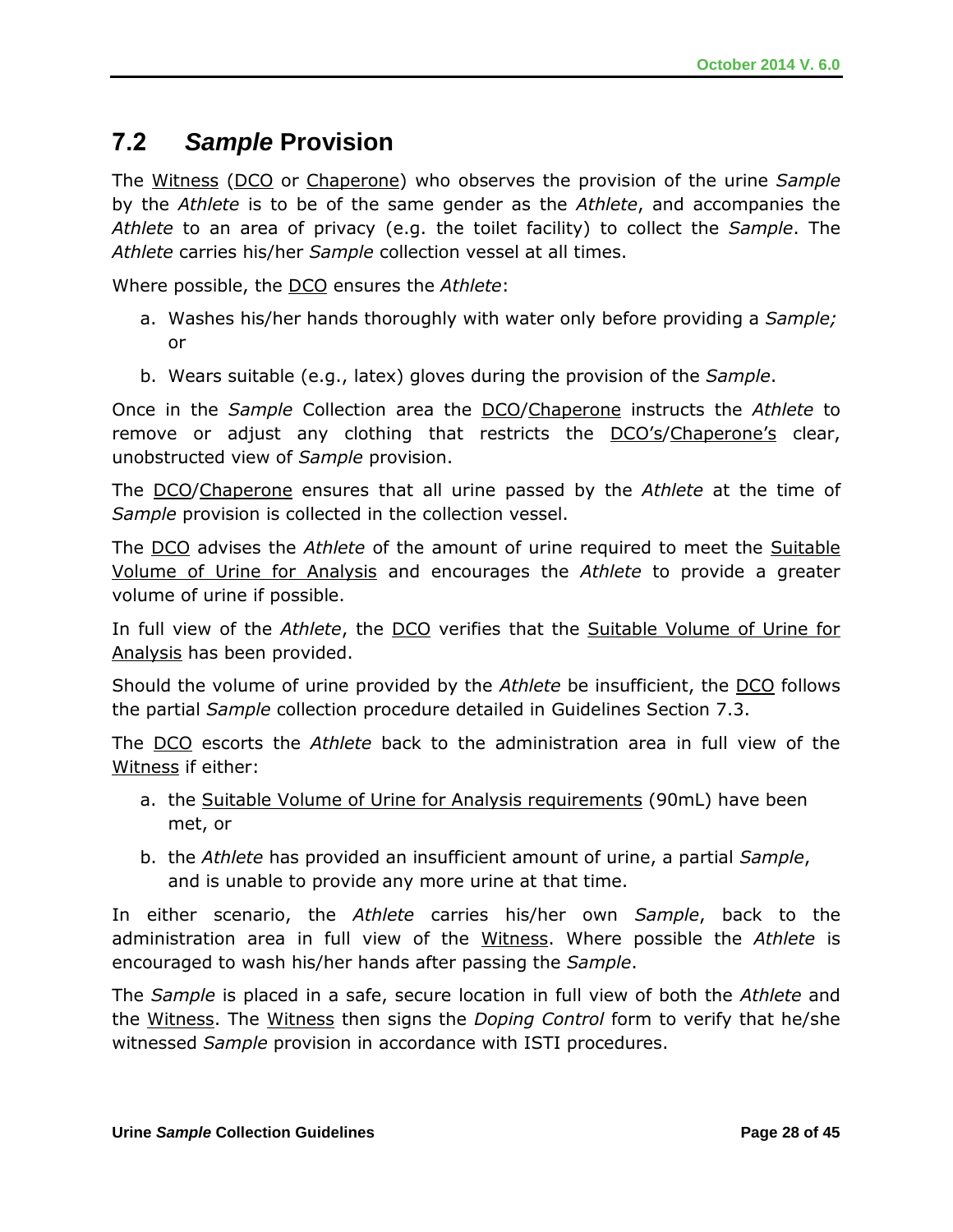*Sample* Collection Personnel are to note if an *Athlete* makes attempts to provide only the bare minimum of urine.

Any unusual behavior by the *Athlete* observed by the Witness during the passing of the *Sample*, is to be discretely reported to the DCO as soon as possible and recorded in the *DCO* report.

# **7.3 Insufficient** *Sample* **Volume**

If an *Athlete* is unable to provide 90 mL of urine, the DCO follows this sequence of actions:

- 1. Advises the *Athlete* that the partial *Sample* provided shall be secured and a further *Sample* or *Samples* collected until a Suitable Volume for Urine Analysis is provided.
- 2. Instructs the *Athlete* to select partial *Sample* Collection Equipment, as per Guidelines Section 6.1.

**Recommended:** Provide the *Athlete* with at least 3 partial *Sample Collection* kits from which to select.

- 3. Instructs the *Athlete* to open the relevant equipment, pour the insufficient *Sample* into the new container (unless the *Sample* Collection Authority's procedures permit retention of the insufficient *Sample* in the original collection vessel), and seal it as directed by the DCO.
- 4. In full view of the *Athlete*, checks that the container (or original collection vessel, if applicable) has been properly sealed.
- 5. With the *Athlete*, checks that the equipment code number, the volume and identity of the insufficient *Sample* are recorded accurately on the *Doping Control* form.
- 6. With the *Athlete*, initials or signs the *Doping Control* form to show both are satisfied with the temporary sealing procedure.

The *Athlete* then return to the waiting area, and remains under continuous observation until ready to provide a further *Sample*.

Subject to the color or the initial *Testing* of any residue of the *Athlete's* partial urine *Sample*, the *Athlete* should be advised if further hydration is appropriate or not, to avoid providing a *Sample* that doesn't have a Suitable Specific Gravity for Analysis.

Either the *Athlete* or the DCO retains control of the *Sample*.

The DCO ensures that the sealed partial *Sample* is securely stored under continuous observation or in a secure area within the *Doping Control* Station.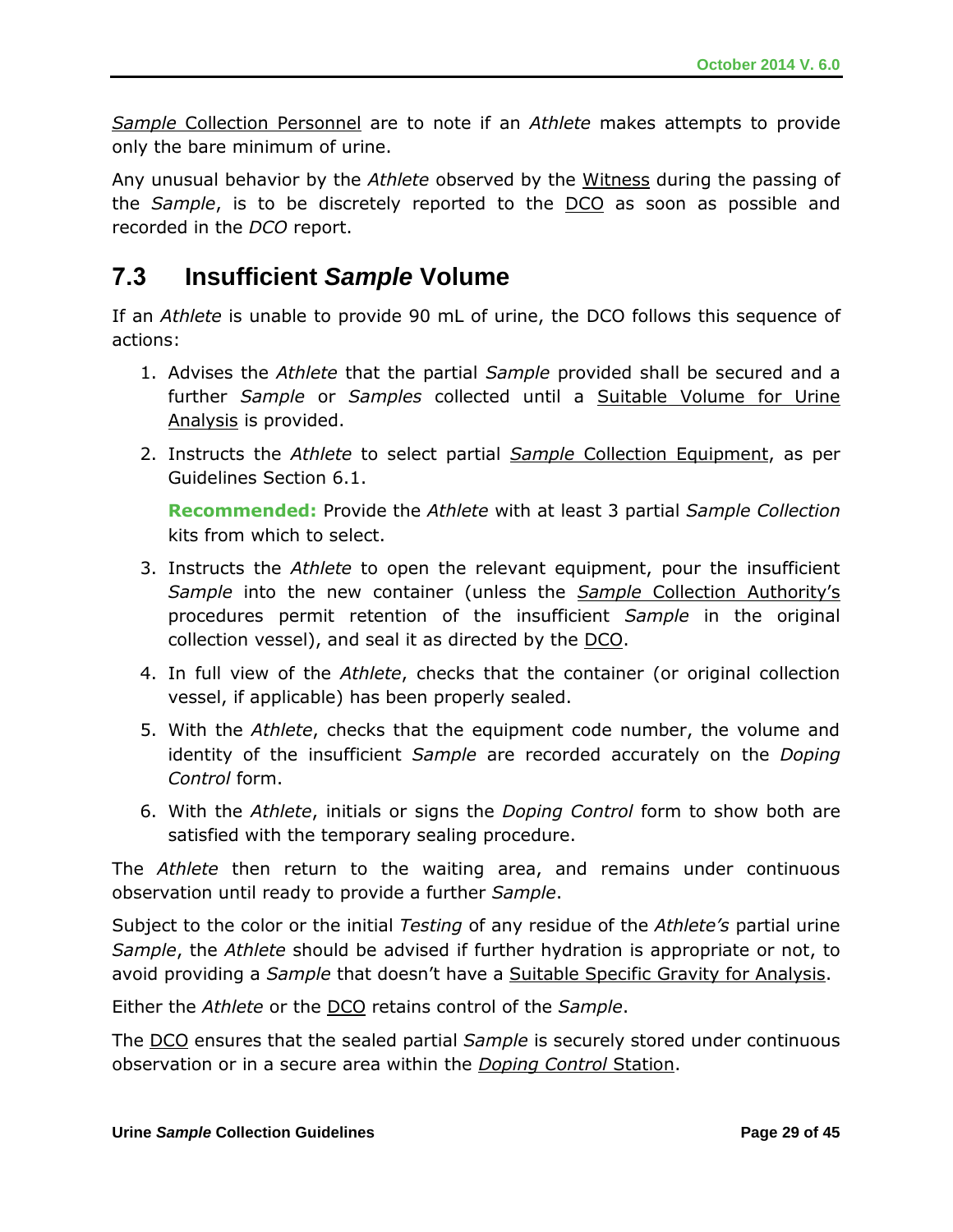If the *Athlete* retains control of the *Sample*, he/she must remain with the partial *Sample* within the *Doping Control* Station, under the continuous observation of *Sample* Collection Personnel.

When the *Athlete* is ready to provide more urine, the *Sample* provision process is repeated until the DCO is satisfied that Suitable Volume for Urine Analysis has been met by combining the subsequent *Sample/s* with the stored partial *Sample*.

To ensure process continuity and for the *Athlete's* comfort, the same Witness of the initial attempt is used if possible. However, a change of Witness in no way affects process integrity.

The *Athlete* selects a new *Sample* collection vessel each time he/she attempts to pass an additional *Sample*.

Once the *Athlete* has provided a further *Sample,* the DCO asks the *Athlete* to inspect the container used to temporarily store his/her their partial *Sample*, to ensure the seals are secure and consistent with the information recorded on the *Doping Control* form.

Any irregularities in seal integrity are recorded by the DCO, either on the *Doping Control* form or in a separate report to the *Sample* Collection Authority, and investigated according to ISTI Annex A - Investigating a Possible Failure to Comply.

The DCO then directs the *Athlete* to remove/break the seal of the partial *Sample* container(s) and combine the *Sample* with the partial *Sample* until the desired volume is reached or, if additional volume is available, until the maximum level of the *Sample* collection vessel is reached.

If a subsequent *Sample* provided by the *Athlete* looks more diluted than the *Sample* stored in the partial *Sample* kit, the DCO is to advise the *Athlete* to pour only the amount of urine required to meet the Suitable Volume for Analysis.

Otherwise there is a risk that the specific gravity of the *Sample* may be reduced to an unacceptable level, which then requires the *Athlete* to provide an additional *Sample* or *Samples*.

Once a minimum of 90 mL of urine or greater is collected, the DCO and *Athlete* proceed with the selection of a *Sample* collection kit containing A and B bottles.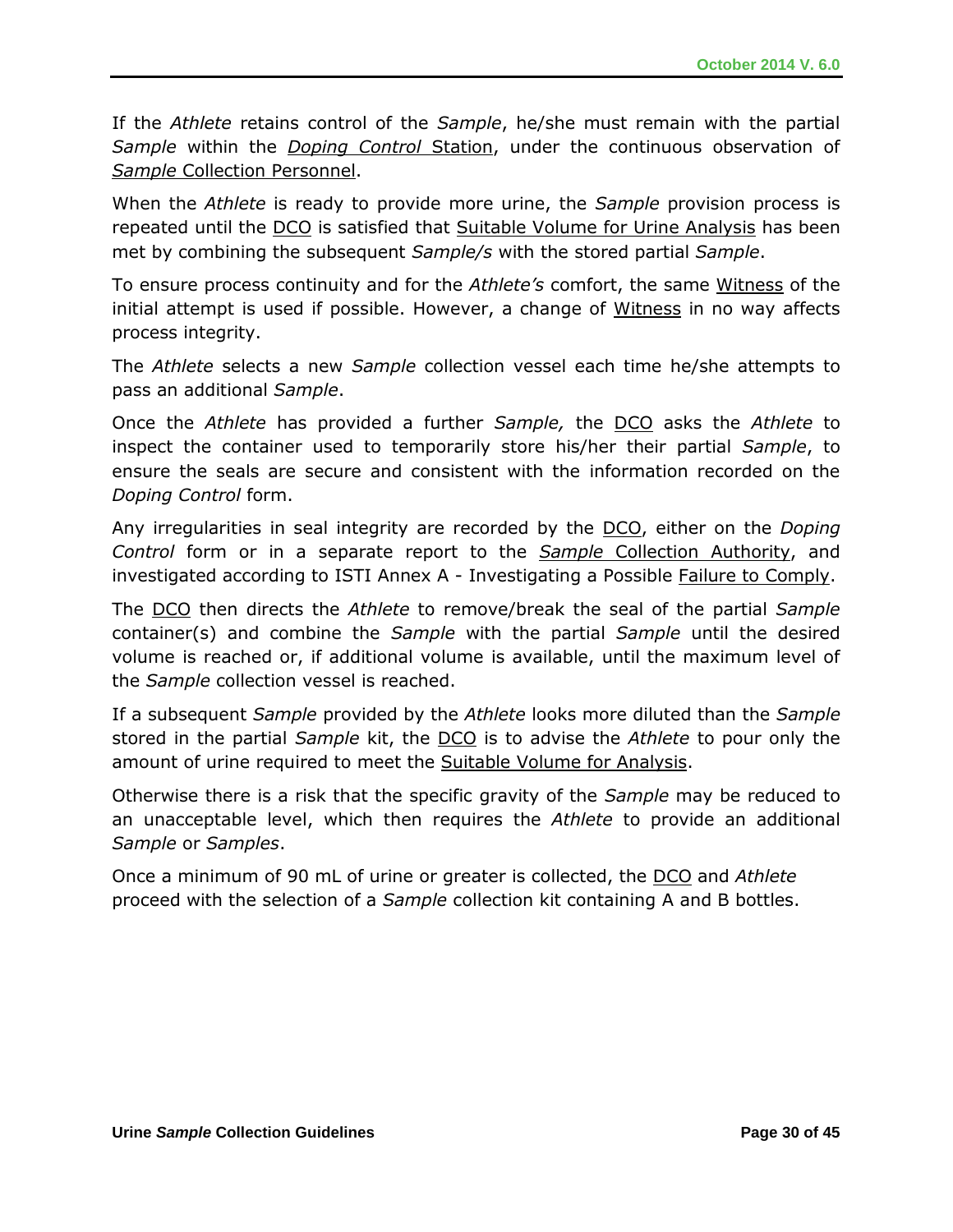# **7.4 Dividing and Sealing the** *Sample*

The *Athlete* selects from a minimum of three *Sample* collection kits, as per Guidelines Section 6.1.

The *Athlete* and the DCO check the *Sample* collection kit to ensure that the kit numbers correspond to the numbers on the A and B bottles.

If the numbers don't correspond, the DCO instructs the *Athlete* to select a new *Sample* collection kit. The DCO then reports this incident to the *Sample* Collection Authority. The DCO records the *Sample* collection kit number on the *Doping Control*  form, and with the *Athlete,* checks that the number has been accurately recorded.

The *Athlete* pours the required minimum volume of urine into the two bottles: 60mL for the A bottle and 30mL for the B bottle.

### **7.4.1 Disposal of Excess Urine**

If the *Athlete* provided more than the minimum Suitable Volume for Analysis, the DCO ensures that the *Athlete* fills the A bottle to capacity, as recommended by the equipment manufacturer.

For any urine remaining, the DCO instructs the *Athlete* to fill the B bottle to capacity, as recommended by the equipment manufacturer.

Any excess urine is discarded only when both the A and B bottles have been filled to capacity, and the residual urine has been tested for it's specific gravity as per Guidelines Section 7.4.2.

The DCO instructs the *Athlete* to leave a small amount of urine in the *Sample*  collection vessel. The DCO uses this urine to measure the specific gravity of the *Sample* to ensure it is suitable for Laboratory analysis.

The DCO instructs the *Athlete* to seal the A and B bottles. In full view of the Athlete, the **DCO** checks that the bottles are properly sealed.

Assistance with the pouring of the *Athlete's Sample* or closing of the A and B bottles may be provided by the *Athlete's* Representative or *Sample* Collection Personnel in exceptional circumstances, where authorized by the *Athlete* and agreed by the DCO. This assistance should be noted on the *Doping Control* form.

Such situations may involve an *Athlete* with an impairment or with an injury sustained from *Competition* or other activity.

Urine should only be discarded when both the A and B bottles have been filled to capacity in accordance with ISTI Article D.4.14 and the residual urine has been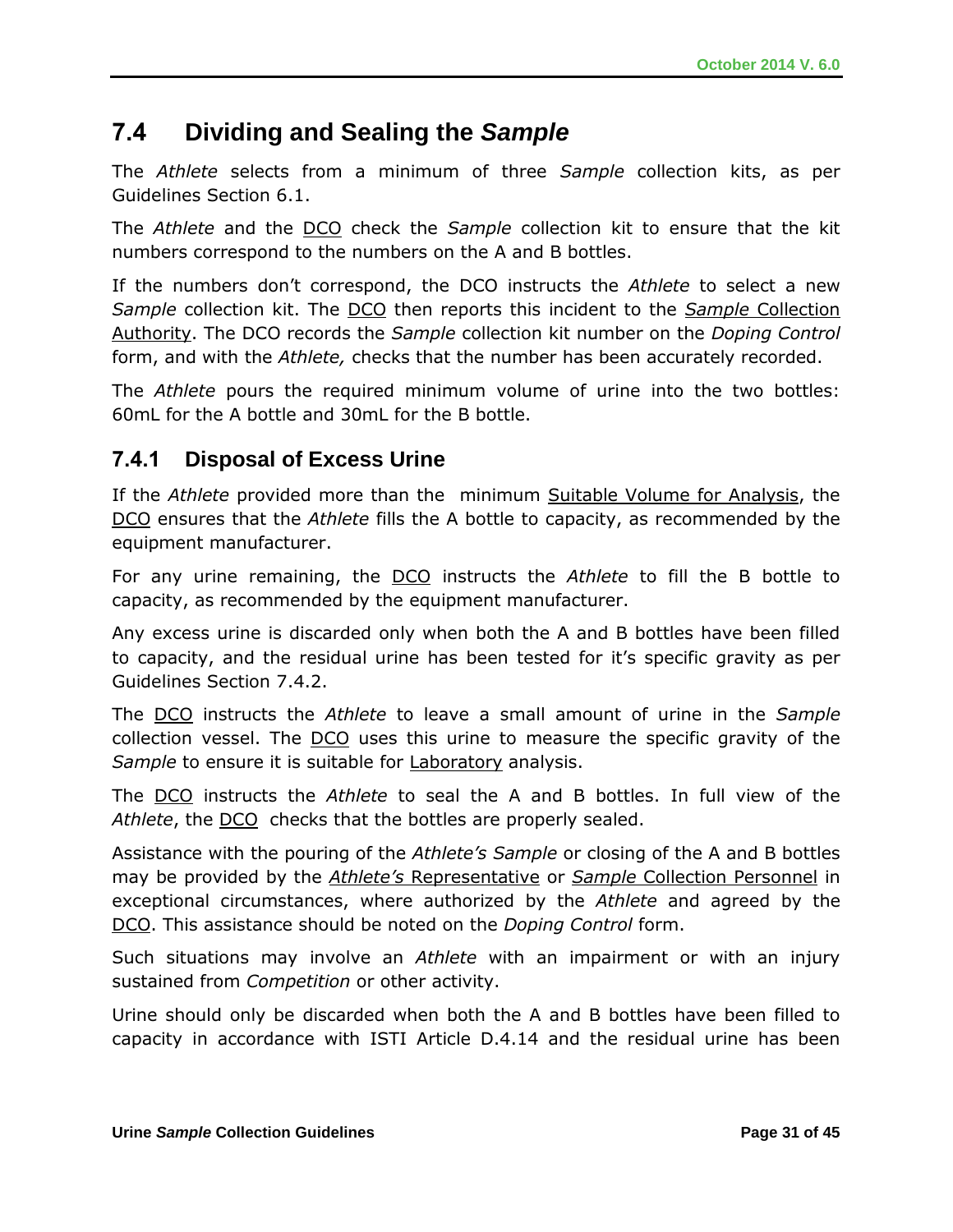tested in accordance with ISTI Article D.4.16. The *Athlete* is given the option of witnessing the discarding of any residual urine that will not be sent for analysis.

### **7.4.2** *Testing Sample* **for Suitable Specific Gravity for Analysis**

The DCO tests the residual volume of urine remaining in the *Sample* collection vessel to determine if the *Sample* has a Suitable Specific Gravity for Analysis.

The specific gravity measurement must be greater than or equal to 1.005 if using a refractometer, or greater than or equal to 1.010 with lab sticks.

The *Athlete* is given the option of witnessing the discarding of any residual urine that will not be sent for analysis.

If the DCO's specific gravity reading indicates that the *Sample* doesn't have a Suitable Specific Gravity for Analysis, then the DCO informs the *Athlete* that he/she is required to provide a further *Sample*.

The DCO continues to collect additional *Sample*s until the requirement for Suitable Specific Gravity for Analysis is met, or until the DCO determines that there are exceptional circumstances, i.e. for logistical reasons it's impossible to continue with the *Sample* Collection Session.

The *Athlete's* responsible for providing a *Sample* with a Suitable Specific Gravity for Analysis.

If his/her first *Sample* is too dilute, he/she doesn't need further hydration and is to avoid drinking until a *Sample* with a Suitable Specific Gravity for Analysis is provided.

The DCO is to wait as long as necessary to collect such a *Sample*. The *Testing*  Authority may specify procedures to be followed by the DCO to determine if exceptional circumstances exist that make it impossible to continue with the *Sample* Collection Session.

While waiting to provide an a further *Sample,* the *Athlete* remains under continuous observation by a DCO/Chaperone.

The *Athlete* is advised not to hydrate excessively, as this may delay the production of a suitable *Sample*. In appropriate circumstances, excessive hydration may be pursued as a violation of *Code* Article 2.5 *Tampering or Attempted Tampering* with any part of *Doping Control*.

When the *Athlete* can provide an additional *Sample*, the DCO repeats the procedures for *Sample* collection, with the provision of additional *Sample*s observed by the same Witness as for the first, if possible. The Witness signs the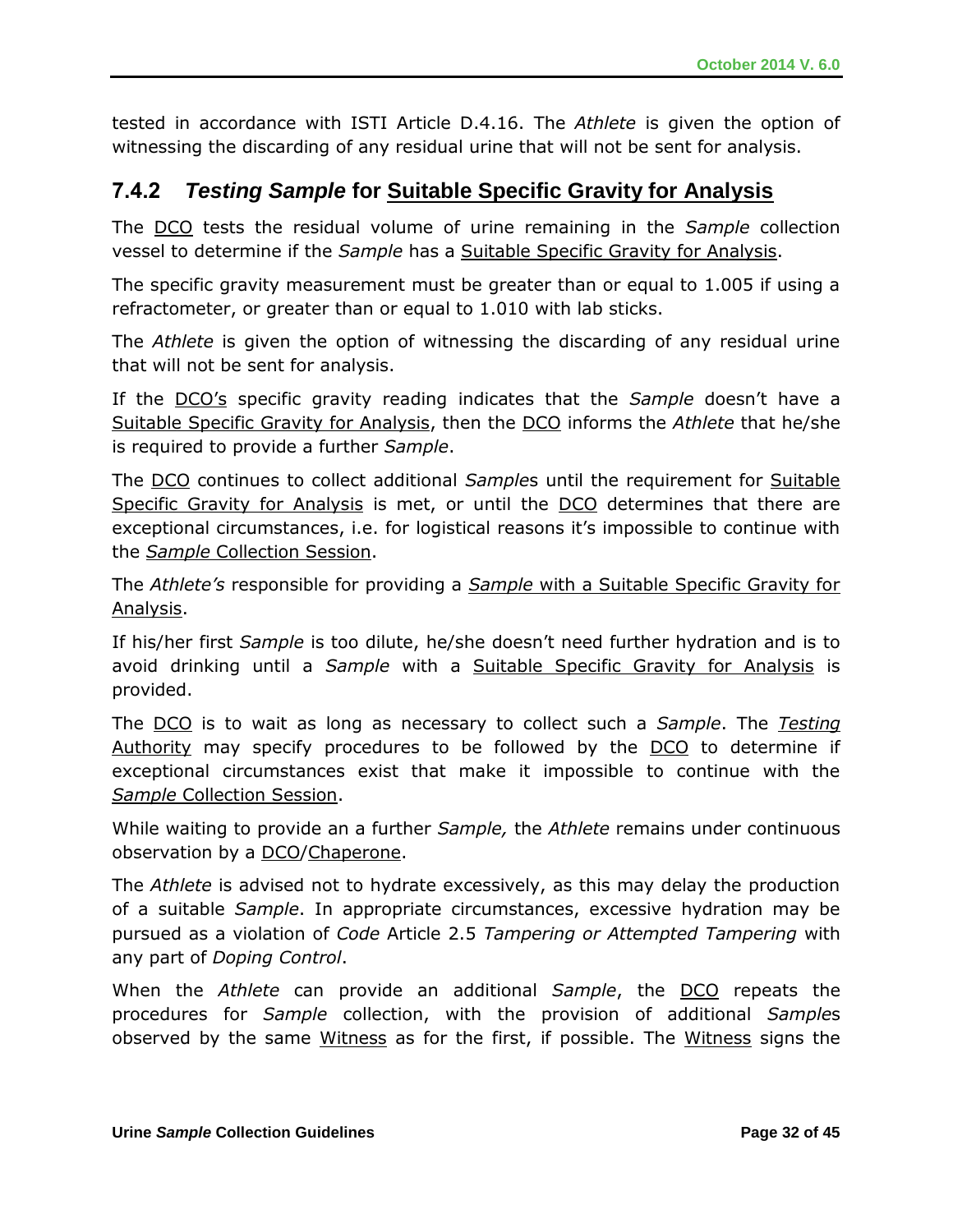relevant documentation to verify that he/she witnessed *Sample* provision in accordance with ISTI procedures. (Guidelines Sections 7.2).

The DCO records that the *Sample*s collected belong to a single *Athlete* and the order in which the *Samples* were provided. In conjuction with the *Testing* Authority, the Laboratory determines which *Samples* shall be analyzed.

The DCO sends all *Samples* collected to the Laboratory for analysis, irrespective of whether or not the *Samples* meet the requirement for Suitable Specific Gravity for Analysis.

The DCO may end the *Sample* Collection Session if:

- a. None of the *Samples* collected from the *Athlete* meet the requirement for Suitable Specific Gravity for Analysis; and
- b. The DCO determines that for logistical reasons it is impossible to continue.

# **7.5 Completing the** *Doping Control* **Form**

The DCO instructs the Chaperone to sign the *Doping Control* form to confirm that he/she collected a urine *Sample* from the *Athlete* in accordance with ISTI mandatory procedures.

The DCO requests the *Athlete* to provide information on all medications and/or supplements taken within the time period specified on the *Doping Control* form. The recommended period for medication information is 7 days.

The DCO checks all information on the form with the *Athlete* and the *Athlete's*  Representative to confirm that it accurately reflects the details of the *Sample*  Collection Session, and fills in any incomplete areas in view of the *Athlete.* The Witness then signs to confirm that he/she witnessed the provision of the *Sample* in accordance with ISTI procedures.

If the *Athlete* provided more than one *Sample* and the Witness was not the same individual that witnessed provision of the first *Sample*, the signatures of all Witnesses are required on the *Doping Control* form.

The DCO can require the *Athlete* to provide an additional *Sample* if:

- a. The Witness is unable to verify that he/she observed the passing of the *Sample*;
- b. The Witness eports unusual behavior by the *Athlete;* or
- c. There are doubts as to the origin or authenticity of the *Sample*.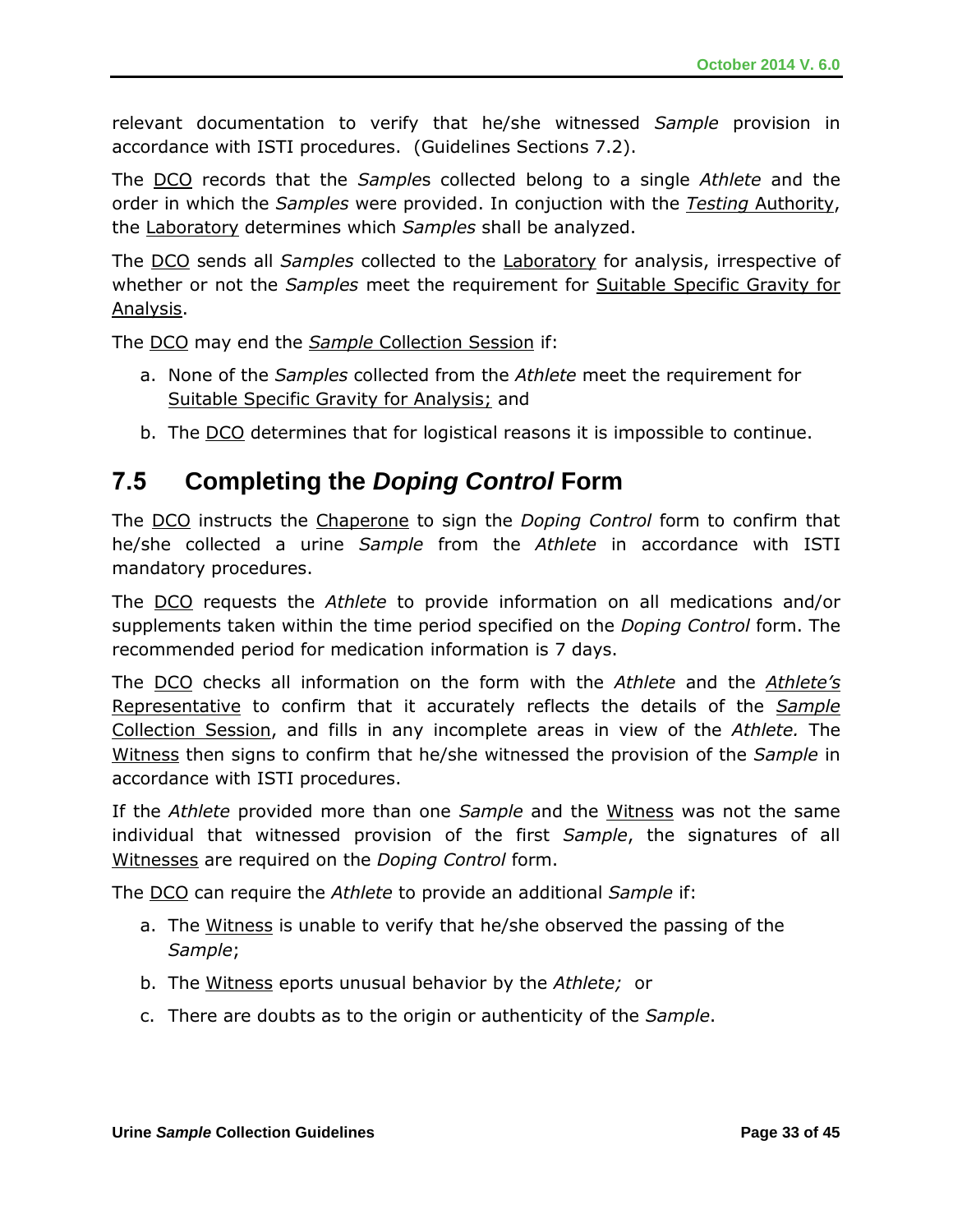This must be documented by the DCO, and all *Sample*s collected sent to the Laboratory for analysis. If appropriate, the *Testing* Authority may investigate a possible Failure to Comply.

The *Athlete* is given the opportunity to complete the comments section of the form if he/she has any concerns or comments regarding how the *Sample* Collection Session was conducted. If there is insufficient space on the form, the *Athlete* is provided a supplementary report form.

If present, the *Athlete's* Representative signs the *Doping Control* form.

The DCO and *Athlete* then sign the *Doping Control* form.

The DCO provides the *Athlete* with a full copy of the *Doping Control* form, the supplementary report form (if used) and any other documentation signed by the *Athlete*.

Unless also required to provide a blood *Sample*, the *Athlete* can leave the *Doping Control* Station.

If an *Athlete* is also required to provide a blood *Sample*, and the *Doping Control* form records both blood and urine collection, the paperwork will not be fully completed until after collection of both blood and urine *Samples*.

A comprehensive list of the information to be recorded on the form at a minimum is provided in ISTI Article 7.4.5.

# **8.0** *Sample* **Storage and Laboratory Documentation**

*The Sample* Collection A*uthori*ty defines criteria ensuring that each *Sample* collected is *store*d in a manner that protects its identity, integrity and security prior to transport from the *Doping Control* Station*.* 

At a minimum, these critieria should include detailing and documenting up until the *Sample* arrives at its intended destination, the location where *Samples* are stored; how the *Samples* are stored; who has custody of the *Samples*; and/or who is permitted access to the *Samples.* The DCO ensures that any *Sample* stored complies with these criteria.

The DCO shall keep the *Samples* secure and under his/her control until they are passed to the courier.

Where possible, *Sample*s are to be stored in a cool environment, with warm conditions avoided.

The DCO completes the appropriate documentation for each transport bag/container to ensure that the Laboratory can verify the contents, and follows the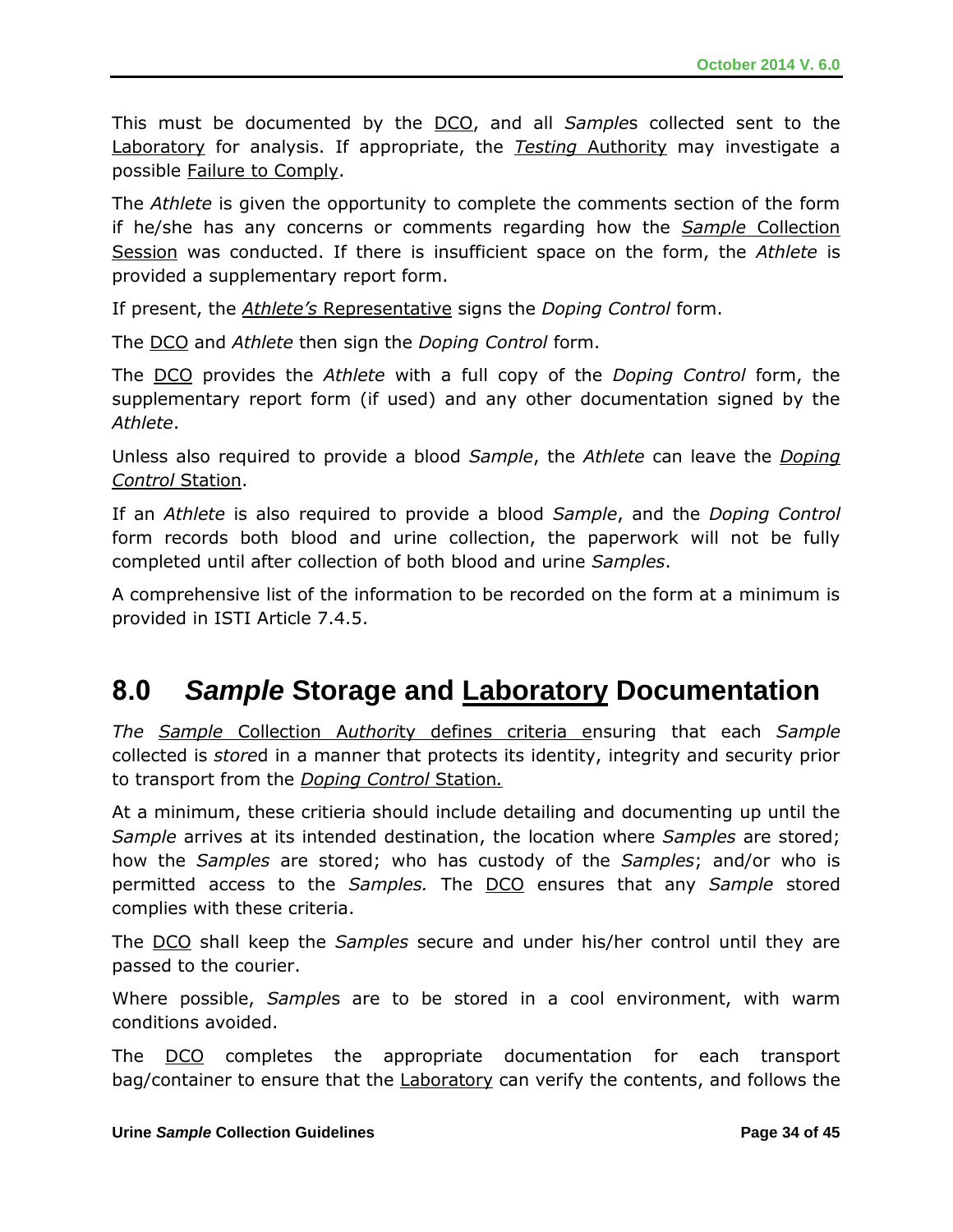*Sample* Collection Authority's system to ensure that analysis instructions (e.g. type of analysis to be done) are provided.

The DCO completes the Laboratory advice form/Chain of Custody form, and if relevant, records the time(s) the transport bag is opened and resealed.

The Laboratory copy of this form and the *Doping Control* form are placed in the transport bag/container with the *Sample*s. The transport bag is then sealed, preferably in the presence of a Witness.

The minimum level of documentation the *Sample* Collection Authority provides to the Laboratory is outlined in ISTI Articles 7.4.5 c), f), h), j), k), l), o), p), q), y), z) and aa) for result reporting and statistical purposes.

Documentation identifying the *Athlete* is not included with the *Sample*s or documentation sent to the Laboratory analyzing the *Samples*.

All documentation relevant to the *Sample* Collection Session should be forwarded to the *Sample* Collection Authority by the approved method as soon as practicable upon completion of the *Sample* Collection Session.

Documentation related to a *Sample* Collection Session and/or an anti-doping rule violation shall be stored by the *Testing* Authority and/or the *Sample* Collection Authority for the period specified in the ISPPPI.

# **9.0 Transport of** *Samples*

The DCO is responsible for *Sample* transport and ensures the transport procedure follows ISTI Article 9.0 criteria.

*Samples* shall be transported in a device that maintains the integrity of *Samples* and minimizes the potential for *Sample* degradation due to factors such as time delays and extreme temperature variations.

If the *Samples* are not to be handed over to the courier immediately and subsequently transported to the nearest Laboratory without delay, the DCO is to consider refrigerating or freezing the *Samples* to minimize *Sample* degradation due to factors like time delays and hot temperature conditions.

*Samples* may be taken directly to the **Laboratory** by the DCO, or handed over to a third party for transportation. This third party must document the Chain of Custody of the *Sample*s. If an approved courier company is used to transport the *Sample*s, the DCO should record the waybill number of the shipment.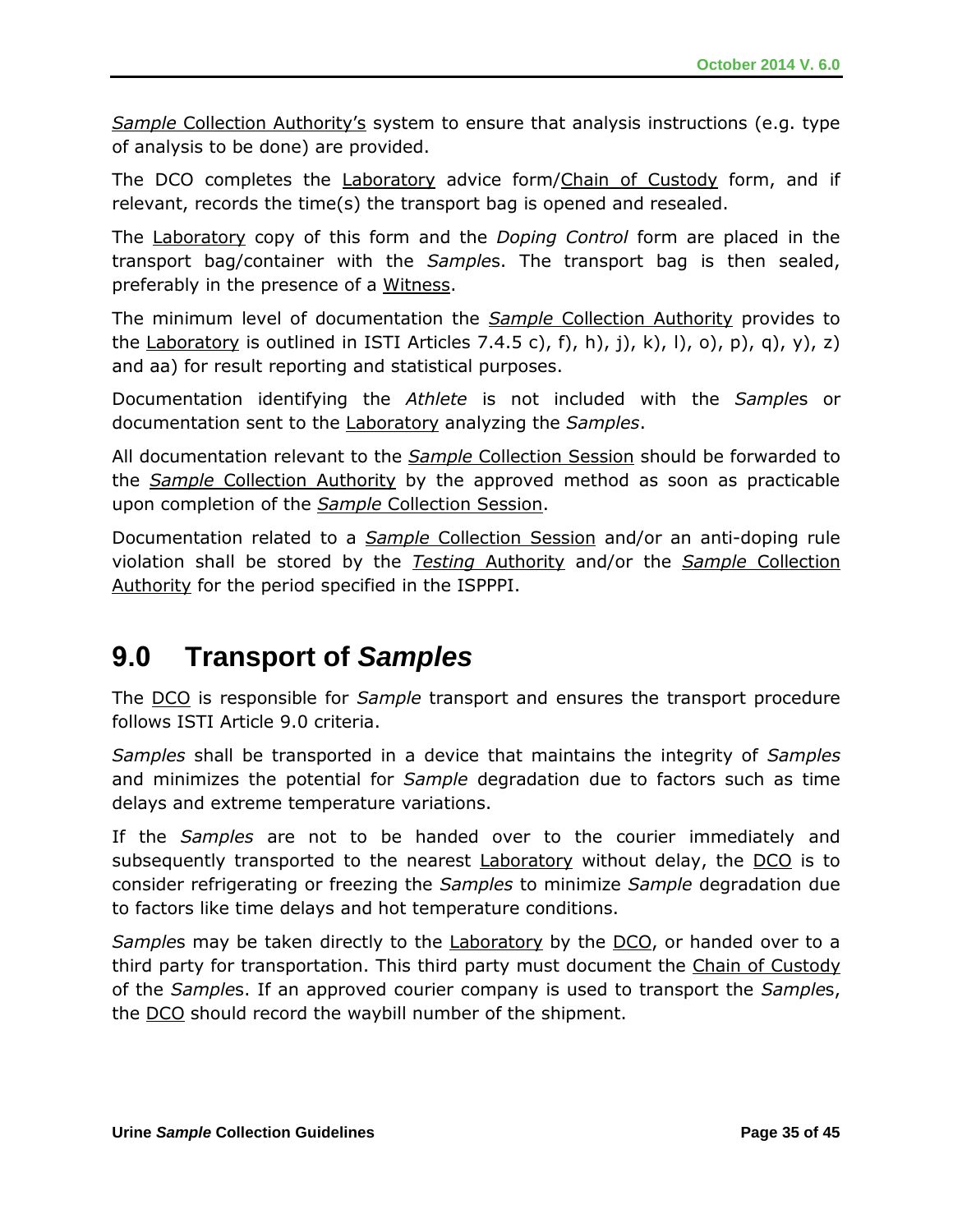# **9.1 Receipt of** *Samples* **by the Laboratory**

Laboratories are required to document receipt and the subsequent Chain of Custody of *Samples*.

*Samples* are reviewed for evidence of *Tampering* or damage, and stored in appropriate conditions, in accordance with the ISL.

If the *Samples* with accompanying documentation or the *Sample* Collection Session documentation are not received at their respective intended destinations, or if a *Sample's* integrity or identity may have been compromised during transport, the *Sample* Collection Authority and *Testing* Authority shall check the Chain of Custody, and the *Testing* Authority shall consider if the *Samples* should be voided.

# **10.0 Modifications for** *Athlete***s**

### **10.1 Overview**

*Athlete*s with an impairment or who are *Minors* may require modifications to the *Sample* collection procedure. The modifications outlined below do not affect the identity, security or integrity of the *Sample*.

The *Sample* Collection Authority is responsibe for ensuring, when possible, that the DCO is provided with information necessary to conduct a *Sample* Collection Session with an *Athlete* with an impairment or who is a *Minor*.

The DCO has the authority to make modifications to the *Sample* Collection Session as the situation requires, in accordance with ISTI Annex B - Modifications for *Athletes* with Impairments or Annex C - Modifications for *Athletes* who are *Minors*.

In some cases, with the DCO's agreement, the *Athlete* may designate the *Athlete* Representative, or the DCO/Chaperone to assist with the *Sample* collection and sealing process. The DCO documents any modifications made to the standard *Sample* collection procedure.

# **10.2** *Athletes* **With an Impairment**

In planning and arranging *Sample* collection, the *Sample* Collection Authority and DCO consider whether there will be any *Sample* collection for *Athlete*s with impairments that may require modifications to the standard procedures for notification or *Sample* collection, including *Sample* Collection Equipment and facilities.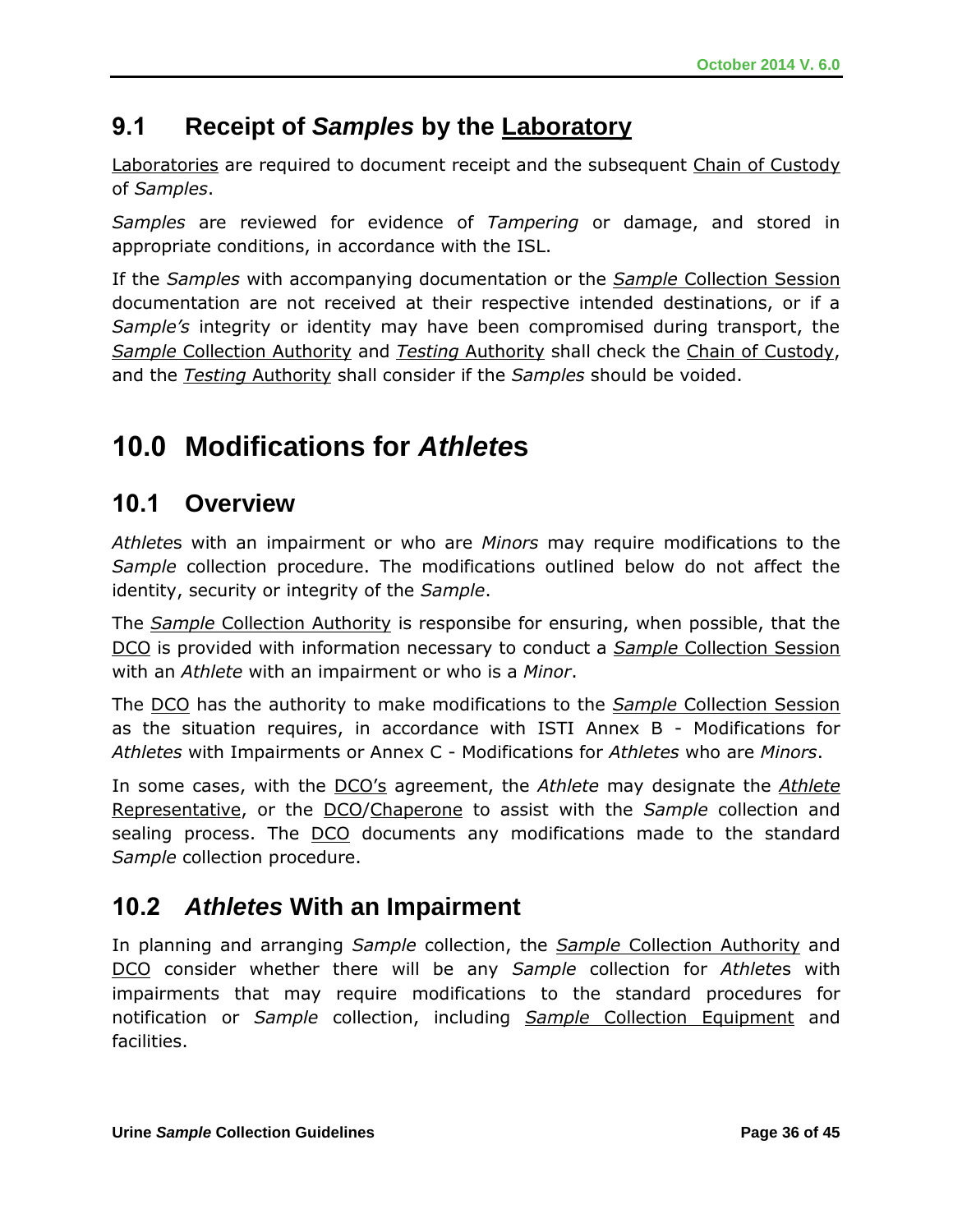The *Sample* Collection Authority and DCO have the authority to make modifications as the situation requires, and as long as such modifications will not compromise the *Sample's* identity, security or integrity*.* All the modifications must be documented.

For example, *Athlete*s with Cerebal Palsy and/or significant lack of coordination may require the use of larger collection vessels, if available.

An *Athlete* with an intellectual, physical or sensorial impairment may be assisted by the *Athlete's* Representative or *Sample* Collection Personnel during the *Sample* Collection Session, where authorized by the *Athlete* and agreed to by the DCO.

For example it may be appropriate for an *Athlete* with an intellectual impairment to obtain consent to *Testing* from his/her *Athlete* Representative.

*Athletes* with an intellectual, physical or sensorial impairment may be assisted by the *Athlete's* Representative or *Sample* Collection Personnel during the *Sample* collection procedure, including in the toilet area. However, the *Athlete* Representative shall not directly observe the passing of the *Sample*. The objective is to ensure that the Witness is observing *Sample* provision correctly.

If necessary, the *Athlete* Representative or the DCO explains the *Doping Control* documentation to the *Athlete*.

*Athlete*s with a visual or intellectual impairment must be accompanied by their representative for the *Sample* provision and sealing, and the signing of the *Doping Control* form. The *Athlete* Representative should sign on behalf of/in addition to the *Athlete*, as applicable.

### **10.2.1 Urine Collection or Drainage Systems**

*Athletes* who use urine collection or drainage systems (of every type including but not limited to self-catheterization, condom or indwelling) are required to eliminate existing urine from such systems before providing a urine *Sample* for analysis.

Elimination of existing urine from a collection system should be conducted as soon as possible following the *Athlete's* notification of his/her selection for *Doping Control*. Elimination must be conducted under the DCO's/Chaperone's direct observation.

Where possible, the existing urine collection or drainage system should be replaced with a new, unused catheter or drainage system prior to the *Sample* collection*.*

The catheter or drainage system is not included in the required *Sample* Collection Equipment to be provided by the *Sample* Collection Authority. The *Athlete* is responsible for having the necessary equipment available for this purpose.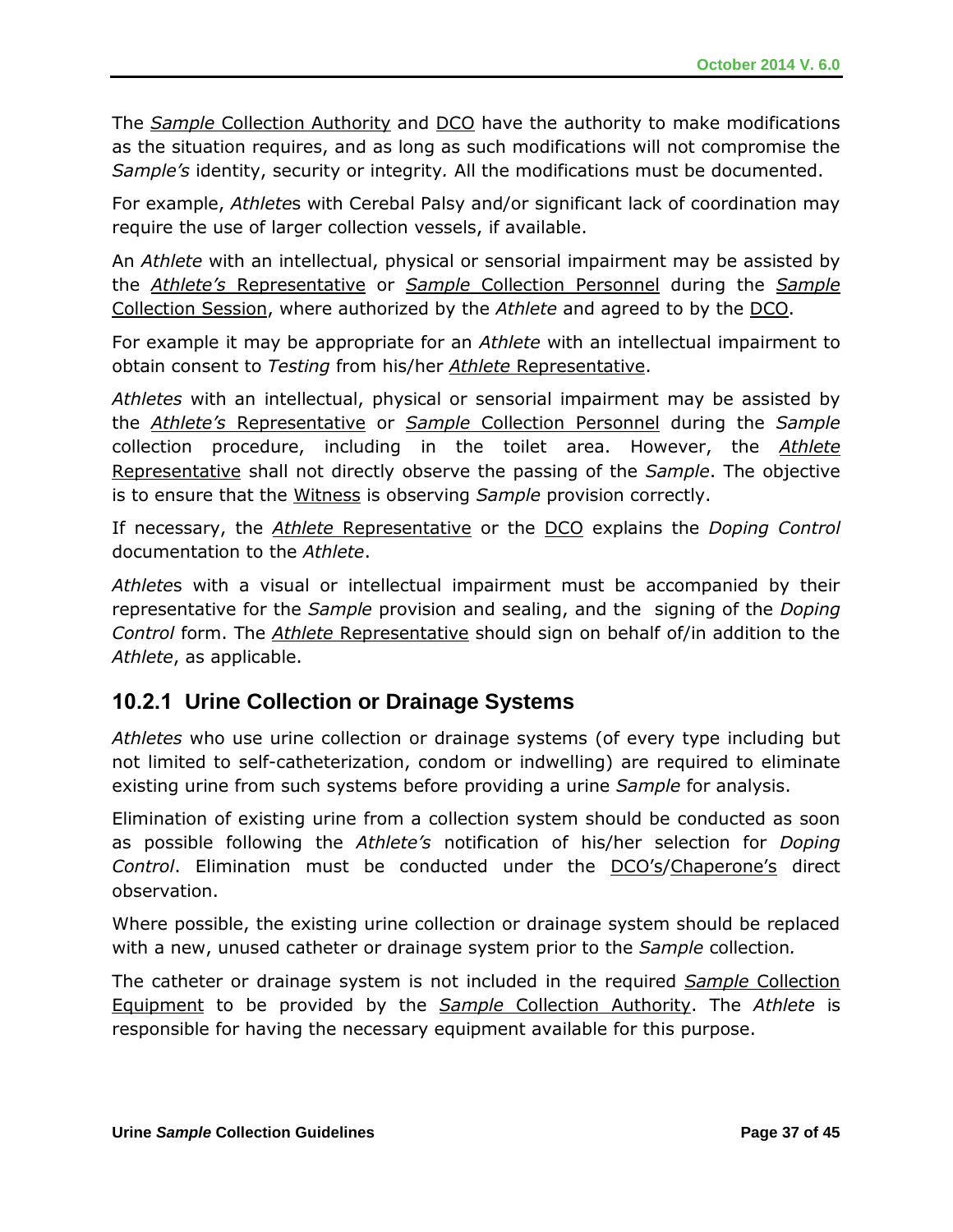*Athletes* who use a urine collection or drainage system and who may be subject to *Testing* should be advised by the relevant *Testing* Authority of the need to always carry with them a new, unused catheter or drainage system in case they are selected for *Testing*.

# **10.3** *Athletes* **Who Are** *Minors*

The *Testing* Authority confirms, where necessary, that the *Event* organizer obtains the necessary parental consent for *Testing* any participating *Athlete* who is a *Minor.*

For *Out-of-Competition Testing* of an *Athlete* who is a *Minor*, the preferred venue is a location where the presence of an adult is most likely, e.g. a training venue.

*Athletes* who are *Minors* should be notified in the presence of an adult and may choose to be accompanied by an *Athlete* Representative at all times during the *Sample* Collection Session, including the *Sample* provision in the toilet area.

However, the *Athlete* Representative doesn't directly observe the passing of the *Sample*, unless requested to do so by the *Athlete*. The objective is to ensure that the Witness is observing *Sample* provision correctly. Even if the *Minor* declines an *Athlete* Representative, the *Sample* Collection Authority, DCO or Chaperone, as applicable, should consider whether another third party ought to be present during notification of and/or during the collection of the *Sample* from the *Athlete*.

Should an *Athlete* who is a *Minor* decline to have an *Athlete* Representative present during the *Sample* Collection Session, this shall be clearly documented by the DCO. Failure to do so does not invalidate the test.

If a *Minor* declines the presence of a representative, a Third Party representative of the *Sample* Collection Personnel must be present.

If necessary, the DCO/Chaperone explains the *Doping Control* documentation and *Athlete's* rights and responsibilities to the *Athlete* and the *Athlete* Representative.

If an *Athlete* who is a *Minor* is accompanied to the *Sample* Collection Session, the *Athlete* Representative is to sign the *Doping Control* form on behalf of/in addition to the *Athlete*.

# **11.0 Ownership of** *Samples*

*Samples* collected from an *Athlete* are owned by the *Testing* Authority for the *Sample* Collection Session in question.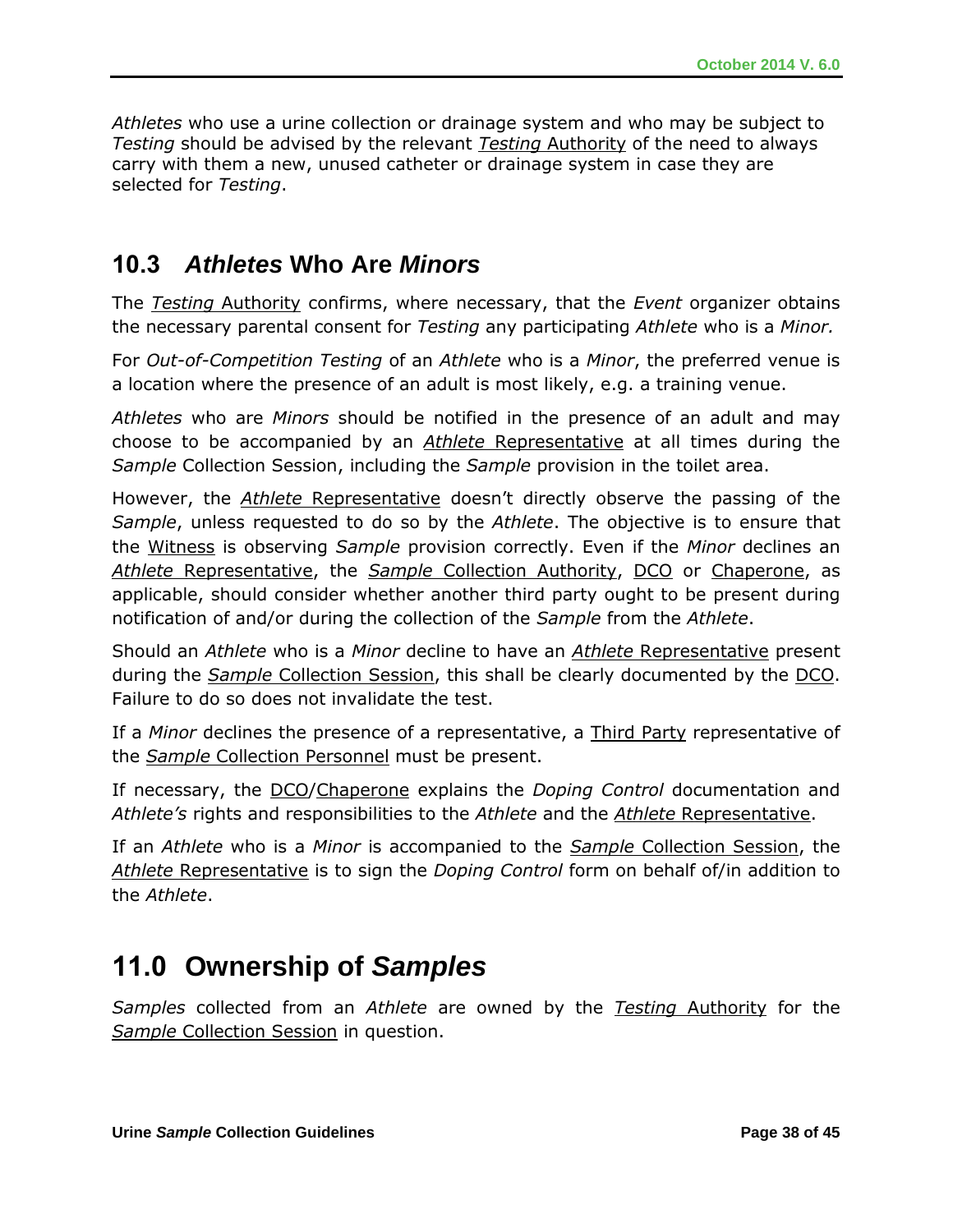The *Testing* Authority may transfer ownership of the *Samples* to the Results Management Authority (RMA) or to another *ADO* upon request.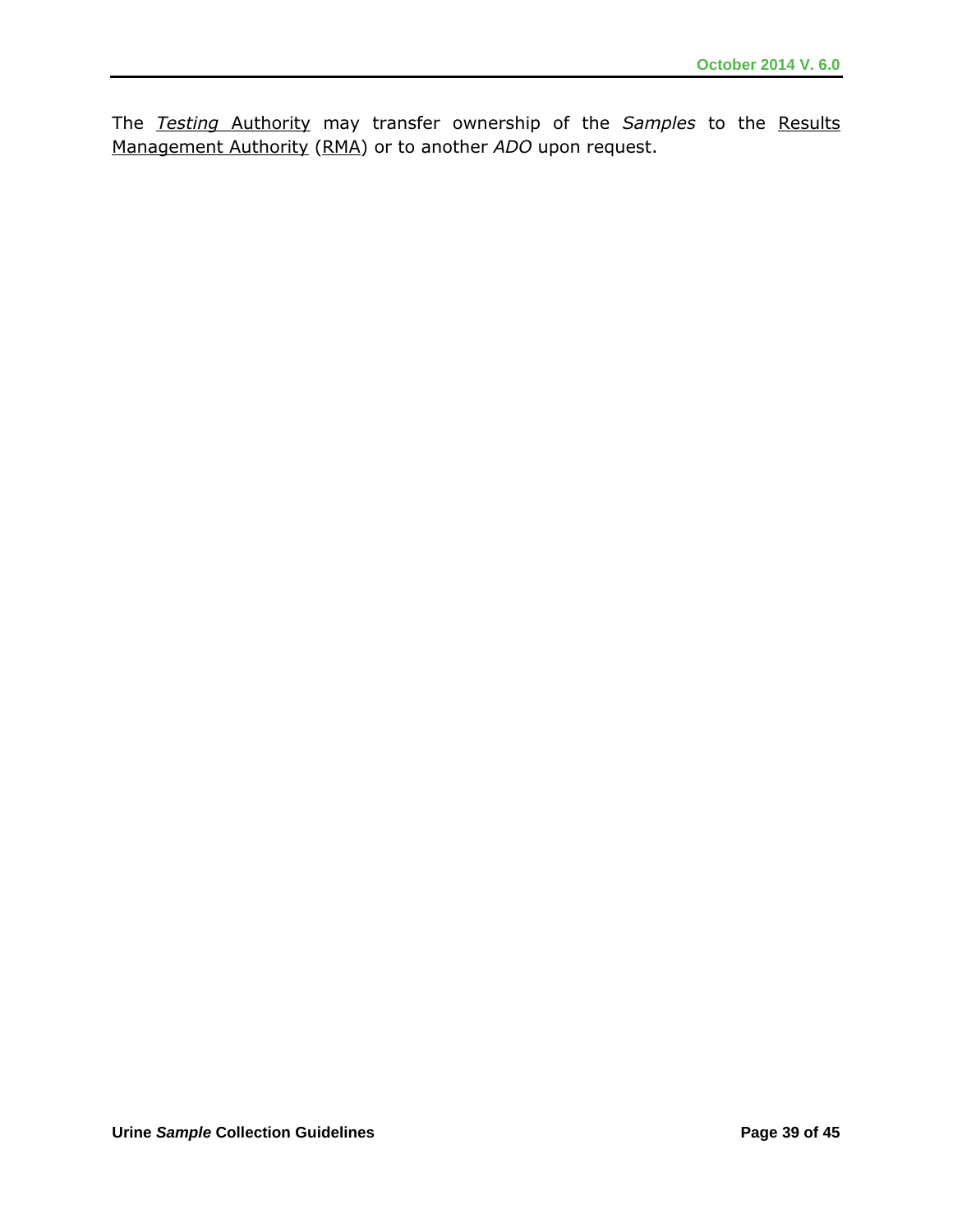# **12.0 Definitions**

# **12.1 2015** *Code* **Defined Terms**

*ADAMS***:** The Anti-Doping Administration and Management System is a Web-based database management tool for data entry, storage, sharing, and reporting designed to assist stakeholders and *WADA* in their anti-doping oper*atio*ns in conjunction with data protection legislation.

*Anti-Doping Organization* **(***ADO***):** A *Signatory* that is responsible for adopting rules for initiating, implementing or enforcing any part of the *Doping Control* process. This includes, for example, the International Olympic Committee, the International Paralympic Committee, other *Major Event Organizations* that conduct *Testing* at their *Events*, *WADA*, International Federations, and *National Anti-Doping Organizations.*

*Athlete*: Any *Person* who competes in sport at the international level (as defined by each International Federation) or the national level (as defined by each *National Anti-Doping Organization).* An *Anti-Doping Organization* has discretion to apply anti-doping rules to an *Athlete* who is neither an *International-Level Athlete* nor a *National-Level Athlete*, and thus to bring them within the definition of "Athlete." In relation to *Athletes* who are neither *International-Level* nor *National-Level Athletes*, an *Anti-Doping Organization* may elect to: conduct limited *Testing* or no *Testing* at all; analyze *Samples* for less than the full menu of *Prohibited Substances*; require limited or no whereabouts information; or not require advance *TUEs*. However, if an Article 2.1, 2.3 or 2.5 anti-doping rule violation is committed by any *Athlete* over whom an *Anti-Doping Organization* has authority who competes below the international or national level, then the *Consequences* set forth in the *Code* (except Article 14.3.2) must be applied. For purposes of Article 2.8 and Article 2.9 and for purposes of anti-doping information and education, any *Person* who participates in sport under the authority of any *Signatory*, government, or other sports organization accepting the *Code* is an *Athlete*.

*[Comment to Athlete: This definition makes it clear that all International- and National-Level Athletes are subject to the anti-doping rules of the Code, with the precise definitions of international- and national-level sport to be set forth in the anti-doping rules of the International Federations and National Anti-Doping Organizations, respectively. The definition also allows each National Anti-Doping Organization, if it chooses to do so, to expand its anti-doping program beyond International- or National-Level Athletes to competitors at lower levels of Competition or to individuals who engage in fitness activities but do not compete at*  all. Thus, a National Anti-Doping Organization could, for example, elect to test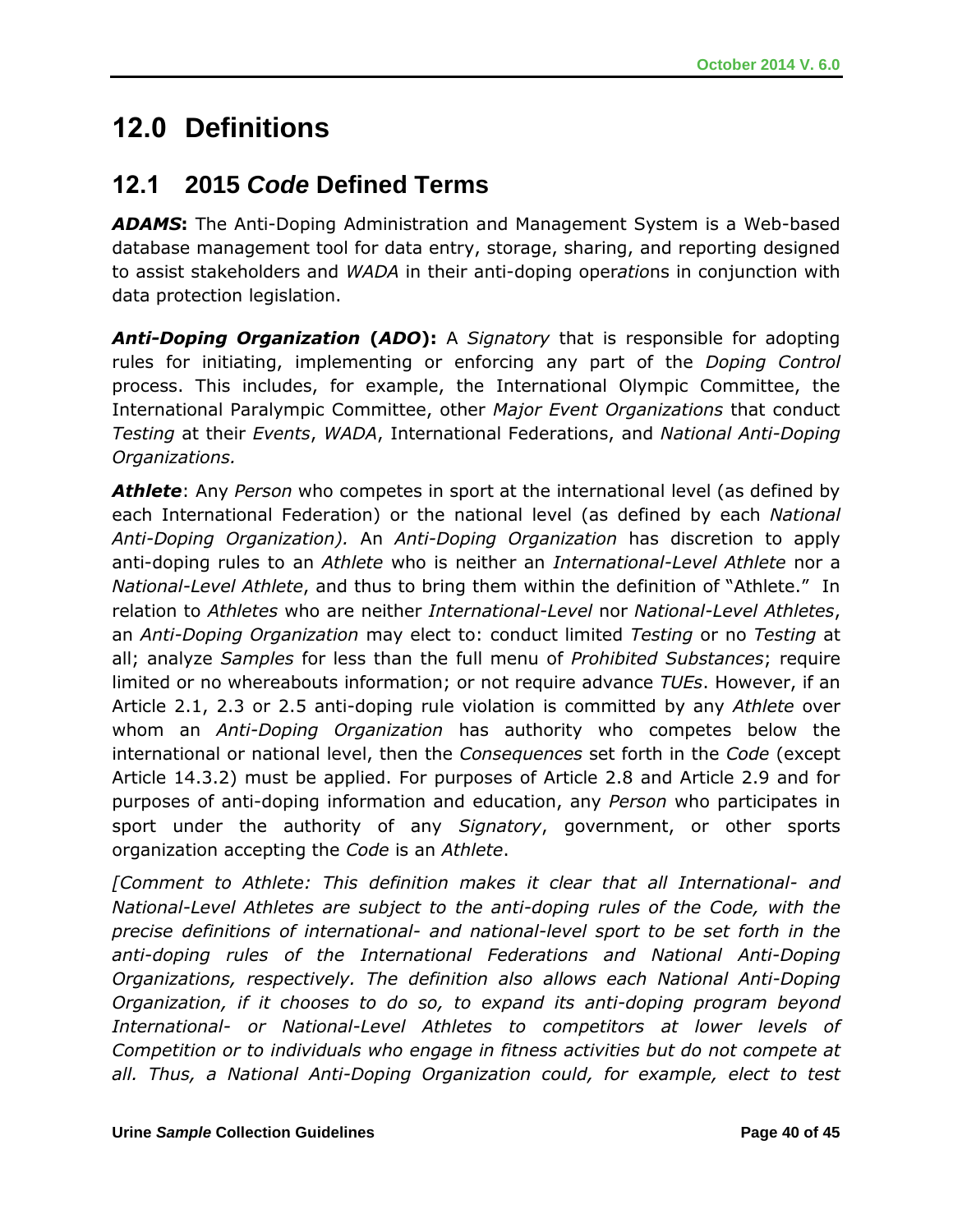*recreational-level competitors but not require advance TUEs. But an anti-doping rule violation involving an Adverse Analytical Finding or Tampering, results in all of the Consequences provided for in the Code (with the exception of Article 14.3.2). The decision on whether Consequences apply to recreational-level Athletes who engage in fitness activities but never compete is left to the National Anti-Doping Organization. In the same manner, a Major Event Organization holding an Event only for masters-level competitors could elect to test the competitors but not analyze Samples for the full menu of Prohibited Substances. Competitors at all levels of Competition should receive the benefit of anti-doping information and education.]*

*Attempt***:** Purposely engaging in conduct that constitutes a substantial step in a course of conduct planned to culminate in the commission of an anti-doping rule violation. Provided, however, there shall be no anti-doping rule violation based solely on an *Attempt* to commit a violation if the *Person* renounces the *Attempt* prior to it being discovered by a third party not involved in the *Attempt*.

*Code***:** The World Anti-Doping Code.

*Competition*: A single race, match, game or singular sport contest. For example, a basketball game or the finals of the Olympic 100-meter race in athletics. For stage races and other sport contests where prizes are awarded on a daily or other interim basis the distinction between a *Competition* and an *Event* will be as provided in the rules of the applicable International Federation.

*Consequences of Anti-Doping Rule Violations* **("***Consequences")***, :** An *Athlete's* or other *Person's* violation of an anti-doping rule may result in one or more of the following: (a) Disqualification means the *Athlete's* results in a particular *Competition* or *Event* are invalidated, with all resulting *Consequences* including forfeiture of any medals, points and prizes; (b) *Ineligibility* means the *Athlete* or other *Person* is barred on account of an anti-doping rule violation for a specified period of time from participating in any *Competition* or other activity or funding as provided in Article 10.12.1; (c) *Provisional Suspension* means the *Athlete* or other *Person* is barred temporarily from participating in any *Competition* or activity prior to the final decision at a hearing conducted under Article 8; (d) *Financial Consequences* means a financial sanction imposed for an anti-doping rule violation or to recover costs associated with an anti-doping rule violation; and (e) *Public Disclosure* or *Public Reporting* means the dissemination or distribution of information to the general public or *Persons* beyond those *Persons* entitled to earlier notification in accordance with Article 14. Teams in *Team Sports* may also be subject to *Consequences* as provided in Article 11.

**Doping Control**: All steps and processes from test distribution planning through to ultimate disposition of any appeal including all steps and processes in between such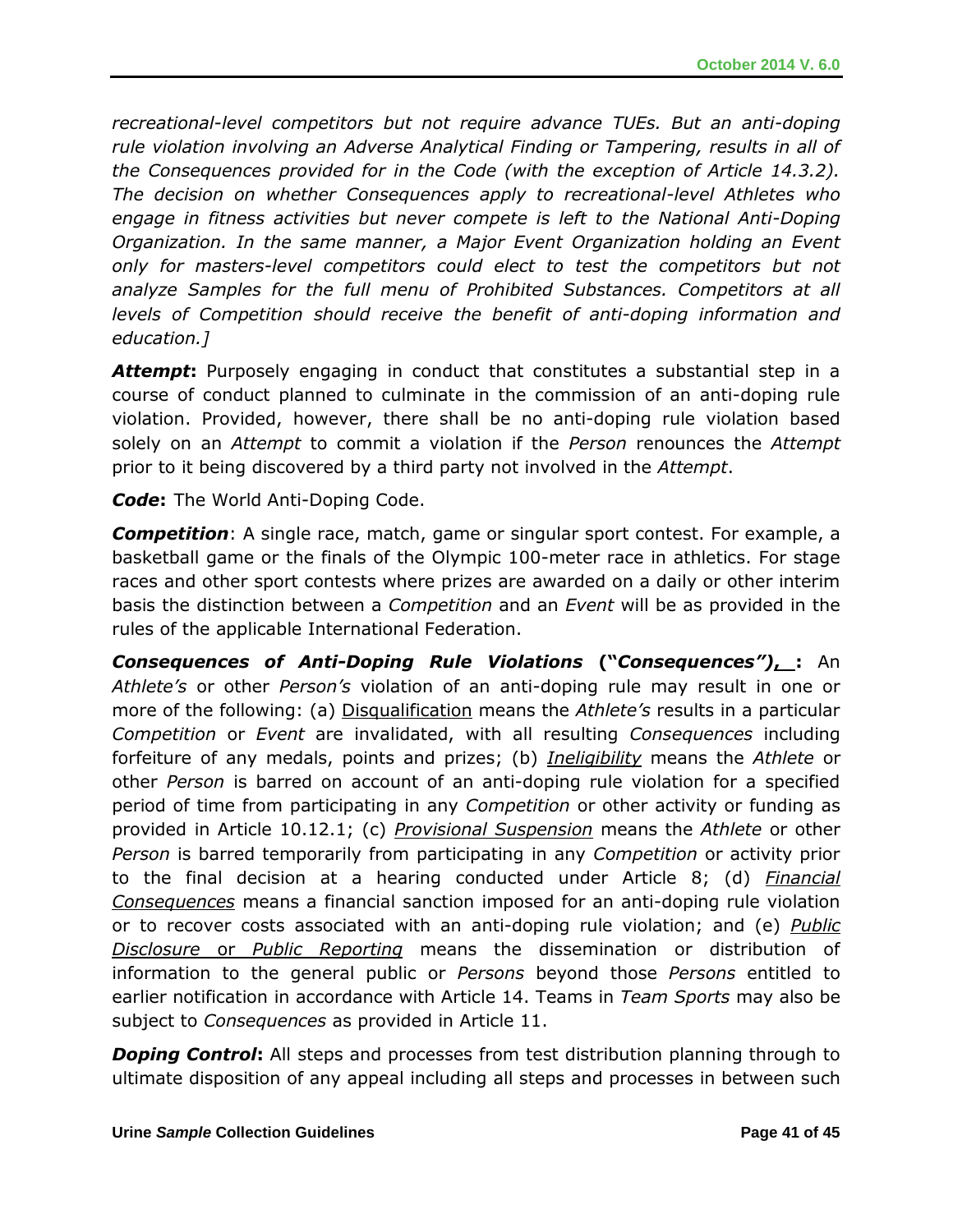as provision of whereabouts information, *Sample* collection and handling, laboratory analysis, *TUEs*, results management and hearings.

*Event***:** A series of individual *Competitions* conducted together under one ruling body (e.g., the Olympic Games, FINA World Championships, or Pan American Games).

*In-Competition***:** Unless provided otherwise in the rules of an International Federation or the ruling body of the *Event* in question, "*In-Competition"* means the period commencing twelve hours before a *Competition* in which the *Athlete* is scheduled to participate through the end of such *Competition* and the *Sample* collection process related to such *Competition*.

*[Comment: An International Federation or ruling body for an Event may establish an "In-Competition" period that is different than the Event Period.]*

*Independent Observer Program* **(***IO***):** A team of observers, under the supervision of *WADA*, who observe and provide guidance on the *Doping Control* process at certain *Events* and report on their observations.

*International Standard* **(***IS***):** A standard adopted by *WADA* in support of the *Code*. Compliance with an *International Standard* (as opposed to another alternative standard, practice or procedure) shall be sufficient to conclude that the procedures addressed by the *International Standard* were performed properly. *International Standards* shall include any Technical Documents issued pursuant to the International Standard.

*Minor:* A natural *Person* who has not reached the age of eighteen years.

*Out-of-Competition***:** Any period which is not *In-Competition*.

*Person:* A natural *Person* or an organization or other entity.

*Sample or Specimen***:** Any biological material collected for the purposes of *Doping Control*.

*[Comment: It has sometimes been claimed that the collection of blood Samples violates the tenets of certain religious or cultural groups. It has been determined that there is no basis for any such claim.]*

*Tampering***:** Altering for an improper purpose or in an improper way; bringing improper influence to bear; interfering improperly; obstructing, misleading or engaging in any fraudulent conduct to alter results or prevent normal procedures from occurring.

*Target Testing***:** Selection of specific *Athletes* for *Testing* based on criteria set forth in the International Standard for Testing and Investigations*.*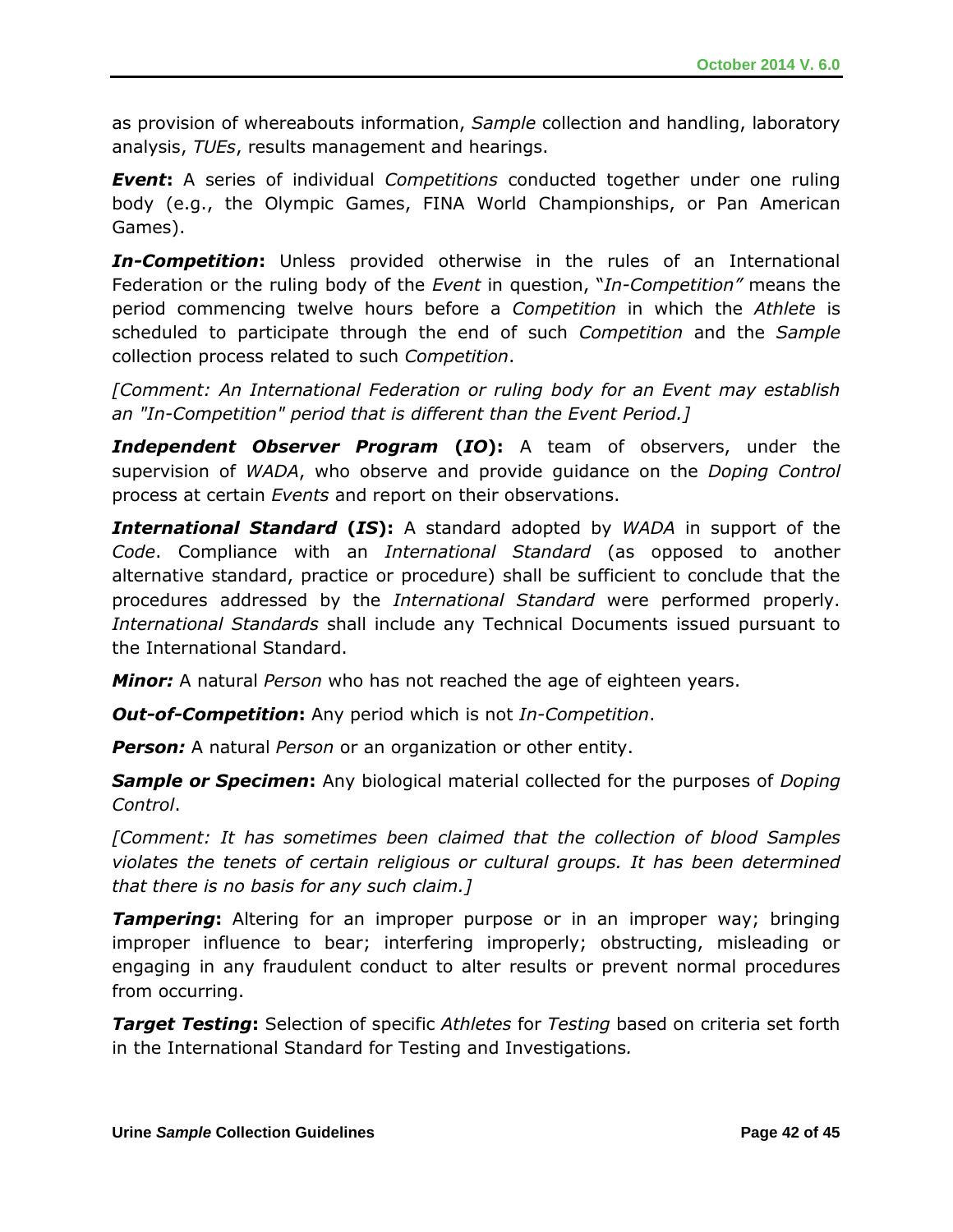*Testing***:** The parts of the *Doping Control* process involving test distribution planning, *Sample* collection, *Sample* handling, and *Sample* transport to the laboratory.

*WADA***:** The World Anti-Doping Agency.

### **12.2 ISTI Defined Terms**

**Chain of Custody:** The sequence of individuals or organizations who have responsibility for the custody of a *Sample* from the provision of the *Sample* until the *Sample* has been delivered to the laboratory for analysis.

**Chaperone:** An official who is trained and authorized by the *Sample* Collection Authority to carry out specific duties including one or more of the following (at the election of the *Sample* Collection Authority): notification of the *Athlete* selected for *Sample* collection; accompanying and observing the *Athlete* until arrival at the *Doping Control* Station; accompanying and/or observing *Athletes* who are present in the *Doping Control* Station; and/or witnessing and verifying the provision of the *Sample* where the training qualifies him/her to do so.

**Doping Control Officer (DCO):** An official who has been trained and authorized by the *Sample* Collection Authority to carry out the responsibilities given to DCOs in the International Standard for Testing and Investigations.

*Doping Control* **Station:** The location where the *Sample* Collection Session will be conducted.

**Failure to Comply:** A term used to describe anti-doping rule violations under *Code*  Articles 2.3 and/or 2.5.

**No Advance Notice** *Testing***:** *Sample* collection that takes place with no advance warning to the *Athlete* and where the *Athlete* is continuously chaperoned from the moment of notification through *Sample* provision.

**Random Selection:** Selection of *Athletes* for *Testing* which is not *Target Testing*.

**Results Management Authority (RMA):** The organization that is responsible, in accordance with *Code* Article 7.1, for the management of the results of *Testing* (or other evidence of a potential anti-doping rule violation) and hearings, whether (1) an *Anti-Doping Organization* (for example, the International Olympic Committee or other *Major Event Organization*, *WADA*, an International Federation, or a *National Anti-Doping Organization*); or (2) another organization acting pursuant to the authority of and in accordance with the rules of the *Anti-Doping Organization* (for example, a National Federation that is a member of an International Federation). In respect of Whereabouts Failures, the Results Management Authority shall be as set out in Article I.5.1.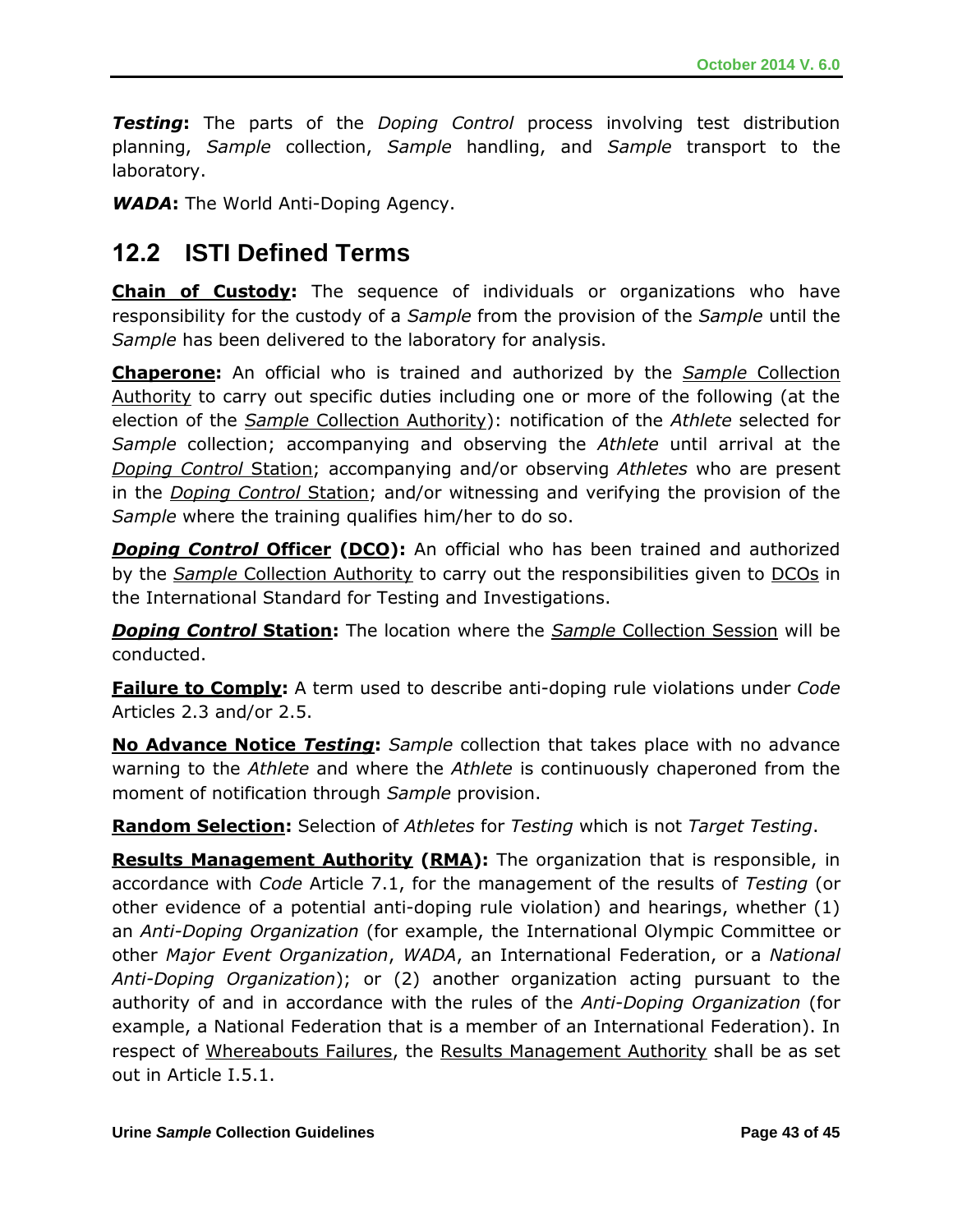**Sample Collection Authority:** The organization that is responsible for the collection of *Samples* in compliance with the requirements of the International Standard for Testing and Investigations, whether (1) the *Testing* Authority itself; or (2) another organization (for example, a Third Party contractor) to whom the *Testing* Authority has delegated or sub-contracted such responsibility (provided that the *Testing* Authority always remains ultimately responsible under the *Code* for compliance with the requirements of the International Standard for Testing and Investigations relating to collection of *Samples*).

**Sample Collection Equipment:** Containers or apparatus used to collect or hold the *Sample* at any time during the *Sample* Collection Session. *Sample* Collection Equipment shall, as a minimum, consist of:

- For urine *Sample* collection:
	- Collection vessels for collecting the *Sample* as it leaves the *Athlete's* body;
	- Suitable kit for storing partial *Samples* securely until the *Athlete* is able to provide more urine; and
	- Sealable and tamper-evident bottles and lids for storing and transporting the complete *Sample* securely.
- For blood *Sample* collection:
	- Needles for collecting the *Sample*;
	- Blood tubes with sealable and tamper-evident devices for storing and transporting the *Sample* securely.

**Sample Collection Personnel:** A collective term for qualified officials authorized by the *Sample* Collection Authority to carry out or assist with duties during the *Sample* Collection Session.

**Sample Collection Session:** All of the sequential activities that directly involve the *Athlete* from the point that initial contact is made until the *Athlete* leaves the *Doping Control* Station after having provided his/her *Sample(s)*.

**Suitable Specific Gravity for Analysis:** Specific gravity measured at 1.005 or higher with a refractometer, or 1.010 or higher with lab sticks.

**Suitable Volume of Urine for Analysis:** A minimum of 90 mL, whether the laboratory will be analysing the *Sample* for all or only some *Prohibited Substances* or *Prohibited Methods*.

*Testing* **Authority:** The organization that has authorized a particular *Sample*  collection, whether (1) an *Anti-Doping Organization* (for example, the International Olympic Committee or other *Major Event Organization*, *WADA*, an International